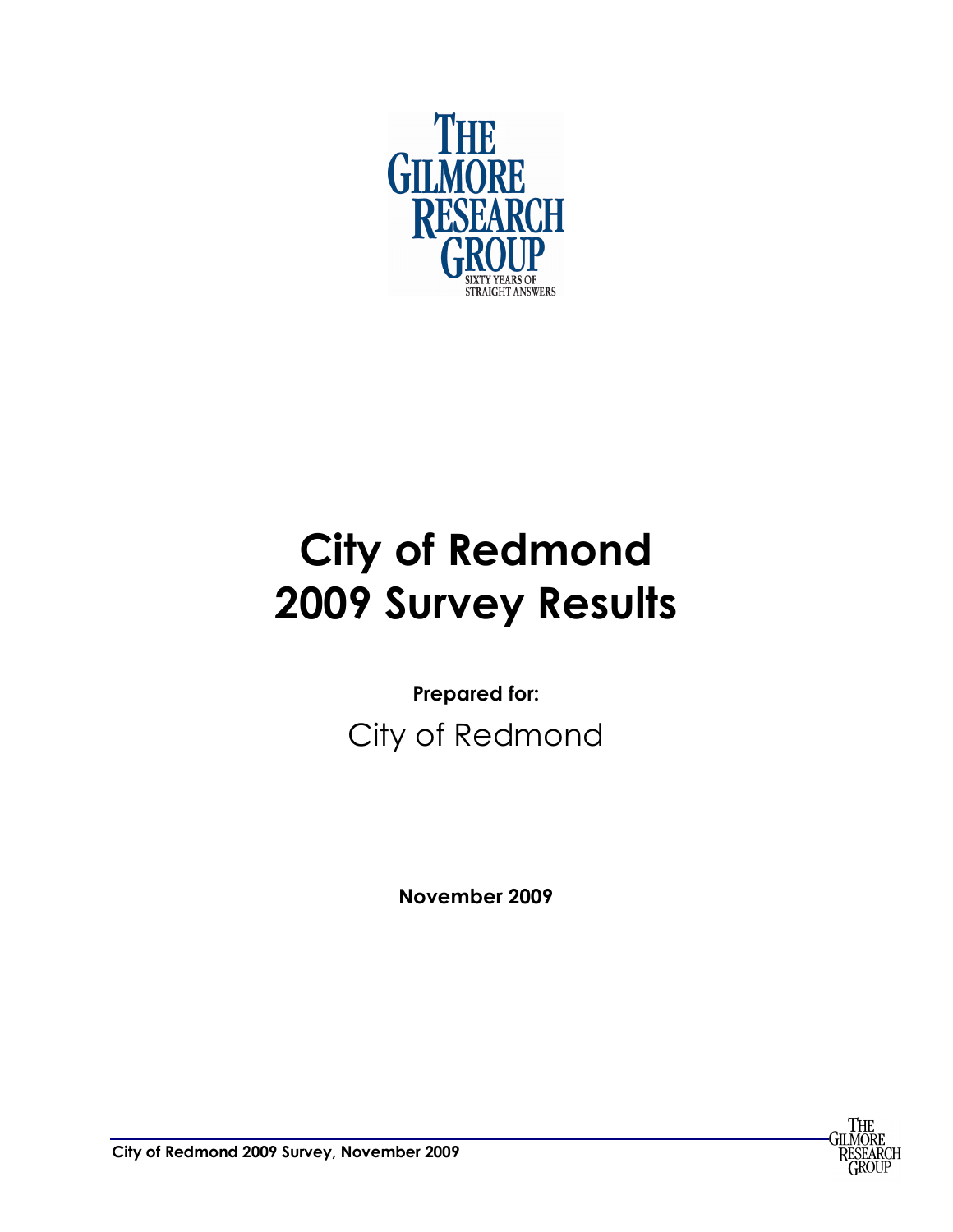# **TABLE OF CONTENTS**

| City of Redmond 2009 Survey, November 2009 | The<br>GILMORE<br>RESEARCH |
|--------------------------------------------|----------------------------|
|                                            | GROUP                      |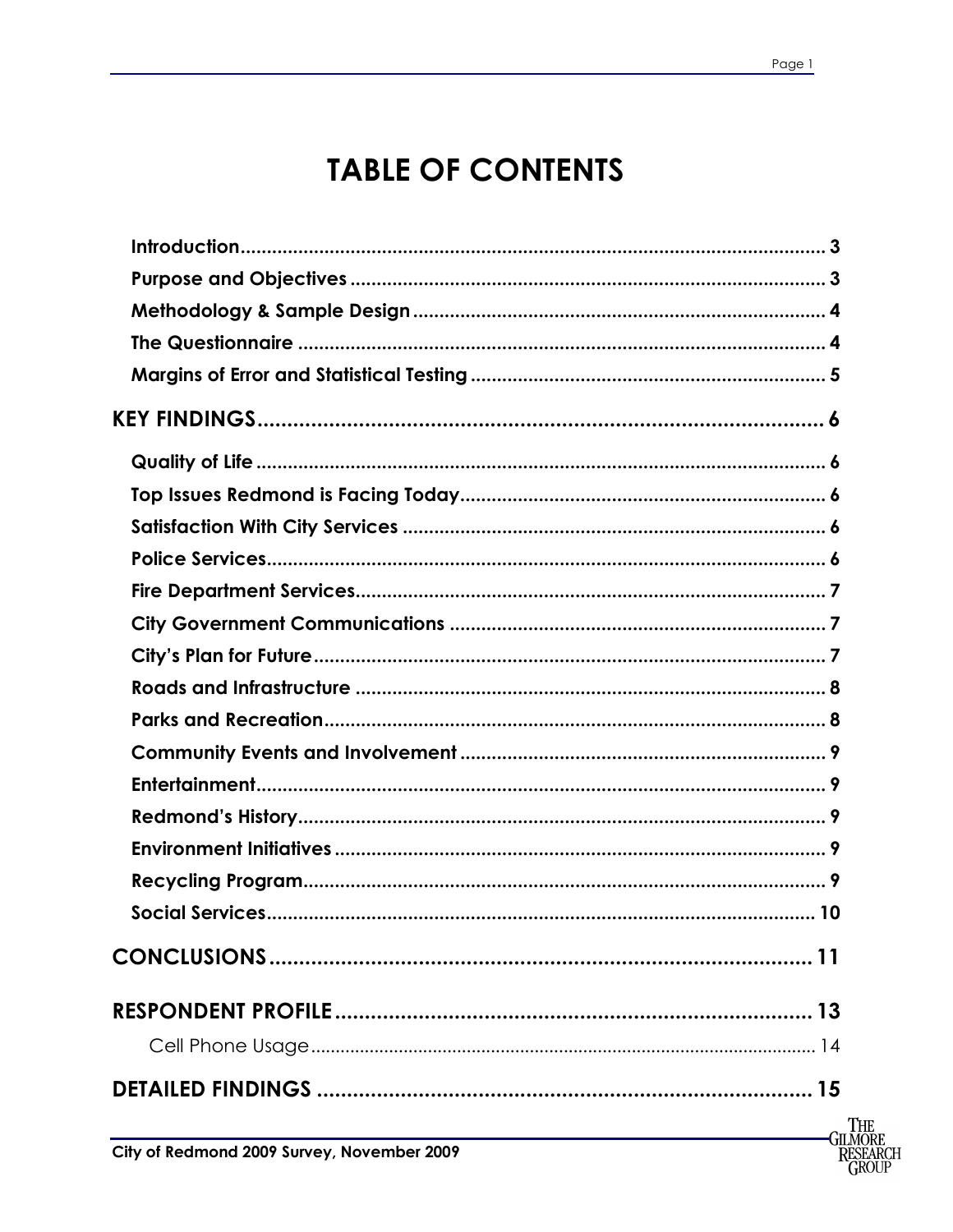### **APPENDIX A**

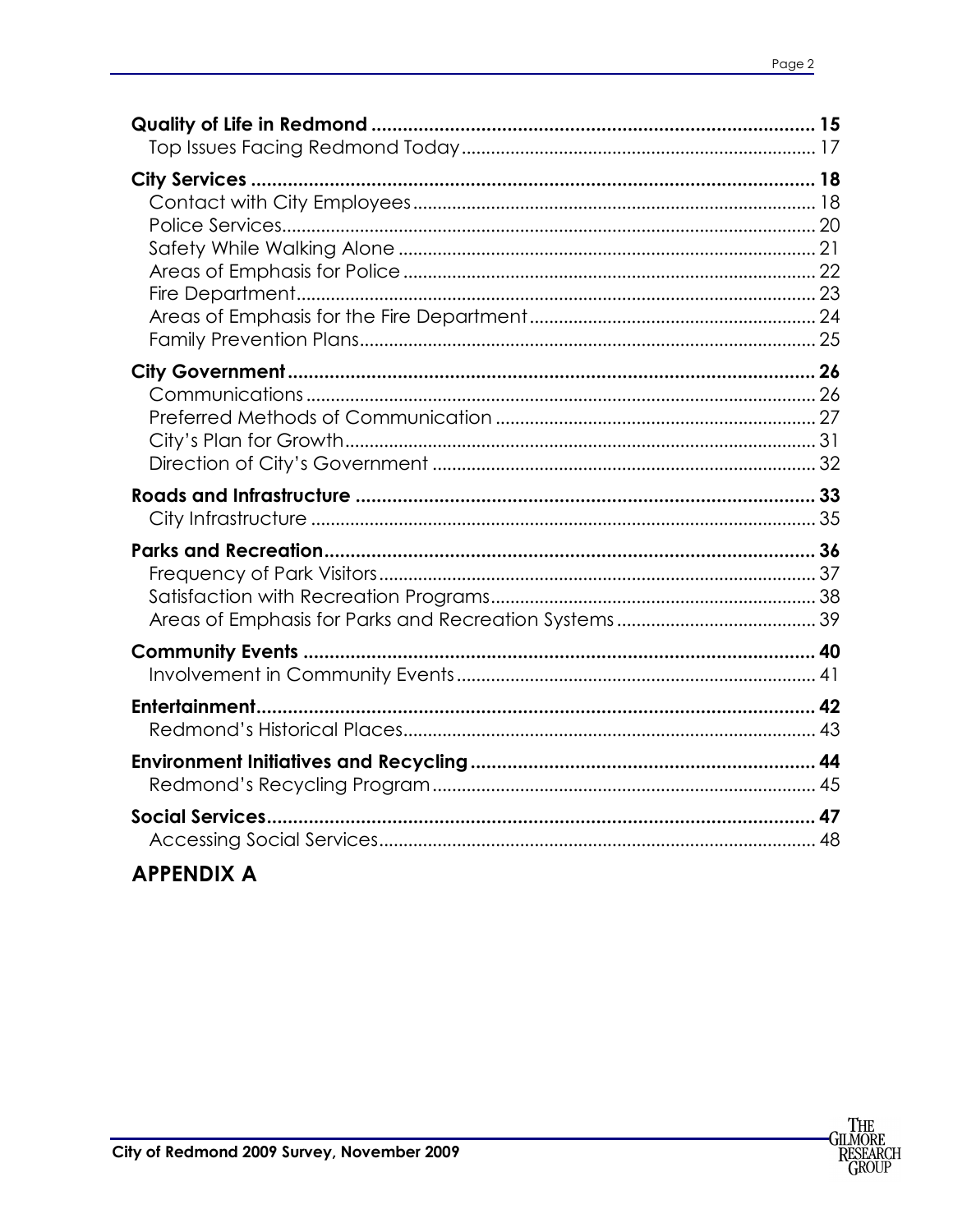# **EXECUTIVE SUMMARY**

### **Introduction**

In 1998 the City of Redmond Mayor's Office decided to seek broad public input prior to the biennial budget process. Consequently, the City hired Gilmore Research Group to conduct a telephone survey of residents to learn about citizen satisfaction and to help establish service priorities for the community. The results of the first survey were presented in August of 1998. Follow-up surveys of the baseline results derived in 1998 were conducted in 2000, 2002, 2004, and 2006. The current survey serves two important functions: it updates results obtained in 2006, and it gathers opinions about new issues and problems that are facing the community today.

Gilmore Research interviewed 437 Redmond residents by telephone, mail, and webadministered surveys between September 17 and November 2, 2009. The survey has a maximum margin of error of 4.7% at the 95% level of confidence.

### **Purpose and Objectives**

The questions in the current survey cover the following broad research objectives:

- Understand residents' perception of the quality of life in Redmond and perceptions of the top issues facing the City today.
- Determine the use of, and level of satisfaction with, specific City services such as police, fire, transportation, parks and community events.
- Discover perceptions about City growth and the direction the City is going in the future.
- Investigate areas where residents would prefer more emphasis from the police, fire, and parks departments.
- Understand attitudes about traveling in and around Redmond.
- Assess importance of environmental initiatives and resident satisfaction with the City's recycling program.
- Find out which forms of City communication residents find most useful.

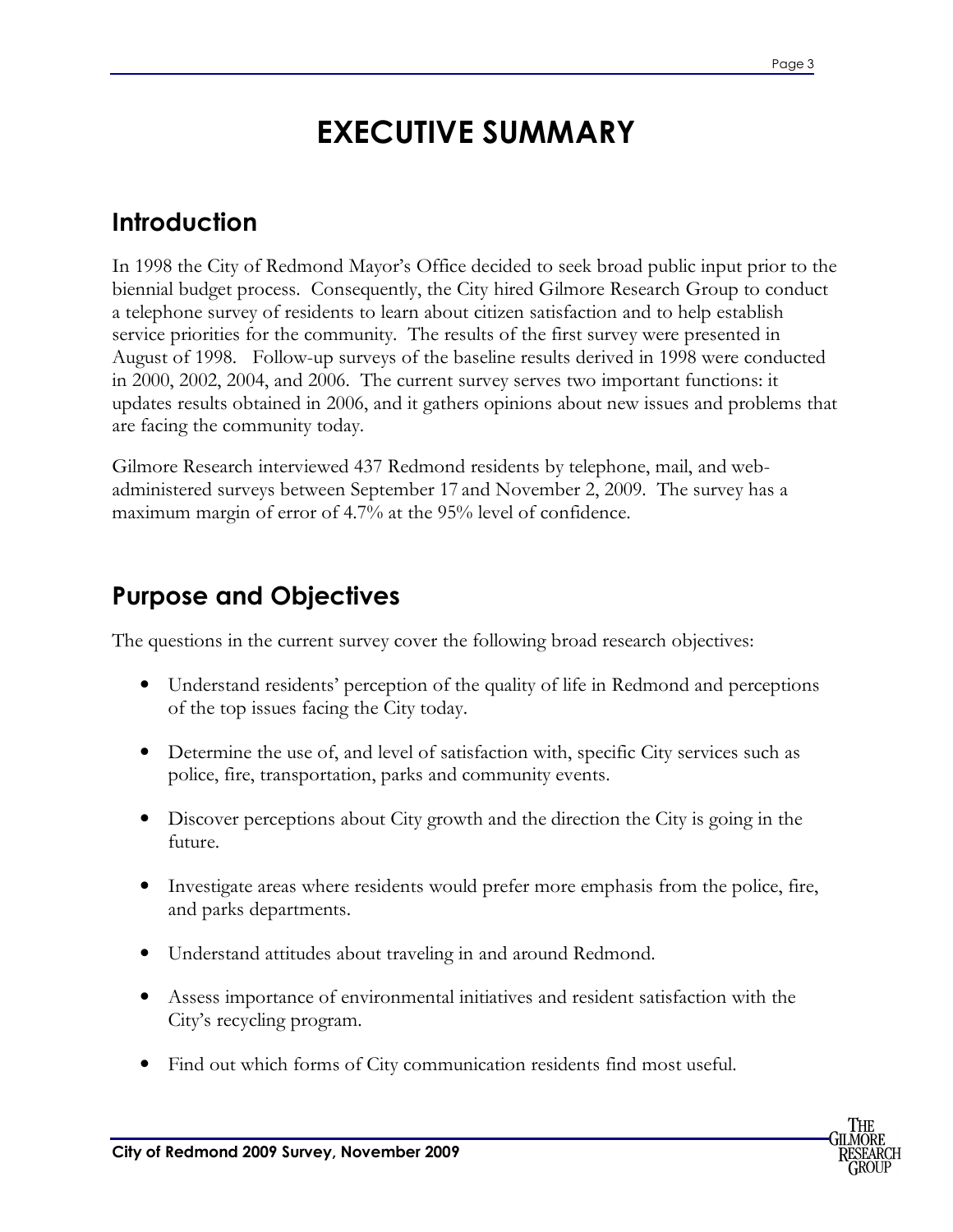### **Methodology & Sample Design**

The City of Redmond contracted with Gilmore Research to conduct a public opinion survey of Redmond Residents to help define the community's needs and desires with respect to the City of Redmond's services to residents. This survey also determined satisfaction levels with the programs, events and services provided by the City of Redmond. Between September 17th and November 2nd, 2009, Gilmore Research Group conducted a multi-mode survey (mail, web and telephone) of 437 Redmond residents.

To conduct the survey, Gilmore used address-based sampling. This sampling technique involves drawing a probability-based sample of households from all addresses within the City of Redmond. As with previous surveys, the City determined that the target sample was residents residing in the 98052 zip code. Areas not within the city limits of Redmond were excluded from the sample draw. Reverse telephone look-up is then used to match names and landline numbers to these addresses.

Gilmore purchased a total of 2,400 addresses from Marketing Systems Group, a nationally recognized sample provider. A total of 1,288 pieces were matched to phone numbers.

Gilmore mailed survey packets to 2,394 residents inviting them to complete the survey either by filling out and returning the enclosed questionnaire or by completing the survey electronically online. (The six people to whom surveys were not mailed had completed the survey in a pre-test.) The survey packets included instructions for logging on to Gilmore's secure server and each household was assigned a unique PIN number to use to ensure that no household completed more than one survey.

Between October 6<sup>th</sup> and October 25<sup>th</sup>, 2009 Gilmore's professional telephone interviewing staff attempted to reach households with known telephone numbers that had not yet returned a completed survey. Gilmore received 107 completed surveys by phone. The average questionnaire lasted approximately 21 minutes. All callable sample was attempted up to 5 times at different times of day, on different days of the week and on the weekend.

Altogether, Gilmore received 437 completed surveys; 224 surveys by mail, 113 surveys by phone (including the 6 pre-test surveys), and 100 surveys online.

### **The Questionnaire**

The current questionnaire has been revamped from previous studies. Many questions have been changed to address current issues facing Redmond, however, a set of Performance Measures have been established that will remain unchanged in the future to allow the City of Redmond to track performance in specific areas. These performance indicators are identified by a "P" prefacing the question number on the questionnaire.

A copy of the mail questionnaire can be found in Appendix A.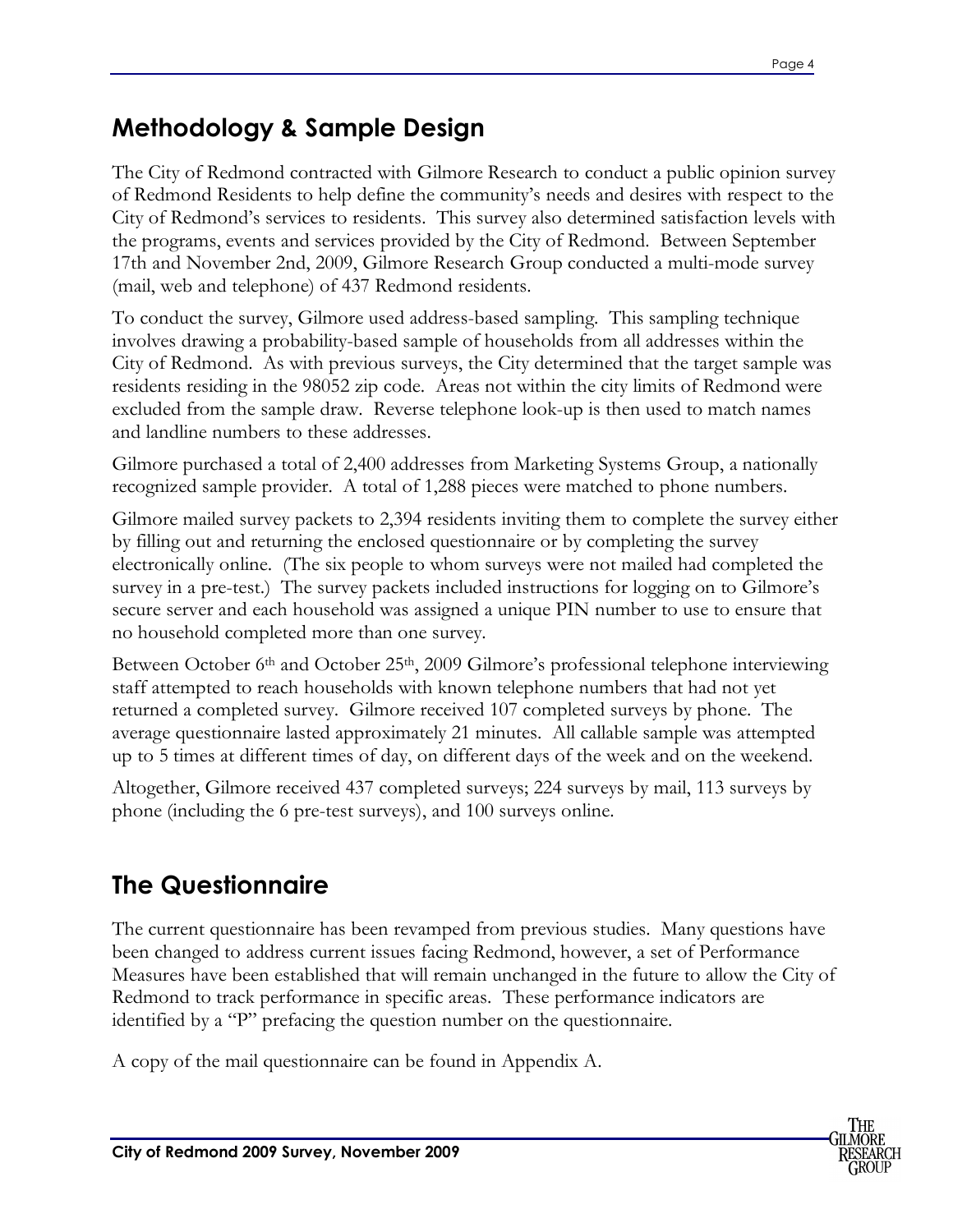### **Margins of Error and Statistical Testing**

The maximum margin of error for the entire sample of 437 residents is  $\pm 4.7\%$  at the 95% level of confidence. What this means is that we can be 95% confident that when using the entire sample of 437 total respondents, any reported percentage does not differ from the value reported by more than 4.7%.

As sample size decreases, the margin of error increases. Thus, sub-samples, such as demographic groups, will have larger margins of error. The margin of error for any given sub-sample will vary with relation to the sample size.

Throughout this report the words, *respondent* and *resident* are used interchangeably. It is important to remember that the study involved only a statistical sample of residents, rather than a census of all Redmond City residents. Most studies report survey results for *respondents* or *participants* to make this distinction absolutely clear. This report digresses from the conventional way of stating who is involved, so that the reader can digest the material more comfortably.

All comparisons among question replies in this year's results and the five previous surveys were tested for statistical significance using independent Z-tests.

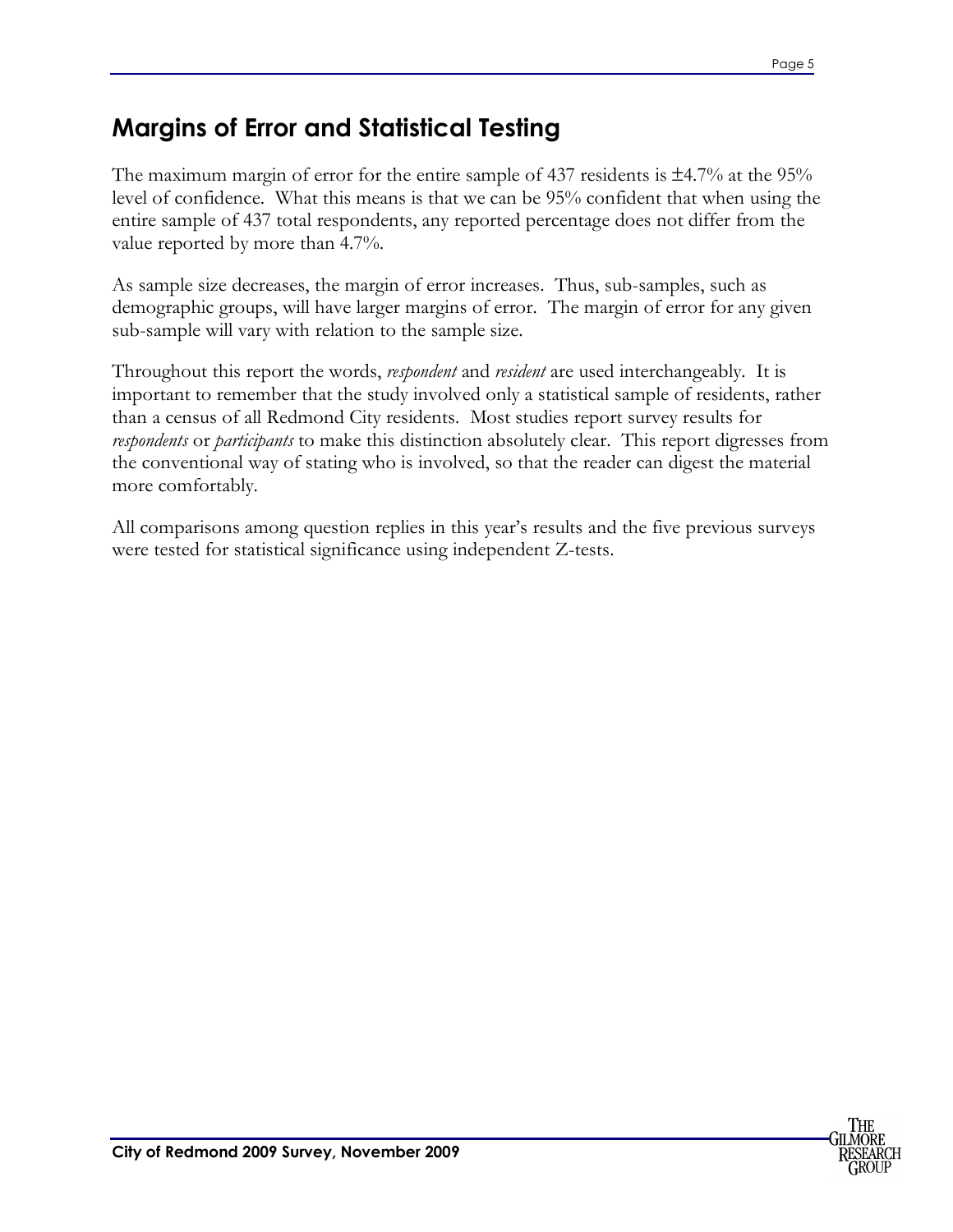# **KEY FINDINGS**

### **Quality of Life**

Nearly three out of ten respondents rated the quality of life in Redmond *excellent* (28%), and nearly six in ten rated it *above average* (59%). Positive aspects such as Redmond's closeness to shopping and parks, the safe atmosphere, and beautiful parks add to the quality of life, while negative aspects such as traffic and congestion take away from resident's quality of life.

### **Top Issues Redmond is Facing Today**

The top issue facing Redmond today is traffic and congestion on the roadways (mentioned by 55%). Growth in the population, transportation/mass transit, and over-building big buildings and apartments are also main concerns of Redmond residents.

### **Satisfaction with City Services**

Just over one-quarter of residents are *very satisfied* with services provided by the City (27%) and another 55% are still *satisfied* with services. This satisfaction rating of 82% is similar to the 86% who were satisfied overall with City services in 2006.

About half of residents have had contact with a City employee in the past year (51%), and 56% of those who had contact reported an *excellent* customer service experience. The top reasons residents contacted City employees were to obtain permits, talk to police, or for information regarding a recreational meeting or event.

### **Police Services**

Over two-thirds of residents are satisfied with services provided by Redmond's Police Department (68%). Those who are dissatisfied feel that Police are too concerned with issuing traffic tickets and that the focus should be more on crime/safety.

The proportion of residents who feel *very safe* walking alone both in their neighborhoods and in downtown Redmond at night has significantly decreased from 2006 to 2009. Residents would like more emphasis from City Police on general patrol in neighborhoods (40%) and on neighborhood watch prevention programs (40%).

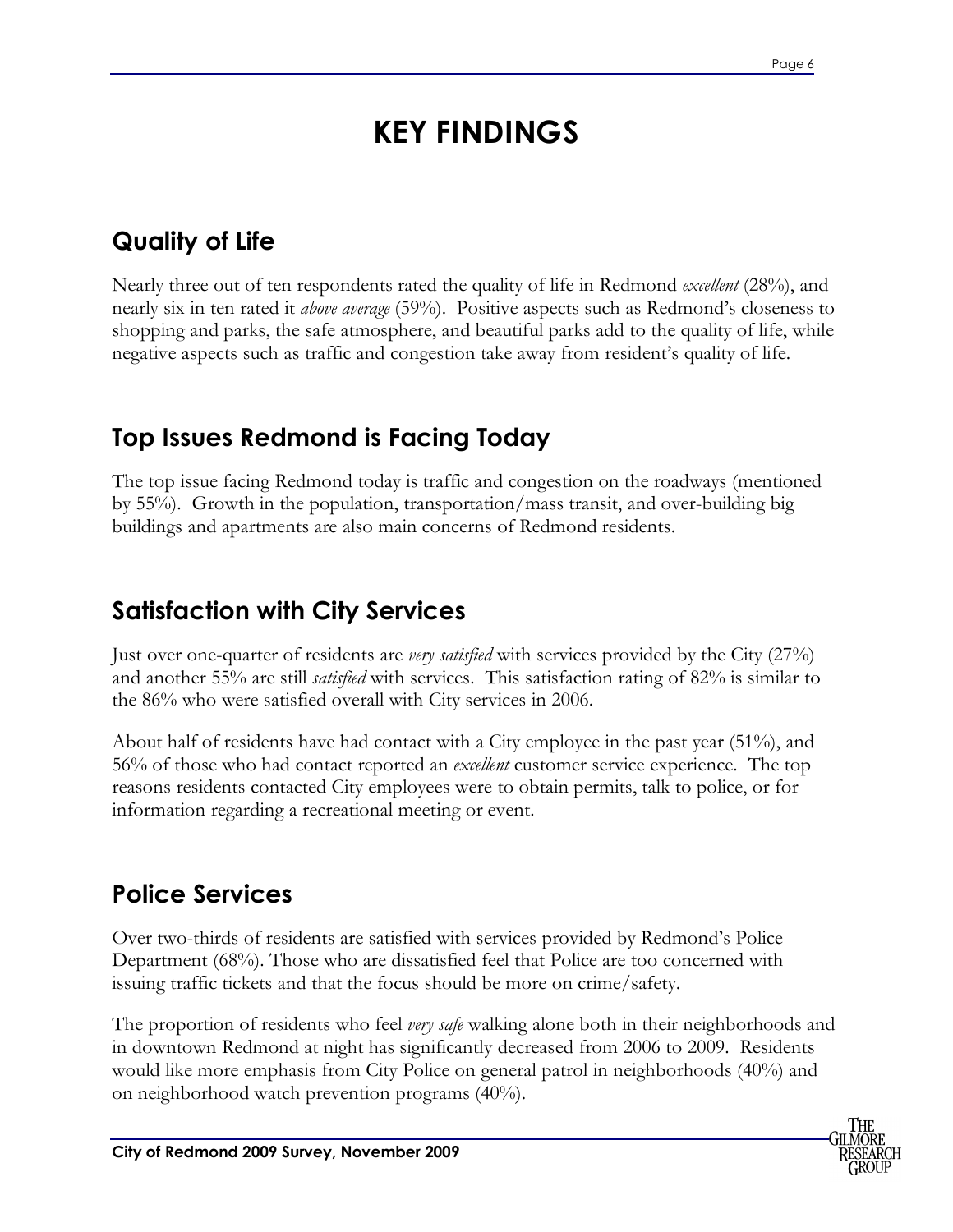### **Fire Department Services**

Over one-half of residents are satisfied with the services provided by Redmond's Fire Department (54%) and Emergency Response Service (53%). There were also a large proportion of residents who did not rate their satisfaction with Fire Department services (35% each). When excluding "don't know" responses from the analysis, 82% are satisfied with the Fire Department and 81% are satisfied with the Emergency Response Service which is consistent with the proportion satisfied in 2006 when 82% were satisfied with the Fire Department and 81% were satisfied with the Emergency Response Service (excluding "don't know" responses).

Residents would like the Fire Department to place more emphasis on Disaster Preparedness Education (32%) as only just over half of Redmond residents have a family disaster plan (53%) or emergency supply kit (52%) for their family in case of emergency.

### **City Government Communications**

Half of Redmond's residents agree that the City is open to community ideas and is willing to act on them (50%) and 70% feel that the City does a good job of keeping Residents informed of City issues and decisions. Those who do not feel that the City keeps them informed feel that they have no idea what the City is doing with tax dollars.

About a quarter of residents have seen an improvement in the City Government's efforts to be transparent about how tax dollars are spent (27%), but 30% have not noticed a difference. Many respondents do not feel they know enough to voice an opinion.

The majority of residents feel that two useful ways for the City to communicate issues and decisions is to print information in the Focus on Redmond newsletter (90%) or to mail postcards or flyers about specific issues to resident's homes (82%). The preferred way to receive quarterly news for 53% of survey respondents is through a printed newsletter, but another 42% would prefer quarterly news in an electronic magazine.

Currently, 74% of residents receive a City of Redmond utility bill at their home, and three out of four (74%) would consider informational inserts in their bill as a useful way for the City of keep residents informed of City issues and decisions.

### **City's Plan for the Future**

After hearing the City's plan to accommodate for future growth, 37% are satisfied with the plan and 42% are less than satisfied with the plan.

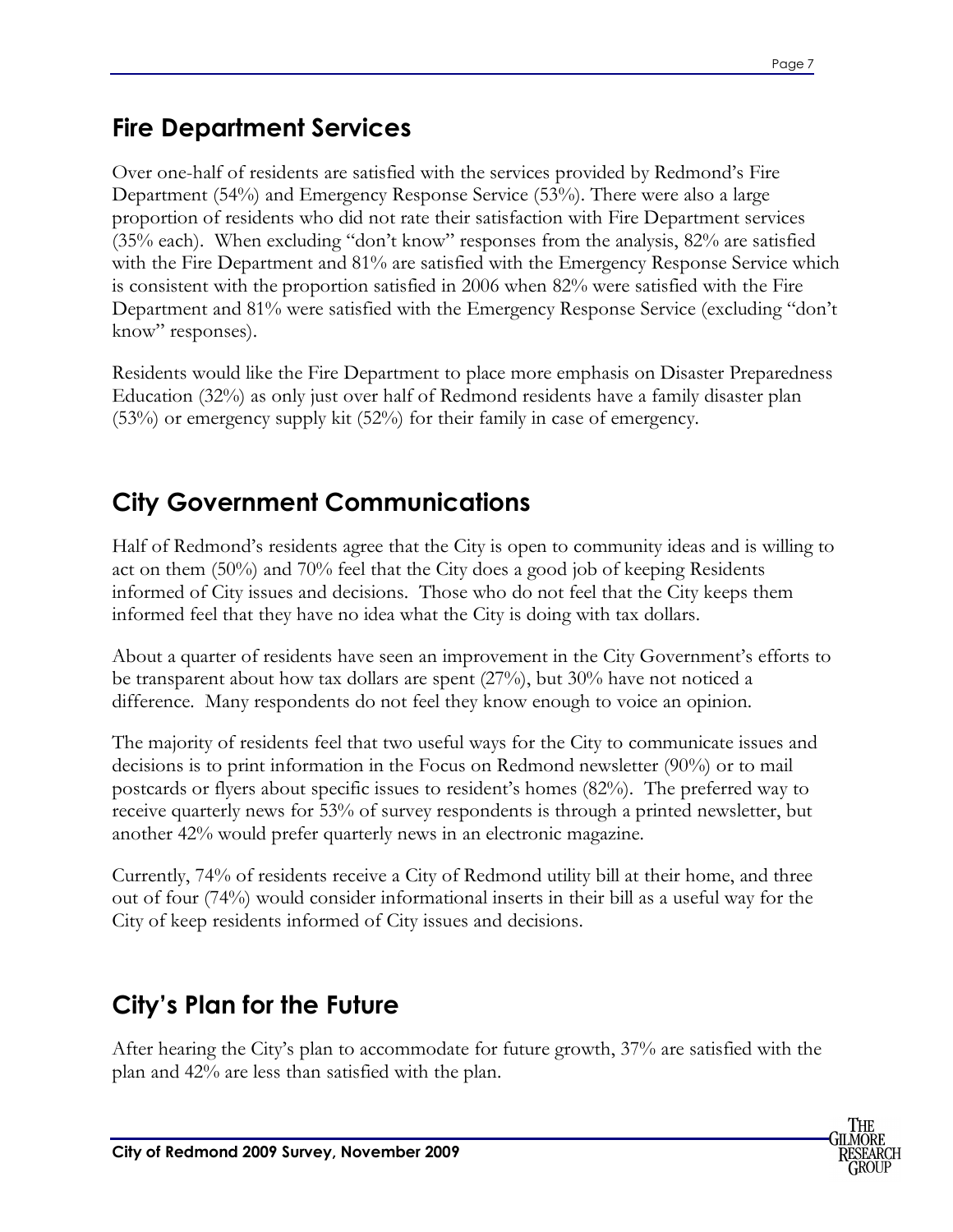Three out of four residents feel that the City is headed in the right direction for the future (76%), 21% believing the City is *definitely* headed in the right direction. This positive outlook is a result of the City already having plans for growth and the development currently occurring in the downtown area. Those who feel the City is heading in the wrong direction  $(11\%)$  attribute this to the traffic/congestion on the roads, the development of tall buildings, apartments, and condos, and the population growth that the city is experiencing.

### **Roads and Infrastructure**

Two-thirds of residents are satisfied with parking available by downtown businesses (63%) and just over half are satisfied with the City's ability to keep roads open during severe weather  $(54%)$ .

Overall, 64% of residents are satisfied with their experience traveling to, from, and within Redmond. Residents are most satisfied traveling around the city by foot (71%) or alone in their cars  $(69\%)$ .

Satisfaction with the City's infrastructure is high as 87% of residents are satisfied with the City's maintenance of trails, parks, and open spaces, 84% are satisfied with roadway markings, 78% are satisfied with street sweeping, and 77% are satisfied with maintenance of City buildings. The lowest rated infrastructure items were sidewalk trip hazards (65% satisfaction) and the City's maintenance regarding pothole repair (68% satisfaction).

### **Parks and Recreation**

Nearly nine out of ten residents are satisfied overall with the parks, trails, and open spaces in Redmond (88%). Three out of four residents visit a park frequently (76%) which is similar to the 79% of residents who frequently visited a park in 2006.

Six out of ten residents are satisfied with the recreation programs and services Redmond offers (58%) and 22% did not know how to rate their satisfaction with recreation programs.

Residents would like the Parks and Recreation Department to place more emphasis on developing currently owned but under-developed parklands (44%) in the future as well as on providing teen programs or events (35%), providing arts and cultural opportunities for the community (34%), purchasing land for new parks or open spaces (34%), and providing senior programs or events  $(28%)$ .

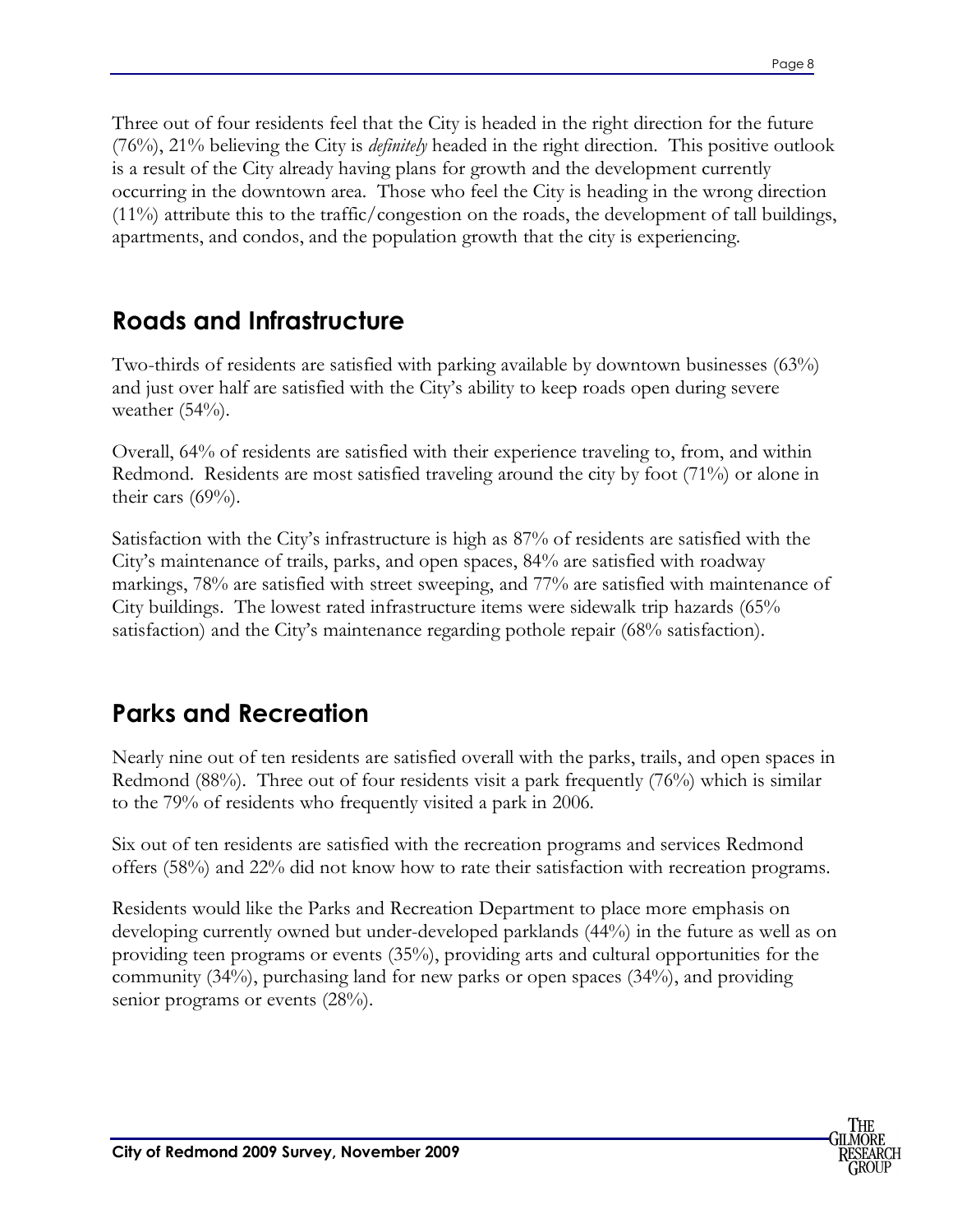### **Community Events and Involvement**

One-half of Redmond residents have been to at least one of the measured community events in the past two years (50%). Derby Days was attended by 40% of residents and 89% were satisfied with their experience at Derby Days. Three out of ten residents attended Redmond Lights (29%) and 93% were satisfied. Only 6% participated in Eggstravaganza and 4% in the Digital Arts Festival, but participants were still satisfied with each event as 64% were satisfied with Eggstravaganza and 69% were satisfied with the Digital Arts Festival.

One quarter of residents consider themselves involved in community events (24%) and 75% recognize that they are not very or not at all involved in community events.

### **Entertainment**

Two-thirds of residents are satisfied with the variety of entertainment, services, and retail businesses available in Redmond (68%). Those who are dissatisfied (16%) think that Redmond is missing ethnic restaurants, places to shop, late night activities, and entertainment and live music that would enhance Redmond's entertainment offerings.

### **Redmond's History**

Just over half of Redmond's residents are aware of Redmond's history and the historical places in Redmond.

### **Environment Initiatives**

Nine out of ten residents find importance in each environment initiative and the highest rated initiative was waste management and resource conservation, rated *very important* by 68% of residents. Ecosystem conservation and stewardship is *very important* for 61% of residents, energy conservation and carbon reduction is *very important* for 60%, and sustainable development and green infrastructure is *very important* for 55%.

### **Recycling Program**

Overall, the majority of residents are satisfied with Redmond's recycling program (85%). Of those who are dissatisfied with the recycling program (12%), cited reasons are that

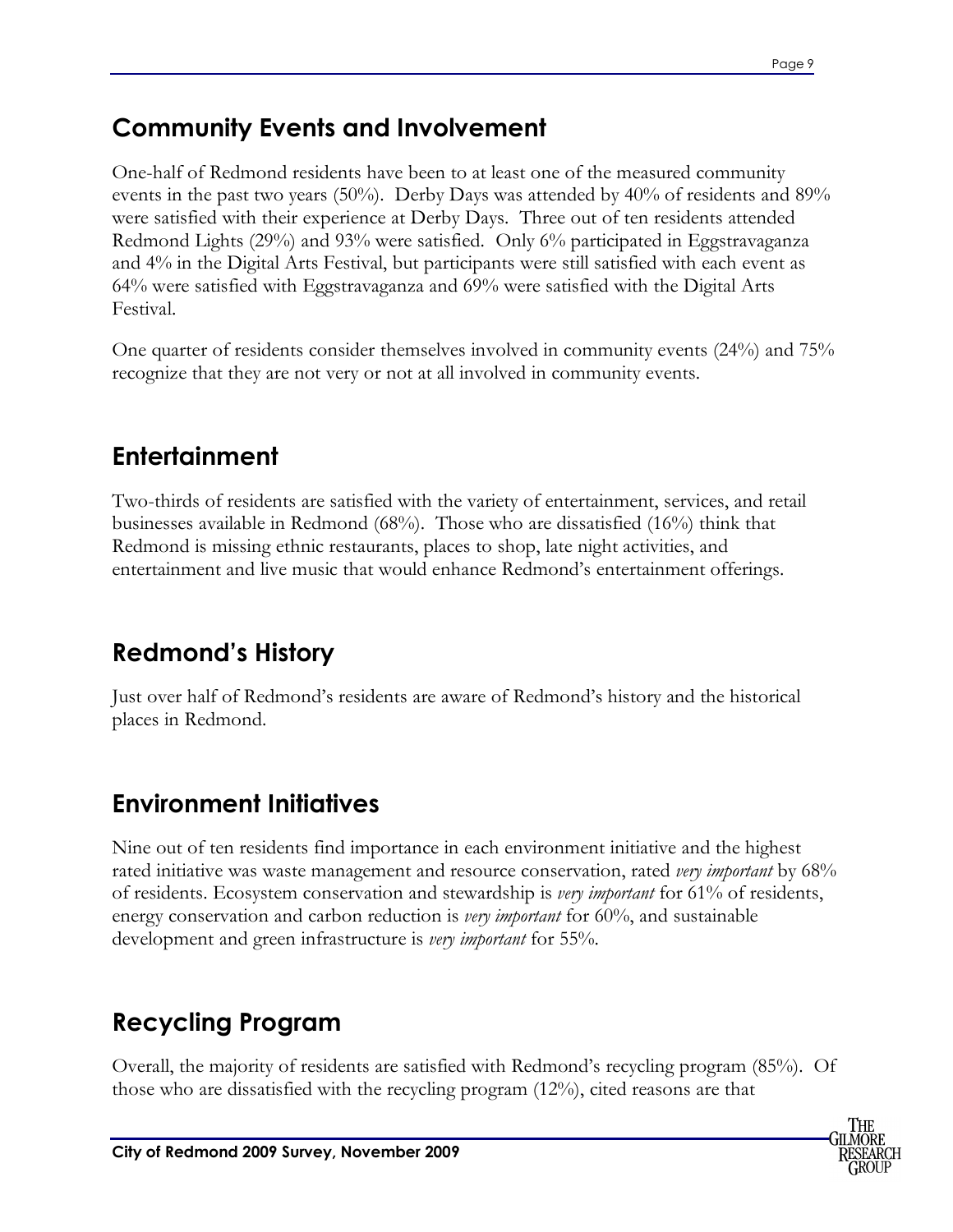apartments/condos do not offer recycling at complexes, that more plastics should be able to be recycled, and that recycling needs to be enforced.

Residents feel that the recycling program could be improved if there were more opportunities for difficult items to be recycled (batteries, tires, scrap metal, etc.) or if residents were more informed as to what can be recycled.

### **Social Services**

Respondents felt that Redmond residents could be in need of senior citizen services (25%), food or clothing banks (15%), youth or teen programs (11%), and medical care or dentistry  $(10\%)$ .

One-quarter of respondents think it would be easy for those who need social services to access services in Redmond (28%), but another quarter thought it would be difficult for those who need the services to access the service (25%). The services might be difficult to access because those who need the service may not know that the service is available, they may not be able to afford the service, or the needed service may not be available in Redmond.

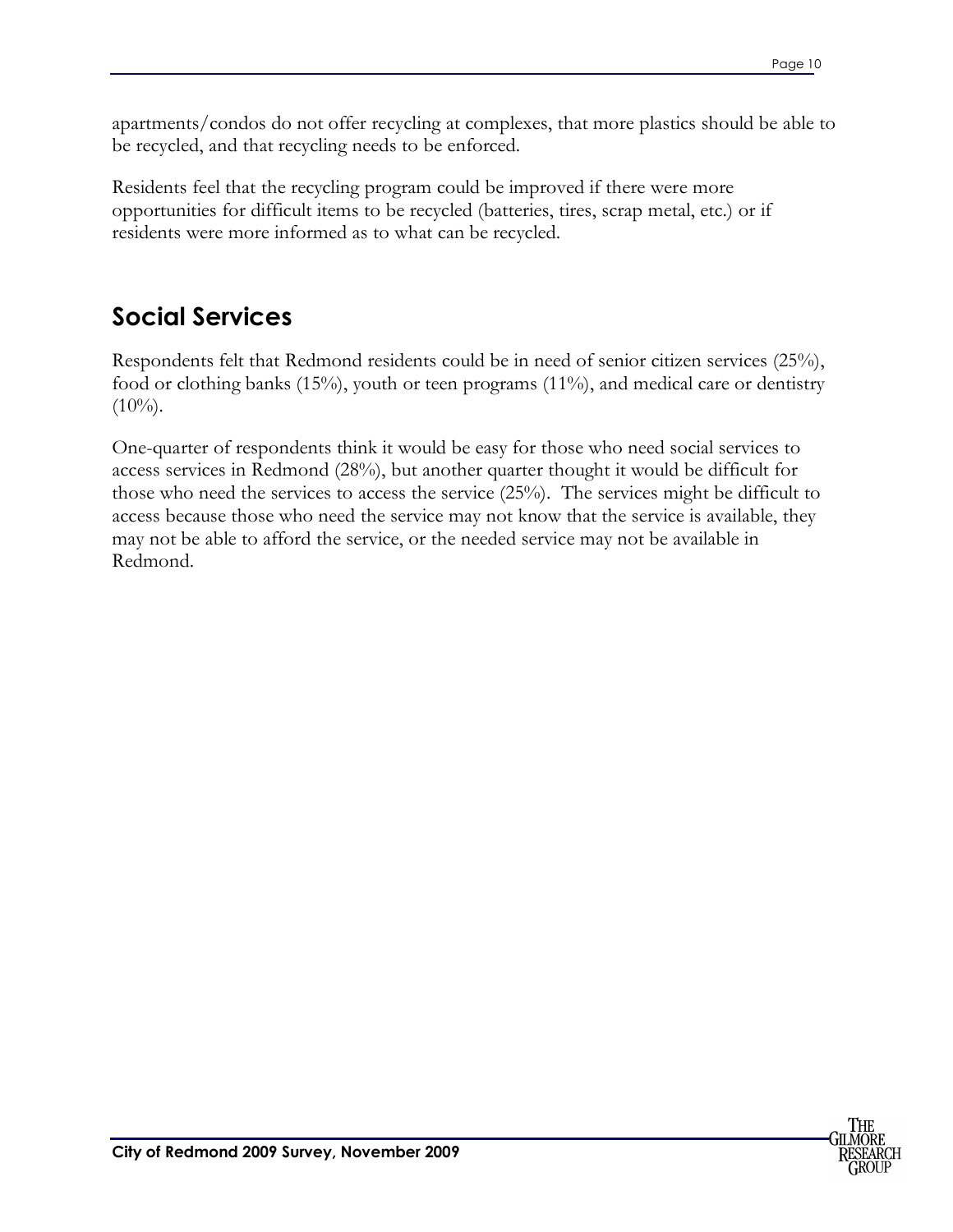# **CONCLUSIONS**

Overall, the 2009 City of Redmond survey found that most residents are satisfied with the quality of life and services that the City of Redmond offers them.

Results show that many residents appear unsure of the City's plan for growth. Currently, 70% of residents feel that the City is headed in the right direction, yet only 37% are satisfied with how the City is planning to accommodate anticipated growth. Nearly half of respondents are "neither satisfied or dissatisfied" (23%) or "don't know" (21%) how they feel about the current plan. Because this is a newly introduced plan, residents will need the City to communicate and inform the public with more details about how the City will implement the plan for growth and what changes that will bring to the community.

One out of three respondents are asking for the Fire Department to place more emphasis on disaster preparedness education (32%), and there appears to be a need for this education as roughly half of respondents do not have a family disaster plan or emergency supply kit in their homes. The disaster preparedness education should target those who are less likely to have a family plan or disaster kit; this includes residents under the age of 45, those with children living in their household, renters, and those living in apartments or condos.

There has been a significant decrease in the proportion of respondents who feel "very safe" walking alone in their neighborhood or in the downtown area at night in 2009 compared to three years ago in 2006. Because of the decline in perceived safety, it is no surprise that residents are asking for more emphasis from the Police Department on general patrol in neighborhoods and neighborhood watch crime prevention programs.

Residents are very satisfied with Redmond's Parks and Recreation services. The majority of residents frequently visit a park, with residents under age 55, those with children, and newer residents to Redmond visiting more frequently than others.

There are several areas where respondents would like the Parks and Recreation departments to place more emphasis, including developing currently owned but under-developed parklands and providing teen programs or events. Older residents, those who have lived in Redmond for over 10 years, and residents without children are more likely to want the City to place more emphasis on providing senior programs or events in the future.

At least one in three respondents are less than satisfied with Redmond's current parking situation in downtown, their overall experience traveling in Redmond, or how well the City is able to keep roads clear in severe weather. With this large group being less than satisfied with the roads and traffic, it is not surprising that residents consider traffic or congestion on the roadways as the top issue facing Redmond today.

While the majority of respondents are satisfied with Redmond's recycling program, residents suggest that the program could be greatly improved by offering recycling at apartment or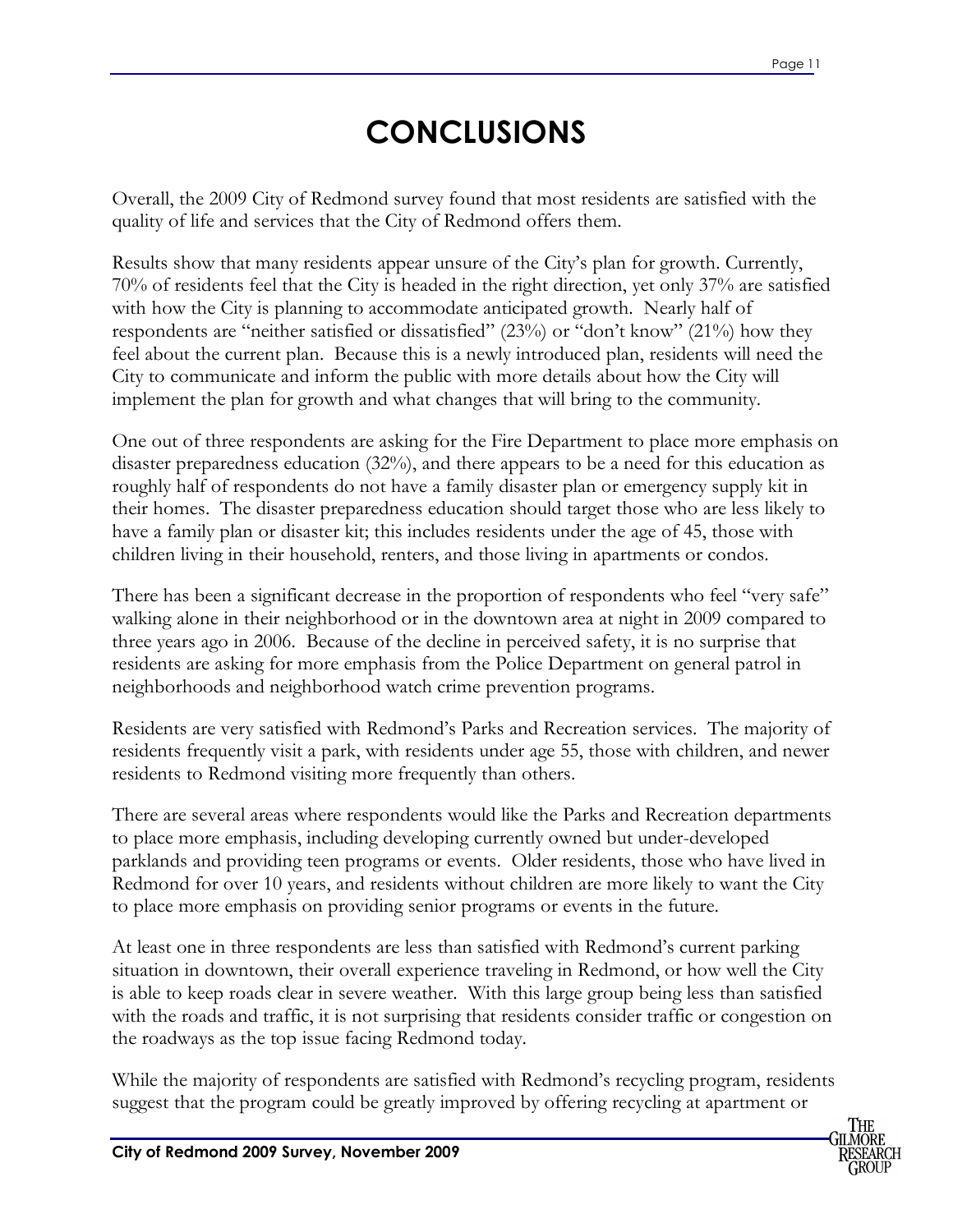condo complexes, by educating the public on what exactly can and cannot be recycled, and by allowing more opportunities for difficult items to be recycled.

Overall, residents who have lived in Redmond for 10 or more years are more likely than newer residents to:

- See traffic and congestion in the city as a top issue facing Redmond
- Be satisfied with services offered by the Police and Fire Departments
- Have a family disaster plan and emergency supply kit
- Recognize that the City is open to community ideas
- Say that the City does an "excellent" job communicating issues and decisions
- See an improvement in the transparency of how tax dollars are spent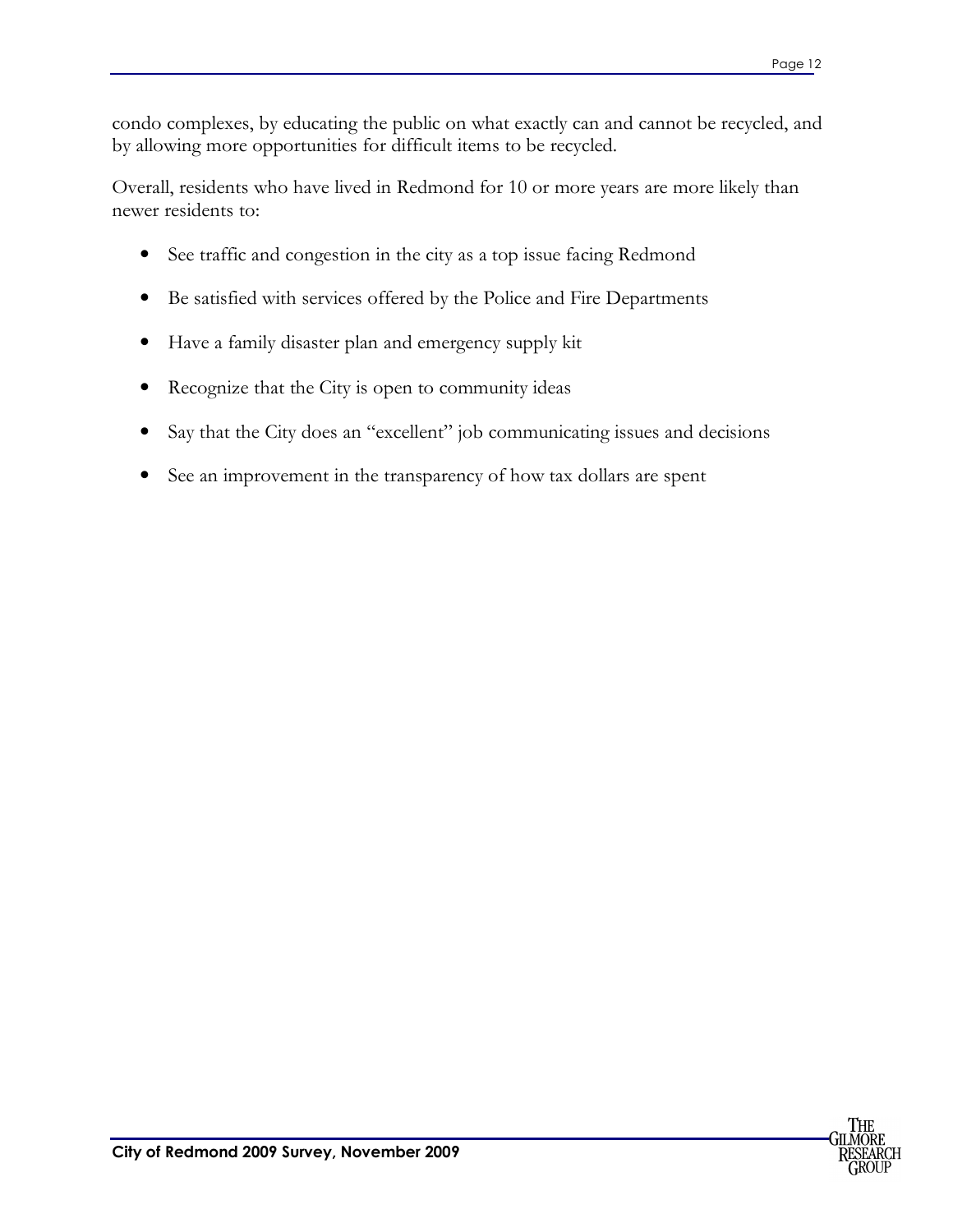# **RESPONDENT PROFILE**

Table 1 displays a demographic profile of survey respondents for the current year and for 2006. It shows these significant changes from year to year:

- Respondents tend to be younger this year, as there are fewer respondents who are 45 to 54 years old (20% compared to 27% in 2006) and 55 to 64 (18% compared to 24% in 2006) this year.
- More respondents are living in townhouses or condominiums now  $(21\%$  compared to  $13\%$  in 2006) and fewer survey respondents are living in single-family homes (67% compared to 77% in 2006) this year.

It should be noted that a change in methodology accommodating households without a landline most likely accounts for these changes in the survey population.

| 2009 as compared to 2006  |                         |       |
|---------------------------|-------------------------|-------|
|                           | 2009                    | 2006  |
|                           | (435)                   | (417) |
| Sex                       |                         |       |
| Female                    | 51%                     | 51%   |
| Male                      | 49                      | 49    |
| Age                       |                         |       |
| 18 to 24                  | 4%                      | $1\%$ |
| $25$ to $34$              | 15                      | 12    |
| 35 to 44                  | 25                      | 20    |
| 45 to 54                  | 20                      | $27*$ |
| 55 to 64                  | 18                      | $24*$ |
| 65 to 74                  | 11                      | 10    |
| 75 and older              | 8                       | 6     |
| Mean Age                  | 49.2                    | 50.5  |
| <b>Years in Redmond</b>   |                         |       |
| Less than 1 year          | 3%                      | $3\%$ |
| 1 to 4 years              | 26                      | 22    |
| 5 to 9 years              | 21                      | 18    |
| 10 to 19 years            | 26                      | 22    |
| 20 to 29 years            | 12                      | 13    |
| 30 or more                | 12                      | 12    |
| Children Under 18 in Home |                         |       |
| Yes                       | 35%                     | 30%   |
| <b>No</b>                 | 64                      | 69    |
| Home Type                 |                         |       |
| Single-family home        | 67%                     | 77%   |
| Townhouse or condominium  | 21                      | 13    |
| Apartment                 | 12                      | 10    |
| <b>Home Ownership</b>     |                         |       |
| Own residence             | 81%                     | 83%   |
| Rent residence            | 20                      | 17    |
| Primary Language at Home  |                         |       |
| English                   | 90%                     | N/A   |
| Chinese                   | 4                       |       |
| Russian                   | $\overline{2}$          |       |
| Spanish                   | $\overline{2}$          |       |
| Other                     | $\overline{\mathbf{A}}$ |       |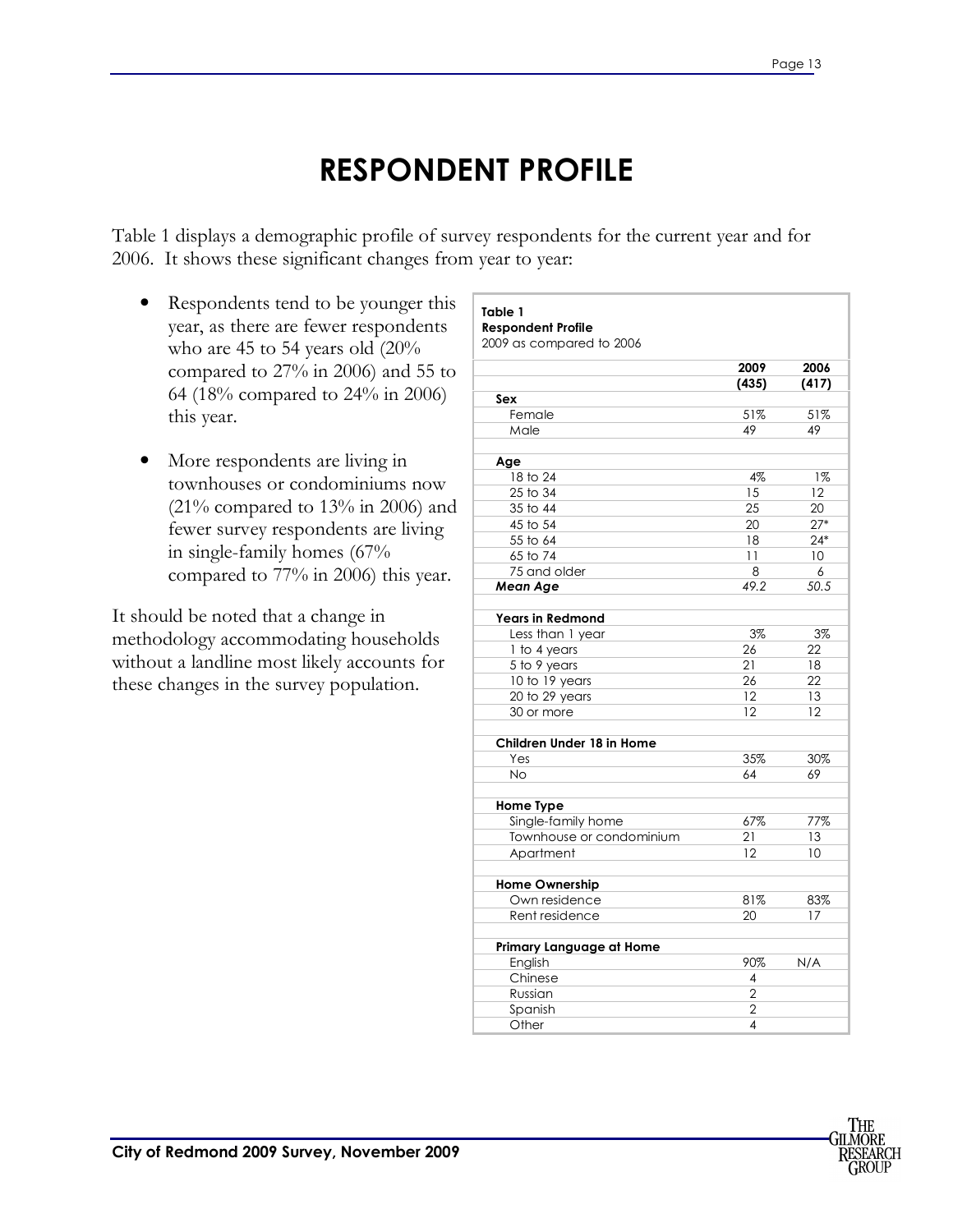#### *Cell Phone Usage*

This year the City asked residents about their telephone usage. Four out of ten respondents mainly or only use their cell phone (42%), while one out of three still mainly or only use their landline (34%), and one quarter of residents use their cell phones and landline phones equally (24%). Therefore, reaching residents by landline would be highly unlikely for two out of five residents.

- Residents who mainly use cell phones are younger (average age of 42) than those who mainly use landlines (average age is 57).
	- o 42% of residents age 18-34 are "cell phone only" and 73% are mainly cell phone users.
- The following demographic subgroups are more likely to only use a cell phone than their subgroup counterpart:
	- o Renters (39% compared to 13% of home-owners)
	- o Those living in an apartment or condo (32% compared to 11% of those in a single-family home)
	- o Residents with no children at home (22% compared to 10% with children in their home)

| Table 2<br><b>Telephone Usage</b>                          |       |  |  |
|------------------------------------------------------------|-------|--|--|
| (Base=432)                                                 | Z     |  |  |
| Cell phone only                                            | 18%   |  |  |
| Cell phone mainly but<br>have a landline                   | 24%   |  |  |
| Landline onlv                                              | $6\%$ |  |  |
| Landline mainly but<br>have a cell phone                   | 28%   |  |  |
| Use cell phone and<br>landline equally                     | 24%   |  |  |
| Question 37: Which best describes<br>your telephone usage? |       |  |  |

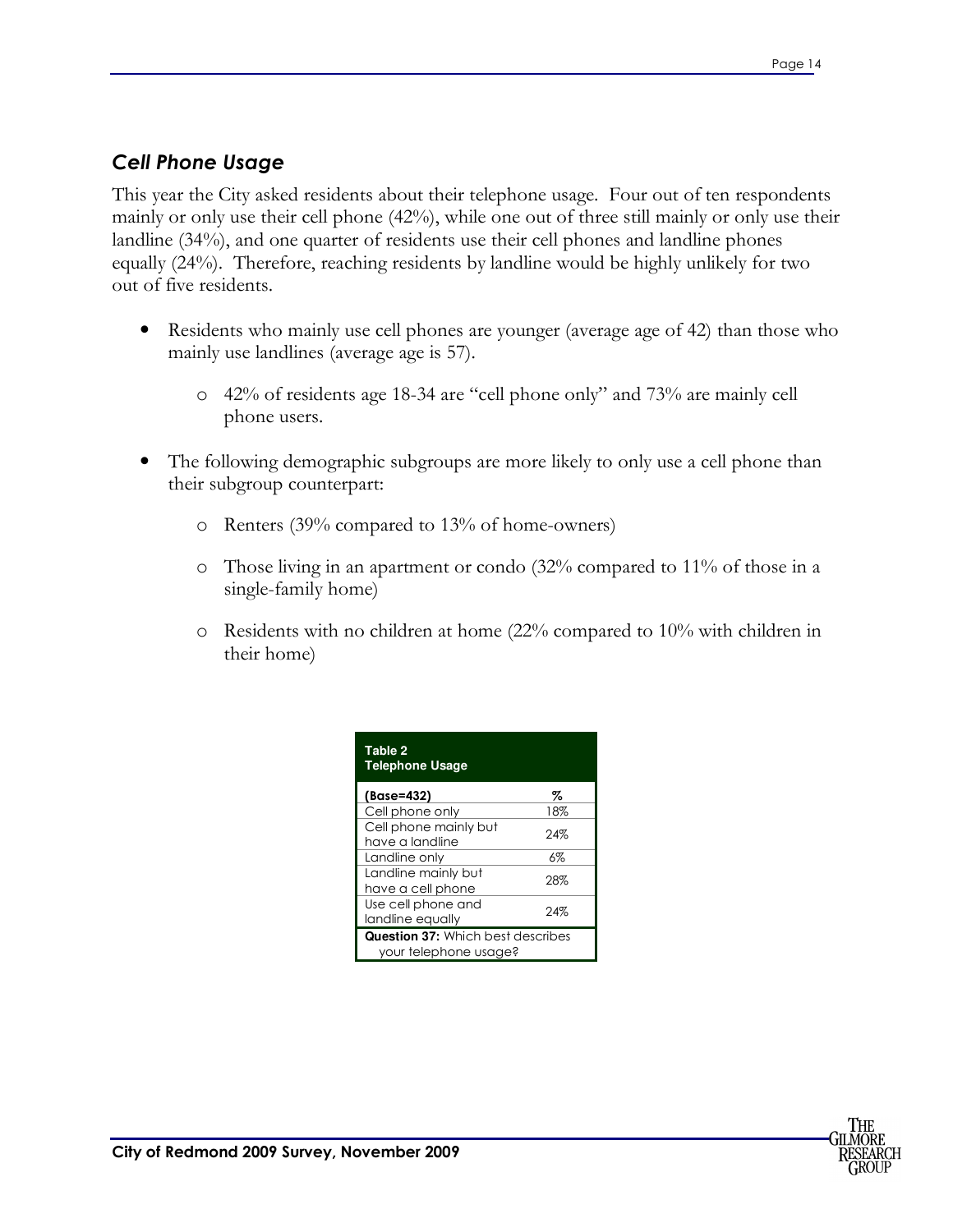# **DETAILED FINDINGS**

### **Quality of Life in Redmond**

The majority of Redmond residents consider their quality of life in Redmond to be either excellent or above average (87% overall). Resident views of life in Redmond have not changed in the past three years as 86% felt their quality of life was excellent or above average in 2006.

Aspects of Redmond that contribute to a positive quality of life include its closeness to shopping and parks, its safe atmosphere and low crime rate, the beautiful parks, its strong education system, and the cleanliness of the city. A few attributes that take away from resident's quality of life are the traffic and congestion on city roads as well as overdevelopment and growth in the city.



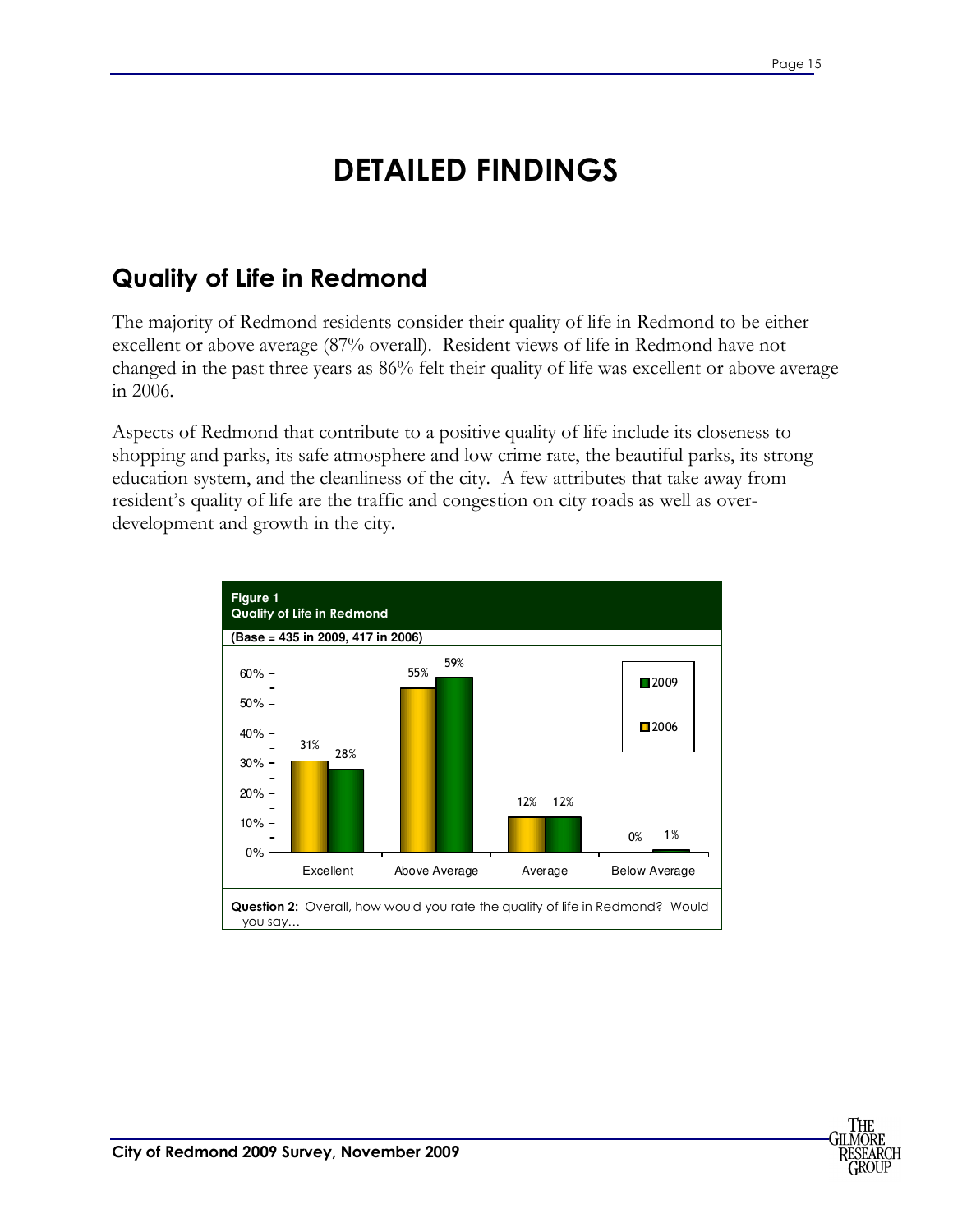| Table 3                                                                  |                 |                  |                  |                     |
|--------------------------------------------------------------------------|-----------------|------------------|------------------|---------------------|
| Quality of Life in Redmond                                               | 2009            |                  |                  |                     |
|                                                                          | Total           | <b>Excellent</b> | Above<br>Average | Average or<br>Less  |
| (Base)                                                                   | (371)           | (110)            | (212)            | (48)                |
| <b>Positive Comments</b>                                                 | 277             | 104              | 165              | 8                   |
| <b>Community Characteristics:</b>                                        |                 |                  |                  |                     |
| It is safe/low crime rate                                                | 68              | 31               | 37               | 0                   |
| City is clean                                                            | 44              | 18               | 26               | $\mathbf 0$         |
| Ambiance/small town feel                                                 | 30              | 16               | 14               | 0                   |
| Nice neighborhoods                                                       | 20              | 8                | 10               | $\overline{2}$      |
| Active residents/sense of community                                      | 28              | 10               | 18               | 0                   |
| Friendly people                                                          | 25              | 8                | 17               | 0                   |
| Family friendly                                                          | 6               | $\overline{2}$   | $\overline{4}$   | 0                   |
| Good parks/beautiful parks                                               | 58              | 25               | 32               | 1                   |
| Good network of walking and biking trails                                | 17              | 8                | 8                | 1                   |
| Like the natural setting                                                 | 25              | 14               | 10               | 1                   |
| Open spaces are plentiful                                                | 7               | 5                | $\overline{2}$   | $\mathbf 0$         |
| Beautiful area                                                           | 4               | 0                | 4                | 0                   |
| Well-planned city                                                        | 8               | $\overline{2}$   | 6                | 0                   |
| Provides great balance of living, working, and<br>shopping areas         | 17              | 8                | 9                | 0                   |
| Compares positively with other places lived                              | 9               | $\Omega$         | 6                | 3                   |
| <b>Public Services and Amenities:</b>                                    |                 |                  |                  |                     |
| Excellent/good schools                                                   | 49              | 16               | 33               | 0                   |
| Quality and number of city services provided                             | 31              | 15               | 16               | $\mathbf 0$         |
| Availability of sports and recreation programs                           | 22              | 9                | 13               | $\mathbf 0$         |
| Excellent fire and police services                                       | $\overline{11}$ | 5                | 6                | 0                   |
| Good bus and transit system                                              | 9               | 4                | 5                | $\mathbf 0$         |
| Well run government                                                      | 7               | 5                | $\overline{2}$   | 0                   |
| Well developed infrastructure                                            | 4               | 1                | 3                | $\Omega$            |
| <b>Other Amenities and Issues:</b>                                       |                 |                  |                  |                     |
| Close to shopping, parks and other amenities                             | 74              | 43               | 30               | $\mathbf{1}$        |
| Like Redmond Town Center                                                 | 8               | $\overline{2}$   | 6                | $\mathbf 0$         |
| Close to Seattle and/or other cities                                     | 8               | 3                | 5                | 0                   |
| Close to work                                                            | 8               | 3                | 5                | $\mathbf 0$         |
| New businesses moving in                                                 | $\overline{2}$  | $\overline{2}$   | 0                | $\mathbf 0$         |
| Approve of the growth management                                         | 2               | 0                | 2                | 0                   |
| Proximity to major freeways                                              | 5               | 3                | $\overline{2}$   | 0                   |
| <b>Economics:</b>                                                        |                 |                  |                  |                     |
| Overall prosperity of residents                                          | 7               | 1                | 6                | 0                   |
| Good employment opportunities                                            | 6               | $\overline{2}$   | 4                | $\mathsf{O}\xspace$ |
| Other positive comments*                                                 | 33              | 10               | 21               | $\overline{2}$      |
| <b>Negative Comments:</b>                                                | 79              | $\overline{4}$   | 45               | 29                  |
| Traffic congestion                                                       | 29              | $\Omega$         | 18               | 10                  |
| Over-development/Too much growth                                         | 13              | $\mathbf 0$      | 8                | 5                   |
| Need more affordable housing                                             | 8               | $\mathbf 0$      | $\overline{4}$   | $\sqrt{4}$          |
| Need more shopping/stores                                                | $\overline{7}$  | $\mathbf{O}$     | 5                | $\mathbf{2}$        |
| Poorly run government                                                    | 7               |                  | 3                | 3                   |
| Losing small town ambiance                                               | 6               | 1                | 3                | $\overline{2}$      |
| Lack of entertainment/night life                                         | 5               | $\mathbf{O}$     | $\mathbf{2}$     | $\mathfrak 3$       |
| Needs more restaurants                                                   | $\overline{4}$  | $\mathbf 0$      | $\mathbf{2}$     | $\overline{2}$      |
| Taxes are too high, too many taxes                                       | $\overline{4}$  | 1                | 1                | 1                   |
| City has no character or culture                                         | 3               | $\mathbf{O}$     | 3                | $\mathsf{O}\xspace$ |
| Other negative*                                                          | 22              | 3                | 11               | 8                   |
| Unrelated response                                                       | 36              | 5                | 21               | 10                  |
| Don't know                                                               | 5               | $\mathbf{O}$     | $\overline{2}$   | 3                   |
| Question 2A: Why do you say that (about the quality of life in Redmond?) |                 |                  |                  |                     |
|                                                                          |                 |                  |                  |                     |

**\***None of these comments could be further categorized into either new or existing code categories.

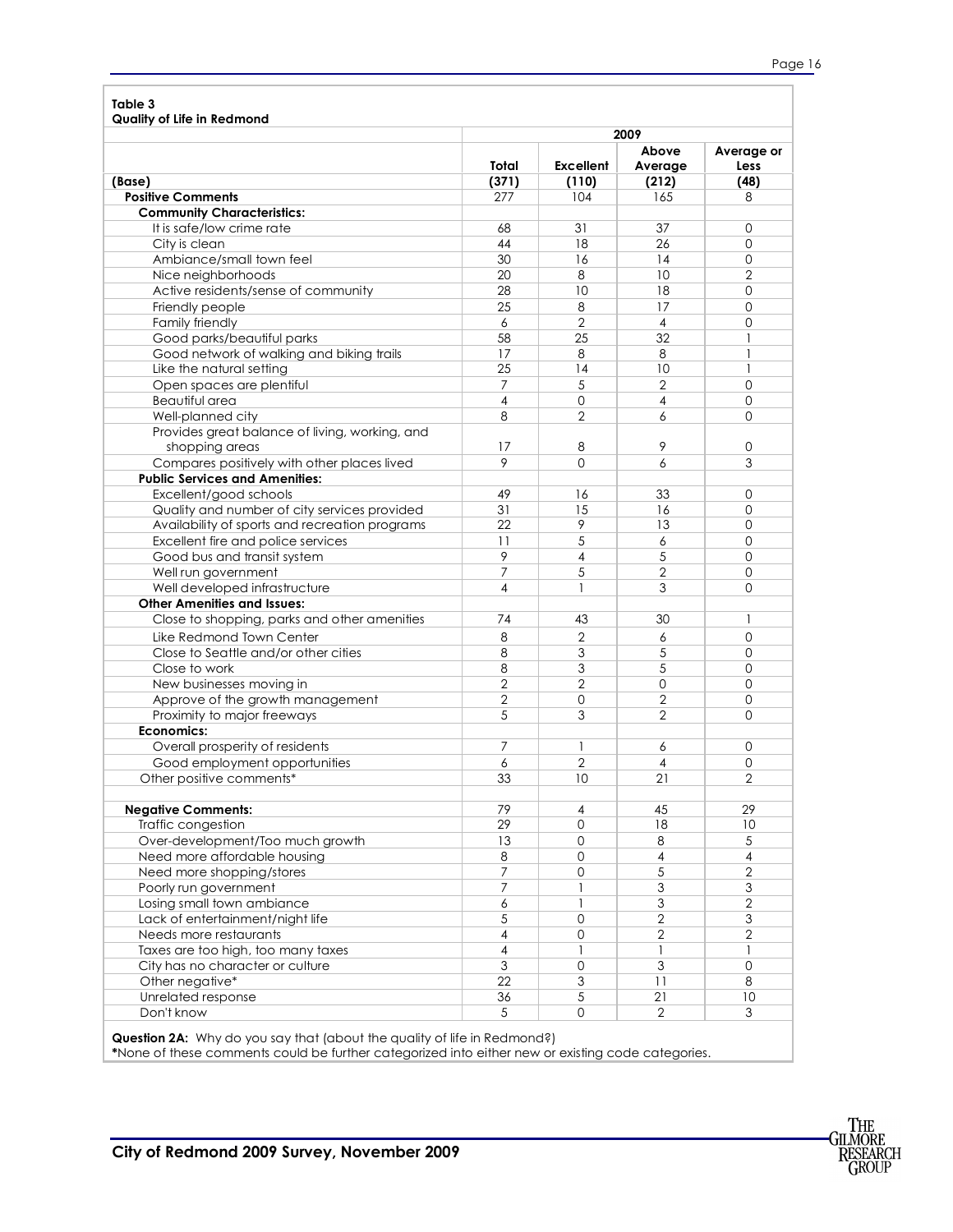#### *Top Issues Facing Redmond Today*

Residents feel that traffic and congestion on the roadways (55%) is the top issue facing Redmond today. Other issues mentioned by 10% or more of respondents include growth in the population or over-crowding (16%), transportation and mass transit (15%), over-building big buildings and apartments (11%), and street repair and bicycle lanes (10%).

- Those who have lived in Redmond for more than 10 years are significantly more likely to list traffic/ congestion as an issue  $(64%)$ than those who have lived in the City for less than 10 years  $(47\%)$ .
- Residents who own their homes are more likely than those who rent to view traffic (58% of owners compared to 43% of renters) and growth (18% of owners compared to 7% of renters) as issues facing the city.
- Renters are more likely to consider affordable housing as an issue today (20% compared to 5% of home owners).

A few resident thoughts on top issues facing Redmond today:

*'There is too much construction going on, too many condo buildings are going up which is causing Redmond to lose some of its small town charm."* 

|                                           | Total |
|-------------------------------------------|-------|
| (Base)                                    | (404) |
| Traffic/congestion                        | 55%   |
| Growth/sprawl/overcrowding population     | 16%   |
| Transportation/mass transit/light rail    | 15%   |
| Over building/too many apartments         | 11%   |
| Streets/repair/more lanes/bike lanes      | 10%   |
| Affordable housing                        | 8%    |
| Crime/safety                              | 7%    |
| Need more business development/keep local |       |
| businesses                                | 6%    |
| Taxes/property taxes                      | 5%    |
| Parks and recreation maintenance          | 5%    |
| Government spending/planning/zoning       | 5%    |
| <b>Budget</b>                             | 4%    |
| Maintaining the environment/water/air     | 4%    |
| Employment                                | 4%    |
| Infrastructure/not keeping up with growth | 4%    |
| Community center/youth programs           | 3%    |
| Economy/property values                   | 3%    |
| Emergency preparedness/medical services   | 3%    |
| Open spaces                               | 2%    |
| Snow removal                              | 2%    |
| Construction                              | 2%    |
| Welfare/social services                   | 2%    |
| Parking                                   | 2%    |
| Old downtown revitalization               | 2%    |
| Lack of entertainment/night life          | 2%    |
| Utilities cost/management                 | 2%    |
| Small town identity                       | $1\%$ |
| Art/culture in the community              | $1\%$ |
| Lack of restaurants/need more variety     | 1%    |
| Other                                     | 4%    |
| No issues                                 | 2%    |
| Don't know                                | 5%    |

*"The ability to grow without sacrificing the environment and traffic of course....Microsoft doesn't end in Redmond...we have seen a tremendous amount of traffic coming through in order to get to outlying areas such as Woodinville, Monroe, Carnation....etc. I can't wait for the train!"* 

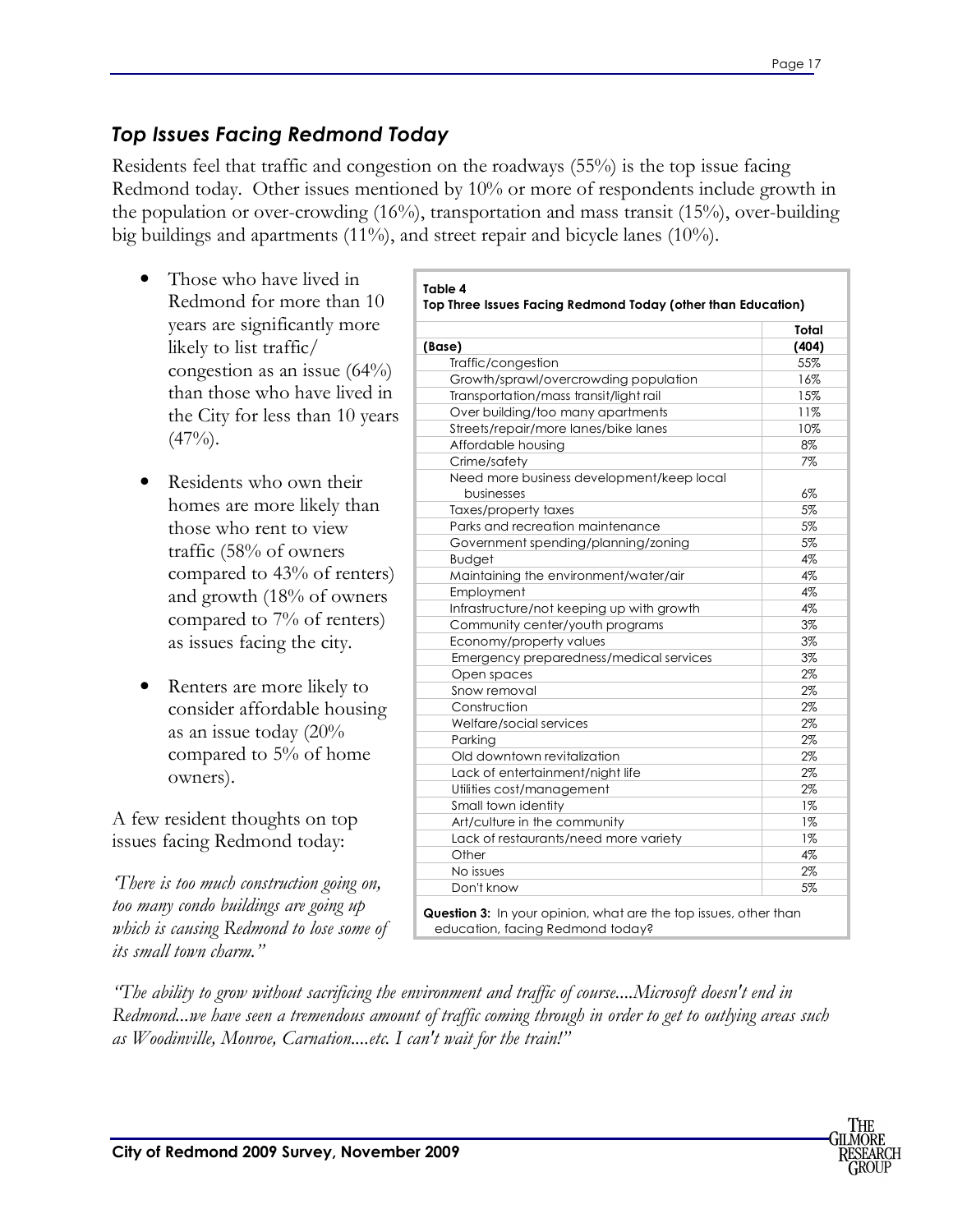### **City Services**

Overall satisfaction with services provided by the City of Redmond continues to be high as 82% are either satisfied or very satisfied with the services (86% in 2006).

• Those who own their homes are more likely to be satisfied with the services Redmond provides (84% satisfaction compared to 74% of renters).



#### *Contact with City Employees*

Just over one-half of residents surveyed have had contact or interaction with a City of Redmond employee in the past year (51%).

• Residents are more likely than their subgroup counterparts to have interaction with a City of Redmond employee if they own their own home (54% compared to 41% of renters), live in a single-family home  $(56\%$  compared to 41% in an apartment or condo), or have children in their home (60% compared to 46% without children in their homes).

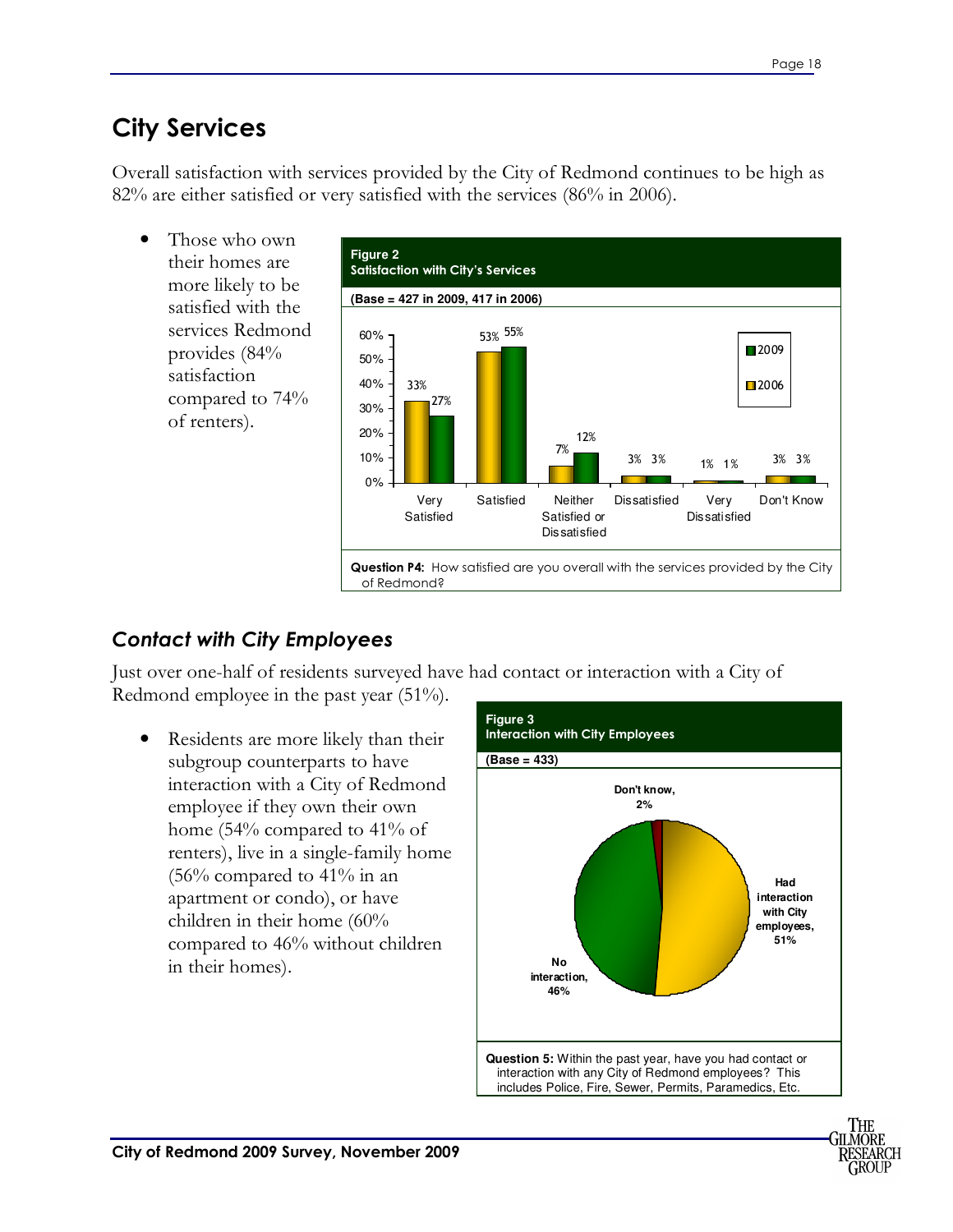City of Redmond employees were likely to be contacted for Police services (34% of those who contacted the city), Fire or Emergency services (18%), or to obtain a building, tree, or business permit  $(16\%)$ .

Overall, 56% of residents who contacted a City employee considered their experience an "excellent" one, with only 8% rating it a poor experience.

- Demographic subgroups who are more likely than their counterparts to rate the overall customer service as "excellent" include:
	- o Females (64% compared to 49% of males)
	- o Respondents age 65 and older (81% compared to 53% under age 65)
	- o Households without children (64% compared to 46% of households with children)

#### **Table 4 Reason for Contacting City Employee**

| (Base=209)                                  | Z             |
|---------------------------------------------|---------------|
| <b>Police Services</b>                      | 34%           |
| Fire/Emergency Services                     | 18            |
| Permit/licenses                             | 16            |
| Recreational                                | 10            |
| events/meetings                             |               |
| General                                     | 8             |
| questions/comments                          |               |
| Water/utilities bill                        | 8             |
| Alarm went off/questions                    | 4             |
| about alarms                                |               |
| Noisy neighbors                             | 4             |
| Dumpsite/waste/garbage/                     | 3             |
| recycle                                     |               |
| Sewer issues                                | $\frac{2}{2}$ |
| Snow removal                                |               |
| City planning                               |               |
| Safety concerns                             | 1             |
| Other                                       | 3             |
| Don't know/not sure                         |               |
| <b>Question 5A:</b> What was the reason for |               |
| contacting them? If more than one,          |               |
| what was the reason for the most            |               |
| recent contact?                             |               |



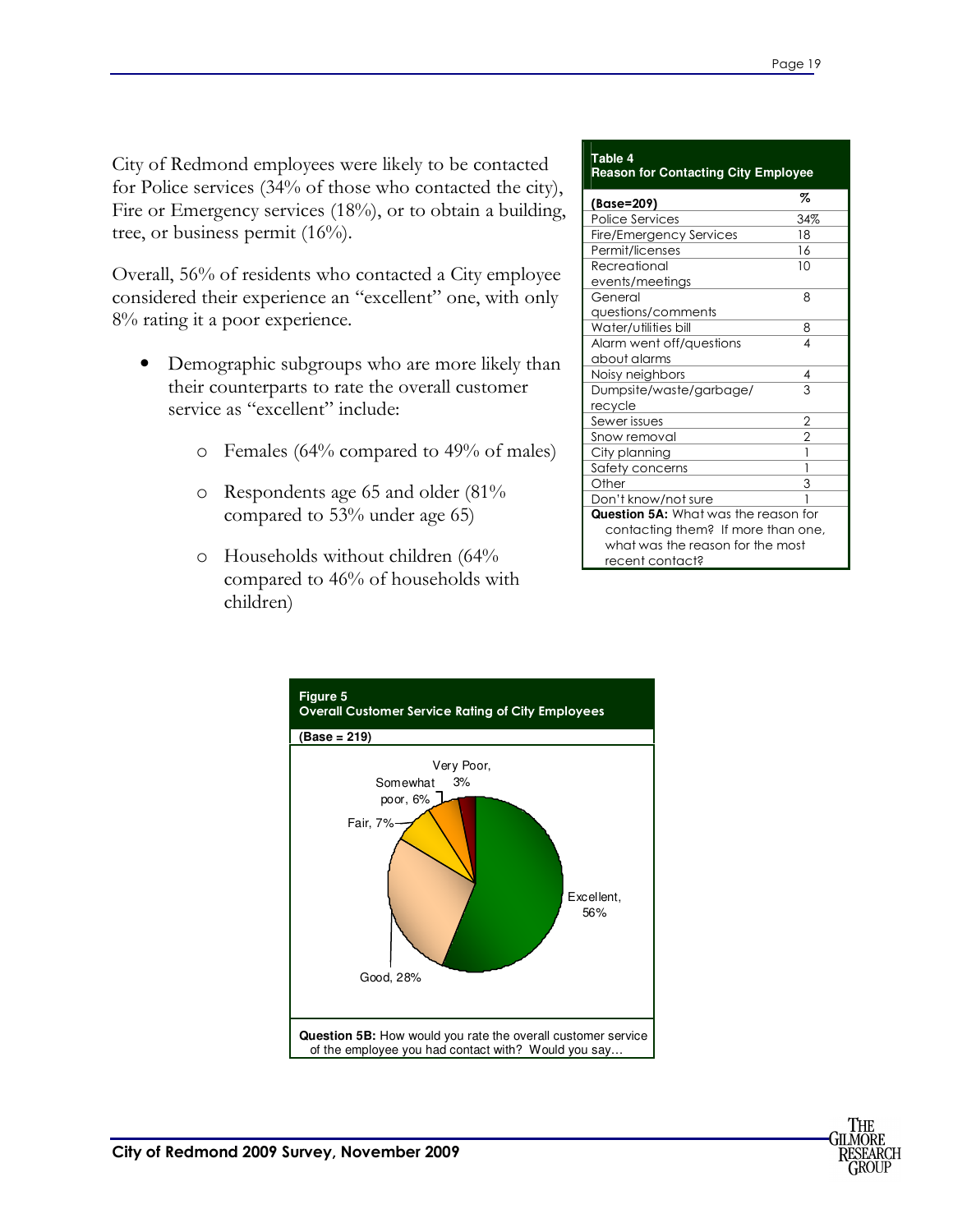#### *Police Services*

Nearly seven out of ten residents are satisfied with the Police services in Redmond (69%).

• Those who have been residents for 10 years or longer (76% compared to 62% of residents for less than 10 years) and those who own their homes (73% compared to 52% of renters) are more likely to be satisfied with police services.



Residents who are dissatisfied with police services (19 cases total) feel that Redmond Police are too concerned with traffic tickets (10 cases), officers need to concentrate more on crime/safety (5 cases), more patrolling officers are needed (2 cases), and that profiling is taking place with the department (2 cases).

Residents who were dissatisfied with Redmond Police had these comments:

*"I am very happy that there is little crime, but there are way too many policemen giving speeding tickets. If that's our biggest problem, we should reduce our police force. If there were major accidents causing deaths, that's one thing but I've found the community to be very safe and the speed limits to be overly conservative. For instance, 30 mph in downtown Redmond by the QFC is absurd!"* 

*"They seem overly focused on traffic infractions, and not focused enough on public safety and property crime/investigations."* 

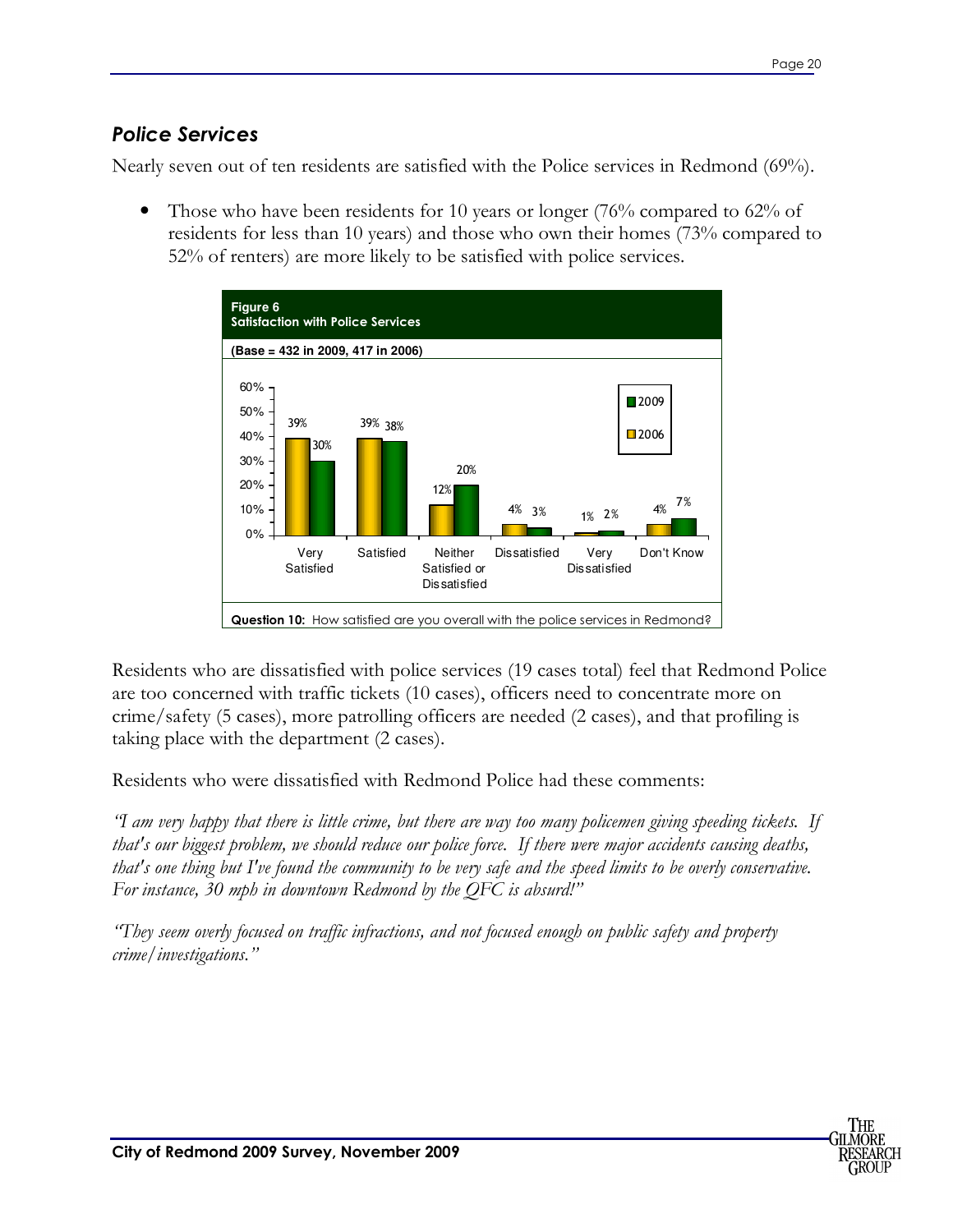∙II MORF SEARCH GROUF

#### *Safety While Walking Alone*

Over eight out of ten residents feel safe or very safe walking alone in their neighborhood at night (86%). This proportion is similar to residents who felt safe or very safe in 2006 (94%), but the proportion who feel "very safe' walking alone in their neighborhood at night has dropped significantly from 54% in 2006 to 35% in 2009.

Males (46%) are more likely than females (27%) to feel "very safe" walking in their neighborhood alone at night.

Eight out of ten residents feel safe or very safe walking alone in downtown Redmond at night (81%). There has also been a significant decrease in residents who feel "very safe" walking in downtown alone from 51% in 2006 to 28% in 2009.

• Males are more likely to be comfortable walking around downtown alone at night  $(34%)$  than females  $(23%)$ .

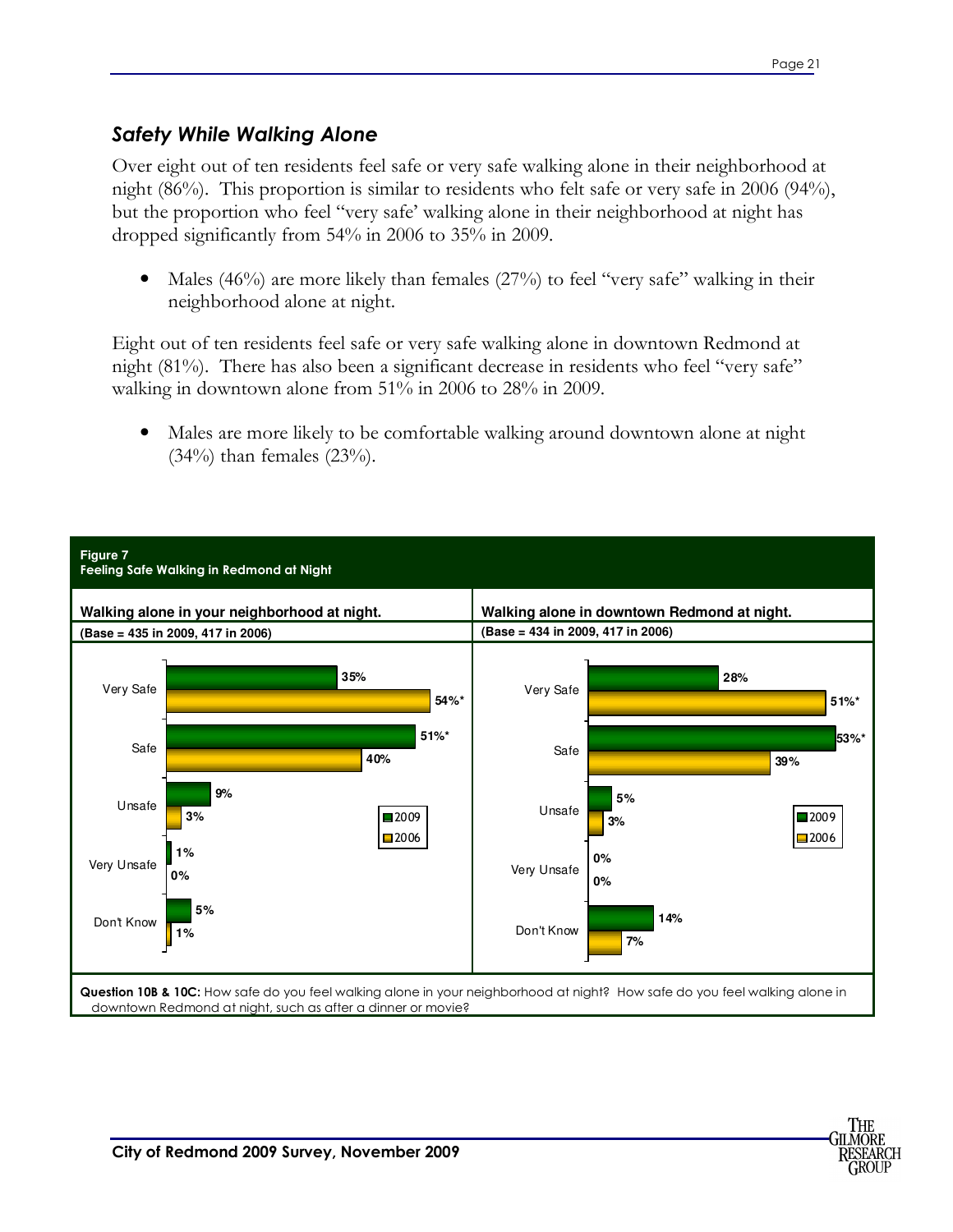#### *Areas of Emphasis for Police*

Four out of ten residents are asking for City Police to place more emphasis on general patrol in neighborhoods (40%) and an equal proportion would like emphasis on neighborhood watch prevention programs (40%).

- Renters  $(39%)$  are more likely than home-owners  $(23%)$  to want more emphasis placed on personal safety education.
- Redmond residents with children in their home are more likely to want more emphasis placed on crime prevention programs in schools (42%) compared to those without children in their homes (29%).
- Males (22%) are more likely than females (8%) to want *less* emphasis placed on focused traffic operations for speeding and unsafe driving.



think the City should put more emphasis on it, less emphasis on it, or if it is okay as it is now.

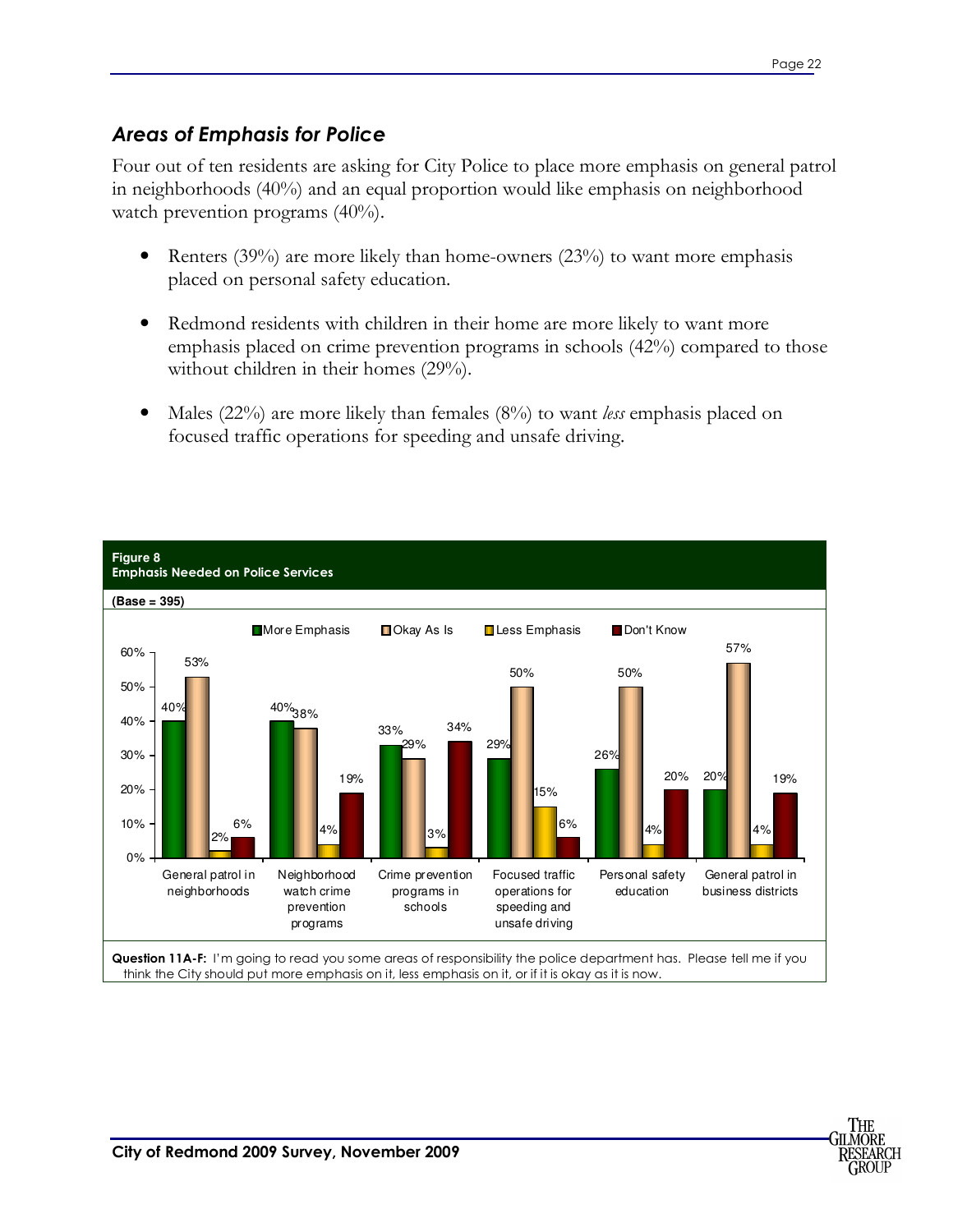#### *Fire Department*

Just over half of residents are satisfied with both Redmond's Fire Department (54%) and the Emergency Response Service (53%). Over one-third of residents "don't know" how to rate their satisfaction which could be due to the fact that they have not had any experience with Redmond's Fire Department services (35% each, which is significantly higher than the 12% who said "don't know" in 2006).

• Those who have been residents of Redmond for 10 or more years are more likely than those with shorter residency to be satisfied with both the Fire Department (65% and 44%, respectively) and the Emergency Medical Response Service (65% and 41%, respectively).



When excluding "don't know" responses from the analysis, 82% are satisfied with the Fire Department and 81% are satisfied with the Emergency Response Service which is consistent with the proportion satisfied in 2006 when 82% were satisfied with the Fire Department and 81% were satisfied with the Emergency Response Service (excluding "don't know" responses).

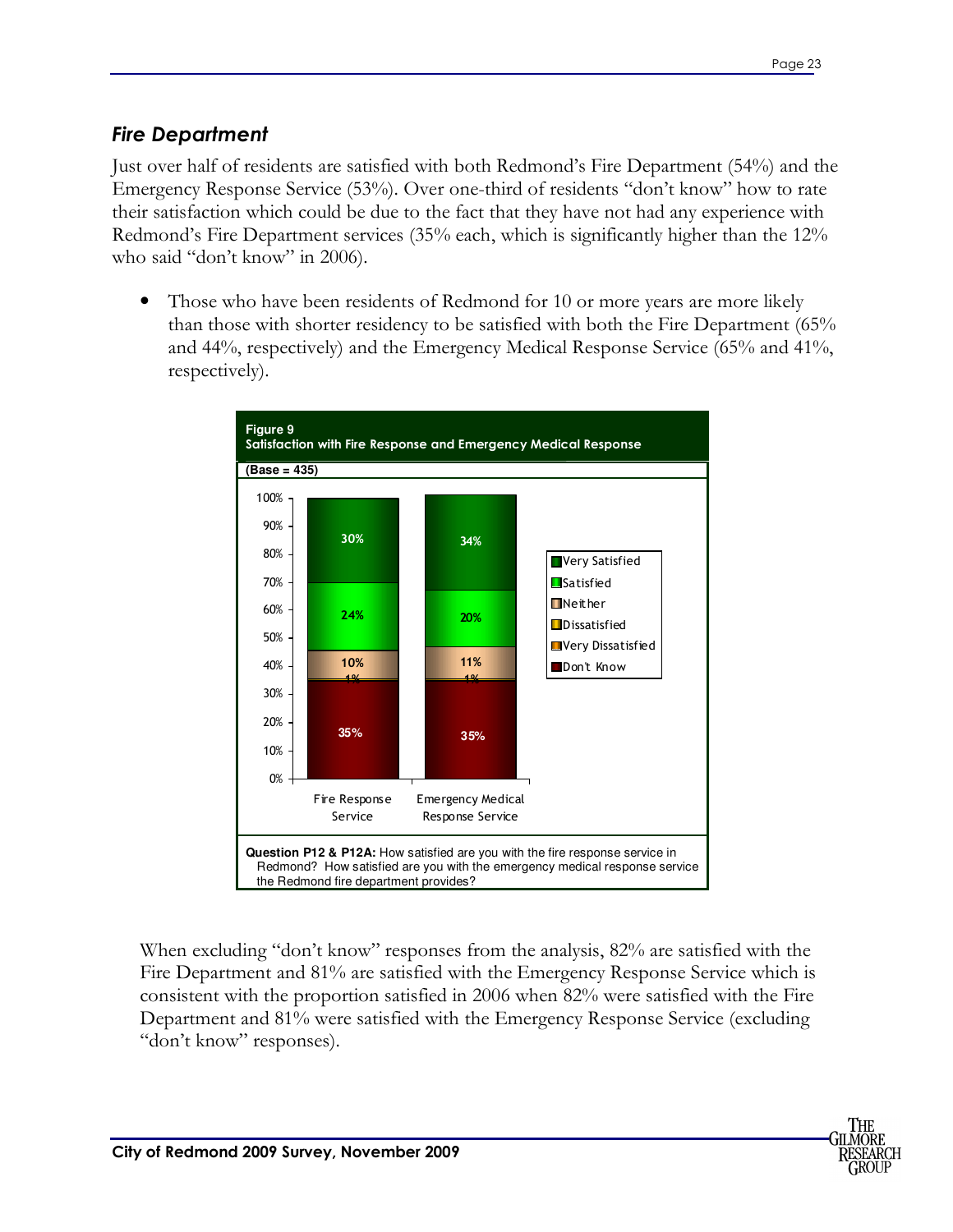#### *Areas of Emphasis for the Fire Department*

One out of every three residents would like the Redmond Fire Department to place more emphasis on disaster preparedness education for the community. Again, many residents did not know how to rate services provided by the Fire Department.

• Younger residents (under age 45) are more likely than older residents (age 45 and older) to "not know" how to rate each attribute.



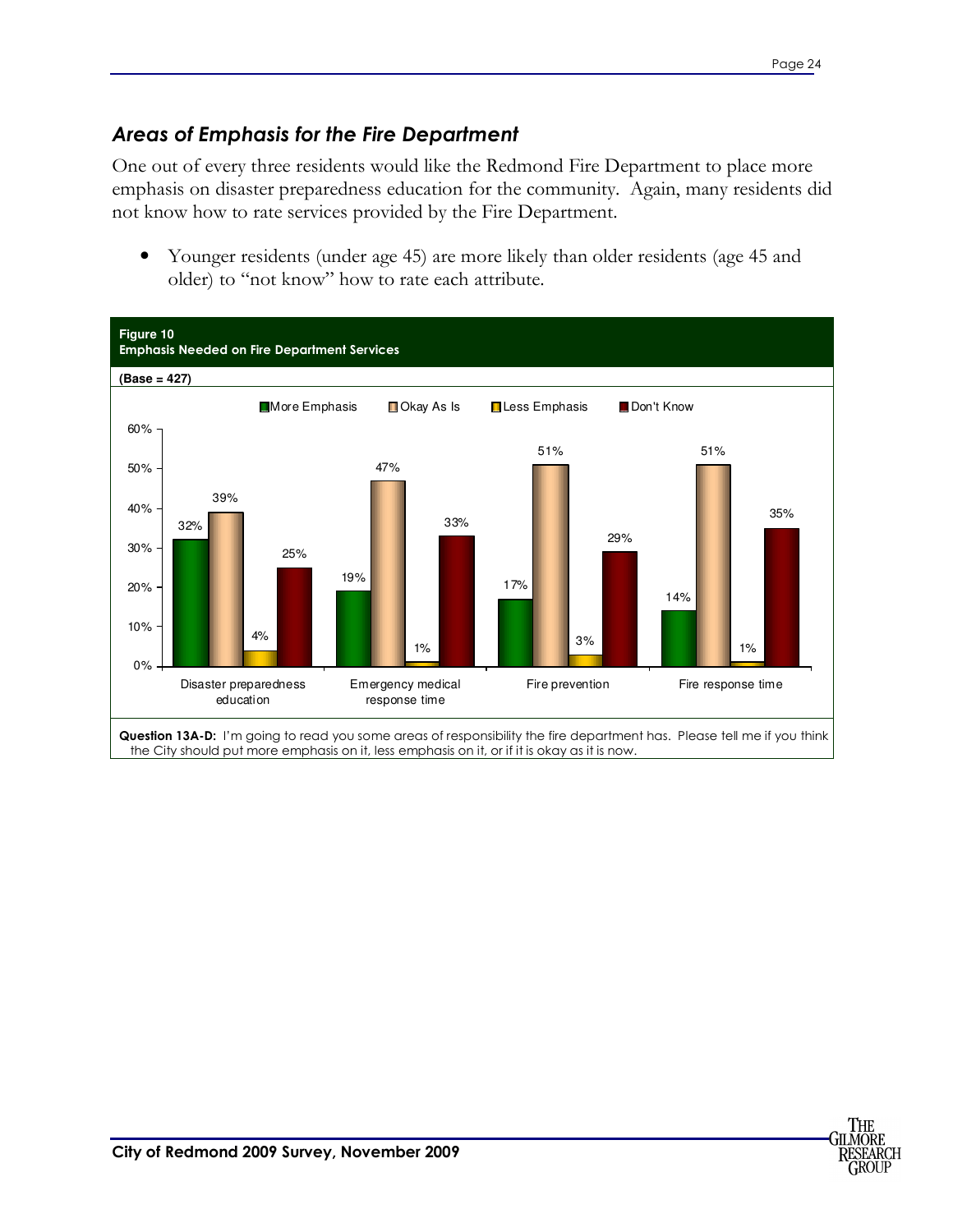#### *Family Prevention Plans*

Just over half of Redmond residents have a family plan in case of disaster (53%).

- The following demographic subgroups are significantly more likely to have a family plan in case of disaster than their subgroup counterparts:
	- o Residents over the age of 45 (65% compared to 42% under age 45).
	- o Those who have lived in Redmond for 10 or more years  $(65\%$  compared to 42% of those with less than 10 years residency).
	- o Households with no children (57% compared to 46% with children living at home).



Half of residents have an Emergency Supply Kit that could last their family at least three days (52%).

- The following demographic subgroups are significantly more likely to have an Emergency Supply Kit in case of disaster than their subgroup counterparts:
	- o Those age 45 and over (61% compared to 39% under age 45).
	- o Residents living in Redmond for over 10 years (63% compared to 42% with less than 10 years residency).
	- o Home-owners (56% compared to renters 35%)
	- o Those living in a single-family home (57% compared to 42% in apartments or condos).



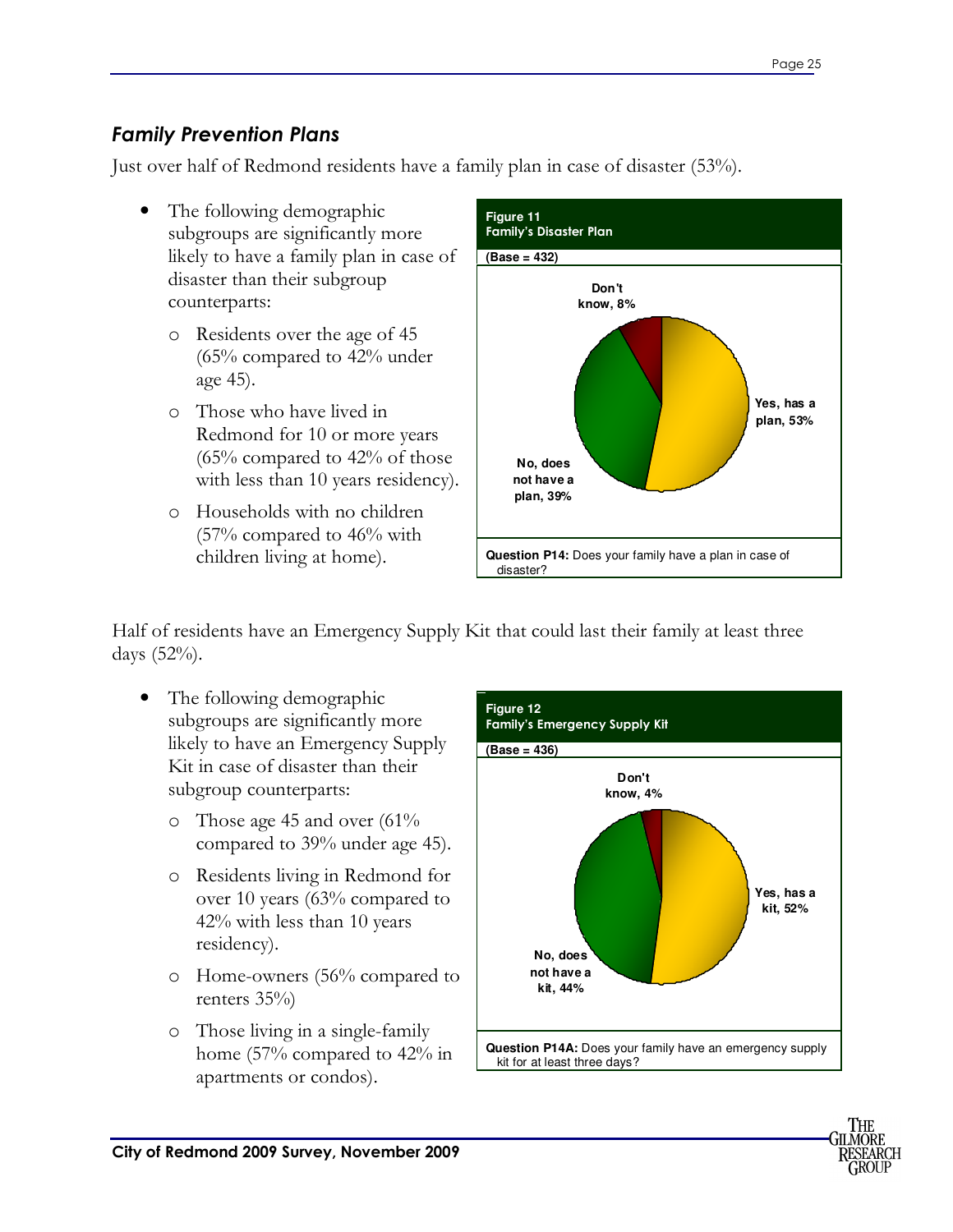### **City Government**

Half of Redmond residents agree that the City is open to community ideas and is willing to act on them (50%). Only 8% of residents disagreed with this statement.

- Residents age 35 and over are more likely to agree (54%) than residents under the age of 35  $(36\%)$ .
- Those with longer residency in Redmond (living in Redmond 10 or more years) are more likely to agree (57%) than those who have residency in Redmond for less than 10 years (43%).



#### *Communications*

Overall, 70% of Redmond residents feel that the Redmond City Government does a good or excellent job of keeping residents informed of City issues and decisions.

• Residents who have lived in Redmond for 10 or more years are more likely to consider the City's communication "excellent" (22%) than those with shorter residency (14%).

Only 5% feel that the City does a poor job of keeping residents informed. Of those who rated the City's efforts to inform residents as poor, 13 out of 20 claim they have no idea of what goes on because they believe that the City does not inform them of anything.



GROUP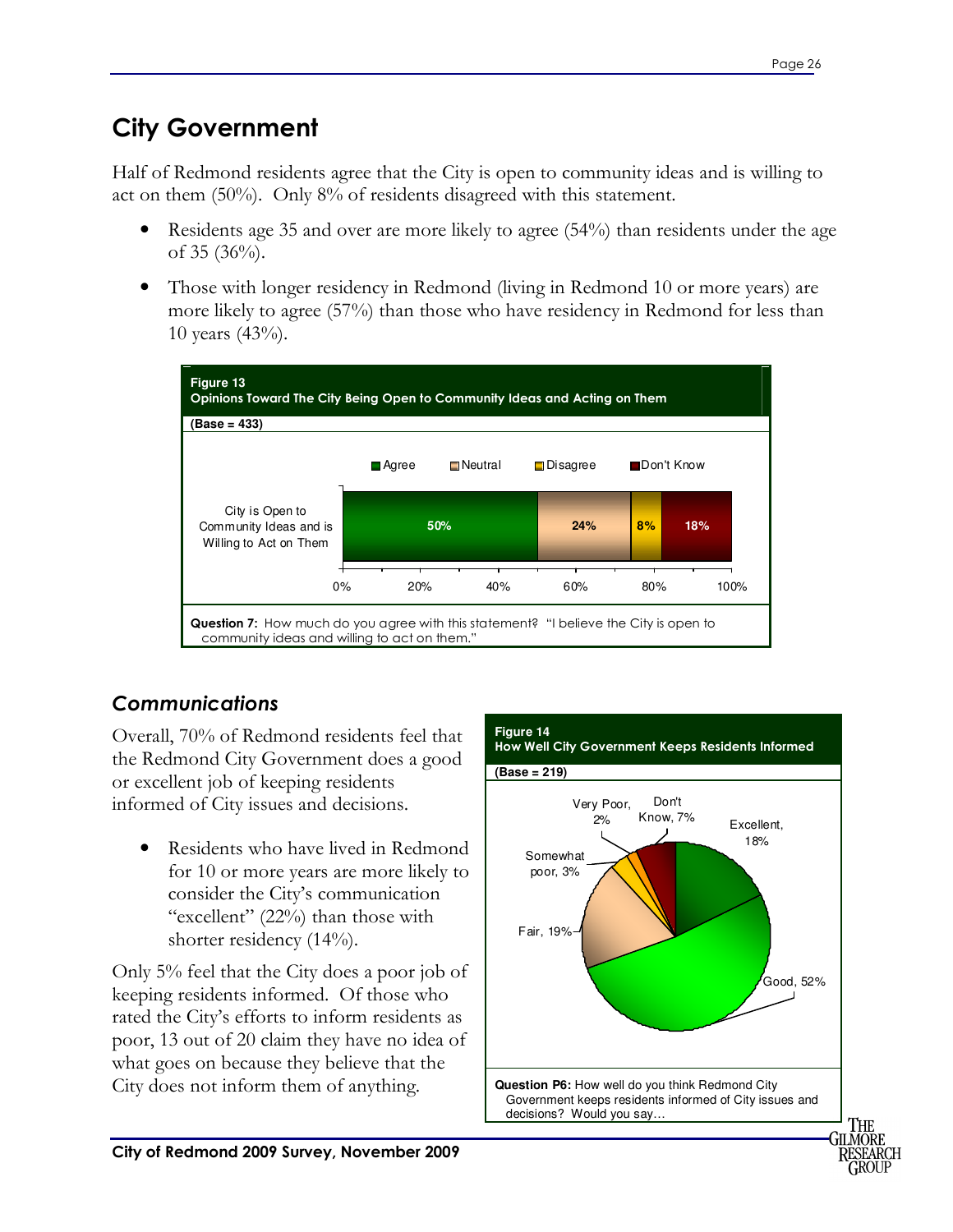A few respondent comments to explain why they feel communications are poor:

*"There is often no or very little communication that reach the actual people who live or work in Redmond."* 

*"'Most of the real important going-ons within City government are not shared with the public such as how funds are spent within the mayor's office."* 

*"We don't ever hear about what's happening except the Focus on Redmond."* 

About a quarter of Redmond residents have seen an improvement in the Government's efforts to be transparent about how tax dollars are spent (27%). Three out of ten feel that nothing has changed since this was set as a priority in 2008 (30%), and four out of ten residents did not know enough to evaluate the situation  $(41\%)$ .

• Residents living in Redmond for 10 or more years are more likely to either see an improvement in City communication (32% compared to 23% with residency of less than 10 years) or feel it has stayed the same (35% compared to 25% with residency of less than 10 years), and those living in Redmond for less than 10 years are more likely to not know how to respond (50% "don't know" compared to 31% of those with 10 or more years of residency).



If those who responded "don't know" are removed

from the analysis, 46% of those who rated the City's efforts to keep residents informed feel that communication has improved, 51% feel it has stayed the same, and 4% think communication has gotten worse since 2008.

#### *Preferred Methods of Communication*

In order to keep residents better informed of City issues and decisions, the majority of residents find it useful to have information printed in the Focus on Redmond mailed newsletter (90%) or in postcards or flyers about specific city issues sent to their homes  $(82\%)$ .

- Females (52%) are more likely than males (41%) to consider direct mail postcards or flyers as "very useful."
- Residents under the age of 55 (77%) are more likely than those age 55 and older (55%) to find visiting the Redmond website as a useful way to gather information.

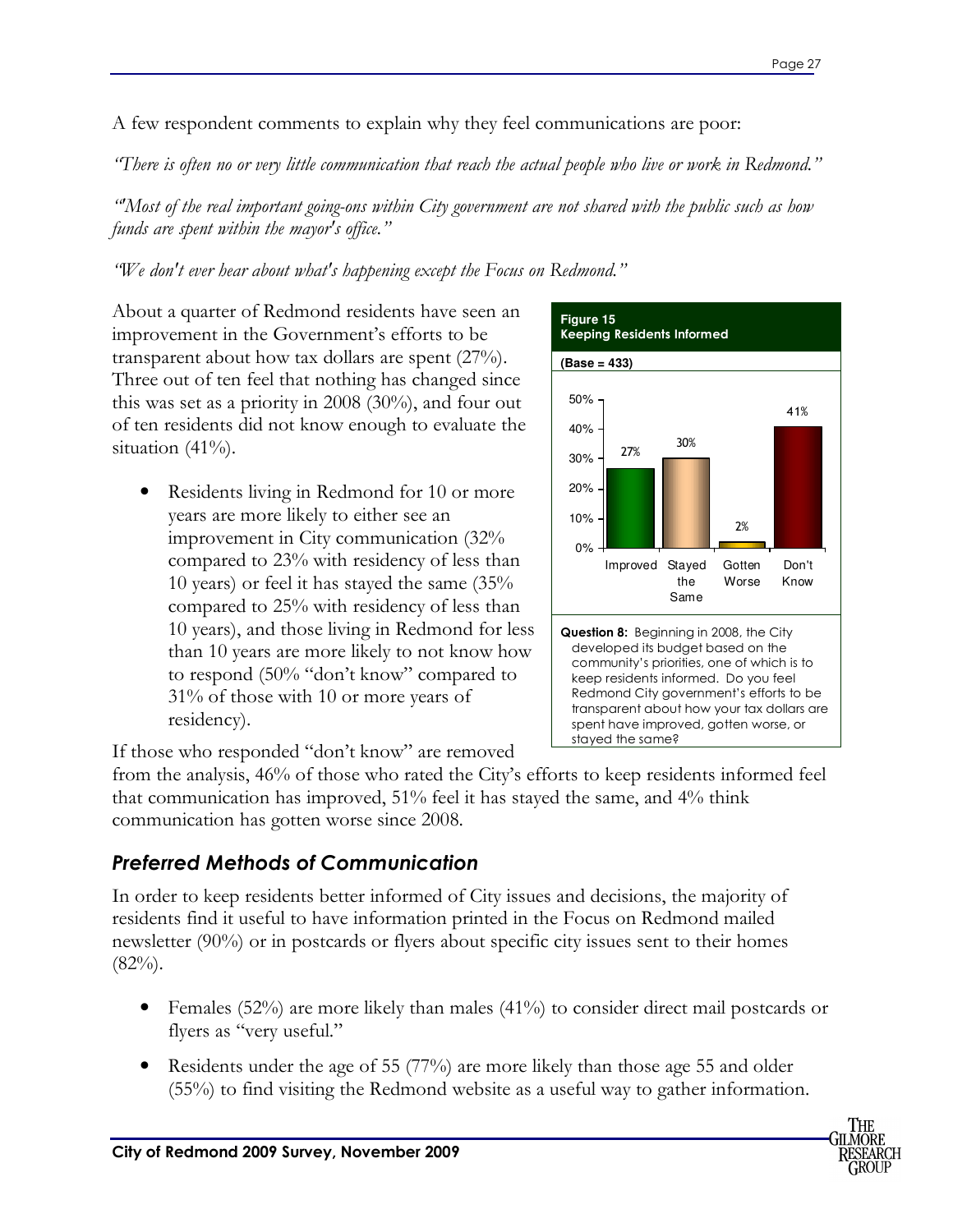- Those living in Redmond for 10 or more years are more likely to find the Focus on Redmond newsletter as "very useful" (53%) than those living in Redmond less than 10 years (42%).
- The Focus on Redmond newsletter is more useful for residents living in a singlefamily home (93%) than those living in an apartment or condo (83%).
- Homes with children are more likely than those without children to find the City's website (76% compared to 65% without children), electronic publications (74% compared to 56% without children), and small neighborhood discussion groups (57% compared to 46% without children) as useful sources for City issues and decisions, and are more likely than those households without children to consider city meetings, programs, and events recorded on video as a "not very useful" or "not at all useful" source of information (39% compared to 25% without children).

| (Base = 428)                                                   |     |            |     |                                                                               |            |           |     |           |     |     |      |
|----------------------------------------------------------------|-----|------------|-----|-------------------------------------------------------------------------------|------------|-----------|-----|-----------|-----|-----|------|
|                                                                |     |            |     | ■Very Useful ■Somewhat Useful ■Not Very Useful ■Not At All Useful ■Don't Know |            |           |     |           |     |     |      |
| Focus on Redmond mailed<br>newsletter                          |     | 48%<br>42% |     |                                                                               |            | 5%        |     |           |     |     |      |
| Direct mail postcards or flyers<br>about specific City is sues |     | 47%        |     |                                                                               | 35%        |           |     |           | 8%  | 6%  | 4%   |
| Visiting the City Website                                      |     | 33%        |     |                                                                               | 36%        |           |     | 11%<br>6% |     | 15% |      |
| Electronic publications,<br>invitations emailed                |     | 33%<br>29% |     |                                                                               |            | 12%<br>7% |     | 20%       |     |     |      |
| City meetings, programs and<br>events produced on video        | 18% |            |     | 35%                                                                           | 20%        |           | 10% |           |     | 17% |      |
| Attending small discussion<br>groups in your neighborhood      | 17% |            | 33% |                                                                               | 19%<br>10% |           |     |           |     | 21% |      |
| <b>Attending Community</b><br>Meetings                         | 15% | 37%        |     | 18%                                                                           |            |           | 9%  |           | 22% |     |      |
| 0%                                                             |     | 20%        |     | 40%                                                                           | 60%        |           |     | 80%       |     |     | 100% |

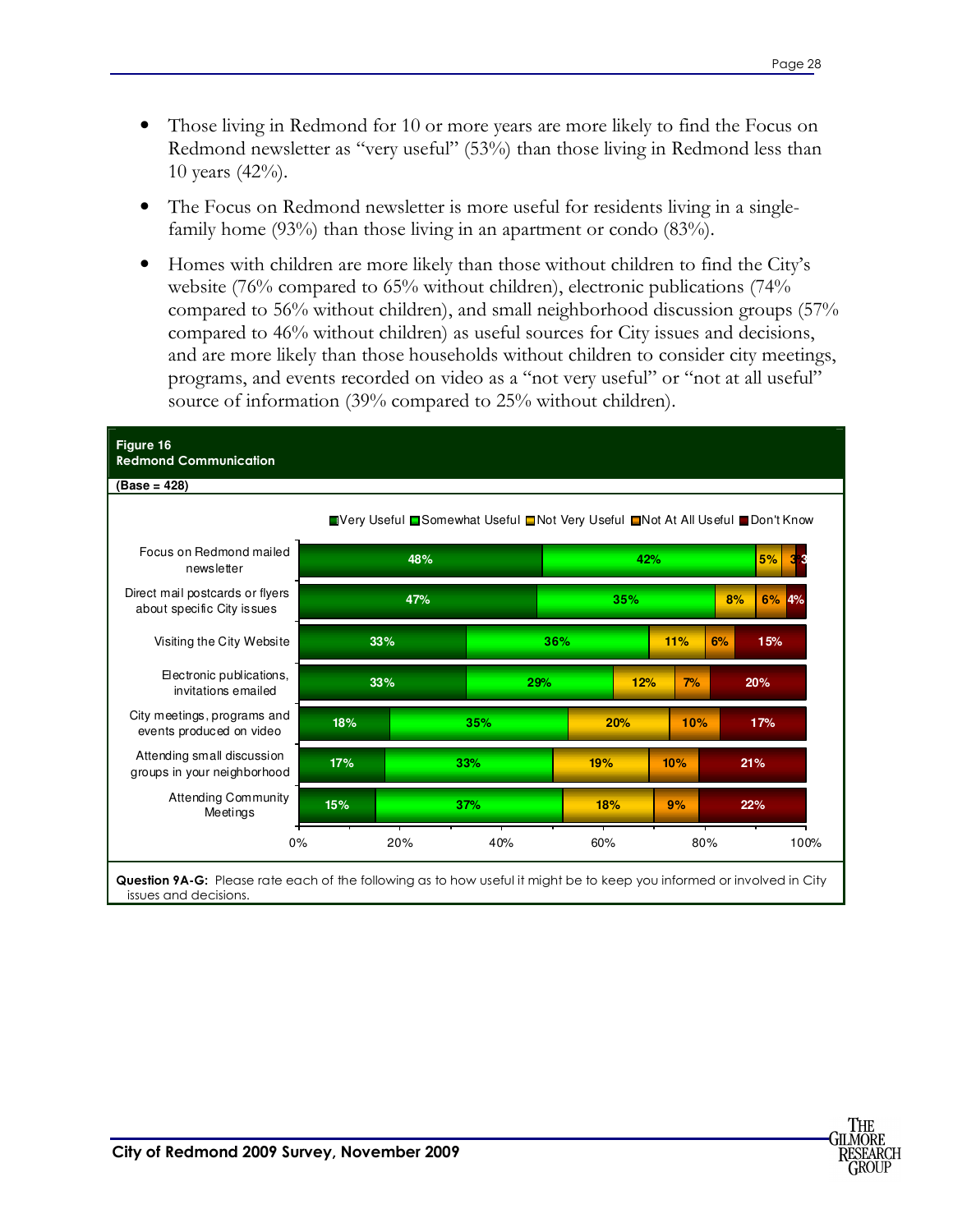If given a choice, just over half of survey respondents would prefer to receive quarterly news information through a printed 8-page newsletter that is mailed to them (53%), but four out of ten would still prefer an electronic magazine (42%).

- Those who prefer the printed newsletter include:
	- o Residents age 55 and older (66% compared to 46% of those under age 55).
	- o Residents with no children in their homes (57% compared to 47% with children).
- Those who prefer the electronic magazine include:
	- o Males (47% compared to 37% of females).
	- o Residents under the age of 55 (49% compared to 28% of those age 55 and older).
	- o Homes with children (49% compared to 38% without children).



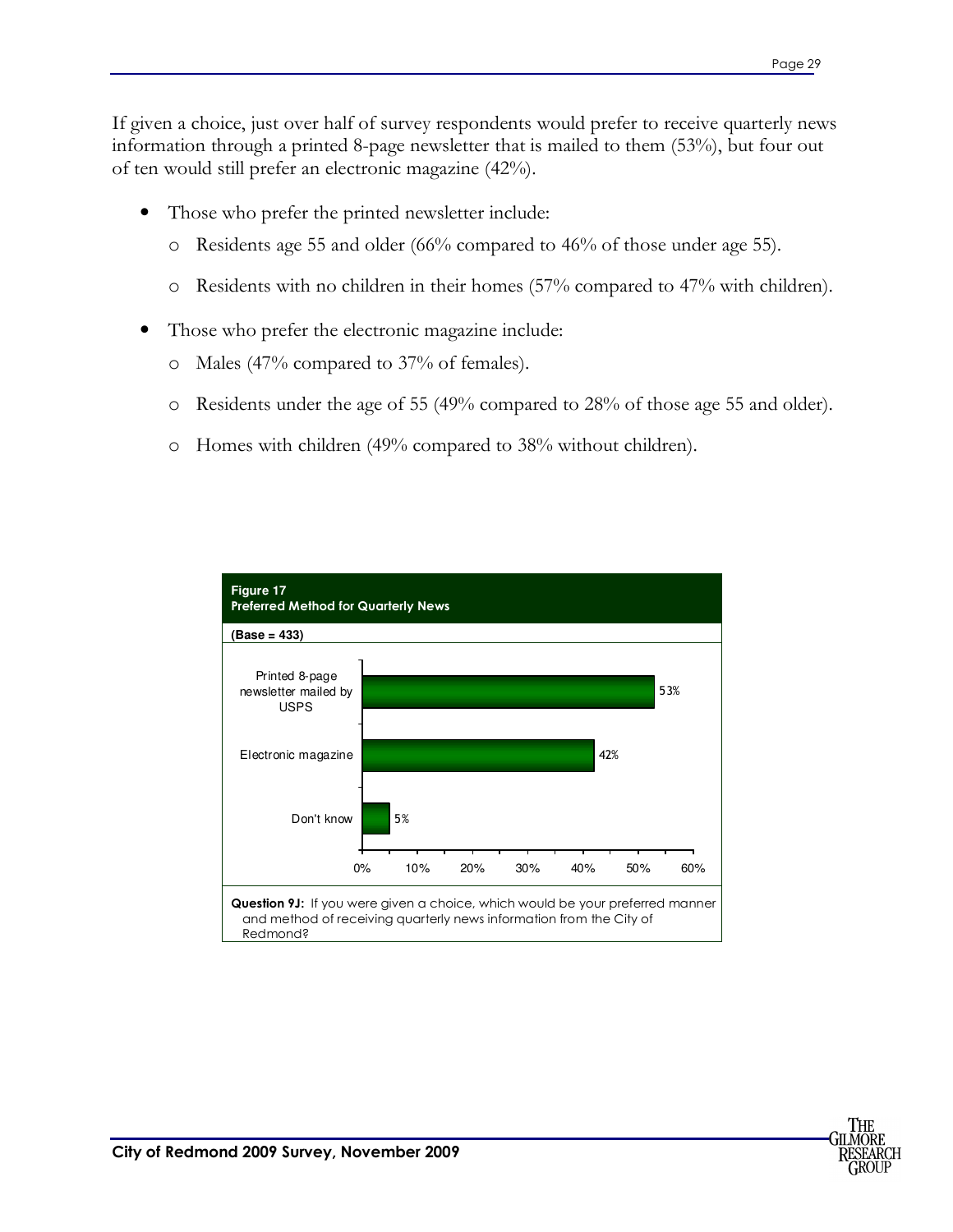Three out of four residents receive a Redmond utility bill for their home (74%). Of those who do receive a bill, three out of four (74%) would consider informational inserts in their bill as a useful way to keep them informed about City issues.

• Residents living in an apartment or condo (45%) are more likely than those living in a single-family home  $(28%)$  to find inserts in their utility bill as "very useful."





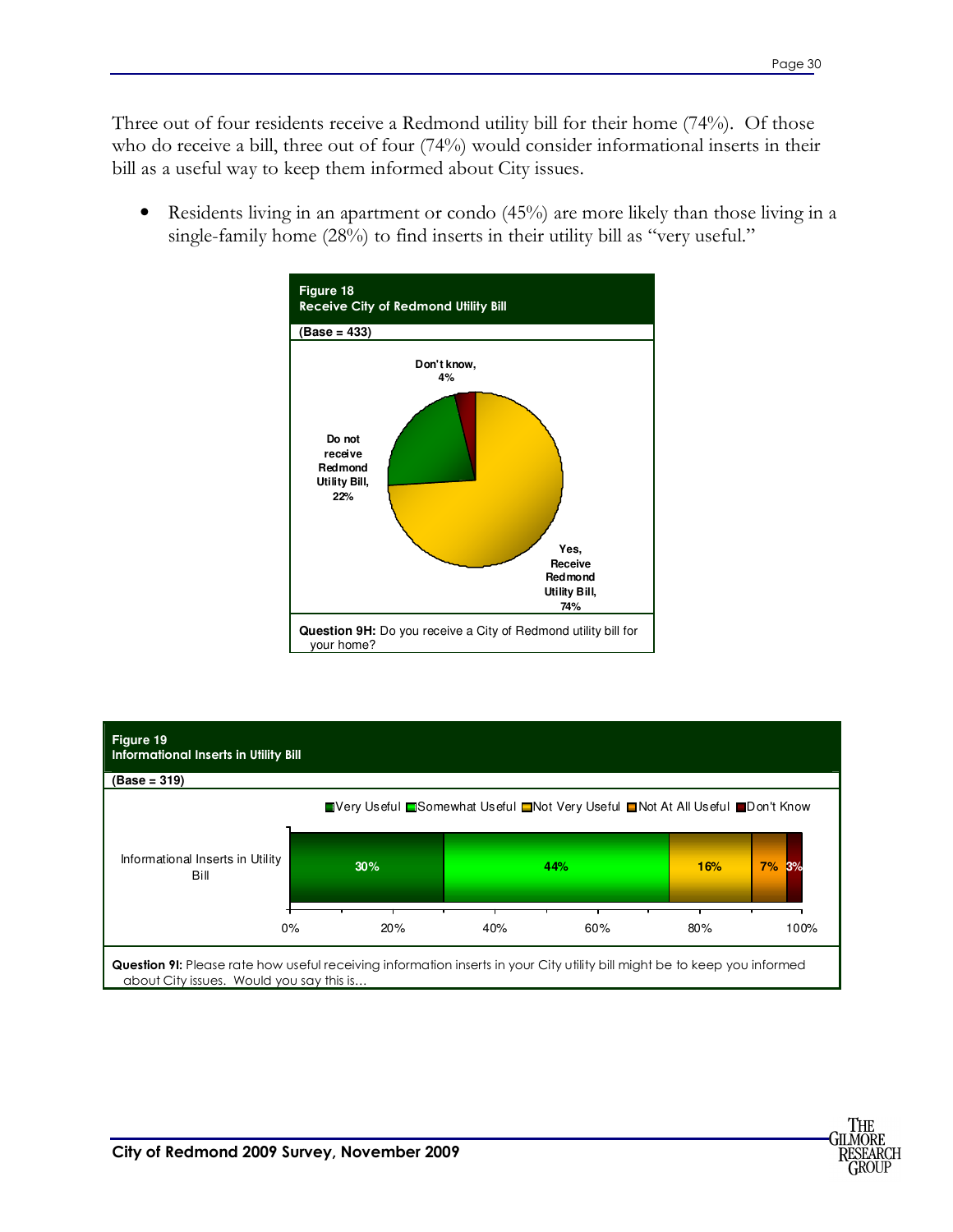#### *City's Plan for Growth*

After hearing the City's plan to accommodate growth, less than four out of ten residents are satisfied with the plan (37%), two out of ten are dissatisfied (19%), and two out of ten do not know how they feel about it (21%).

• There are no statistically significant differences among demographic subgroups with regard to satisfaction with the City's plans for growth.



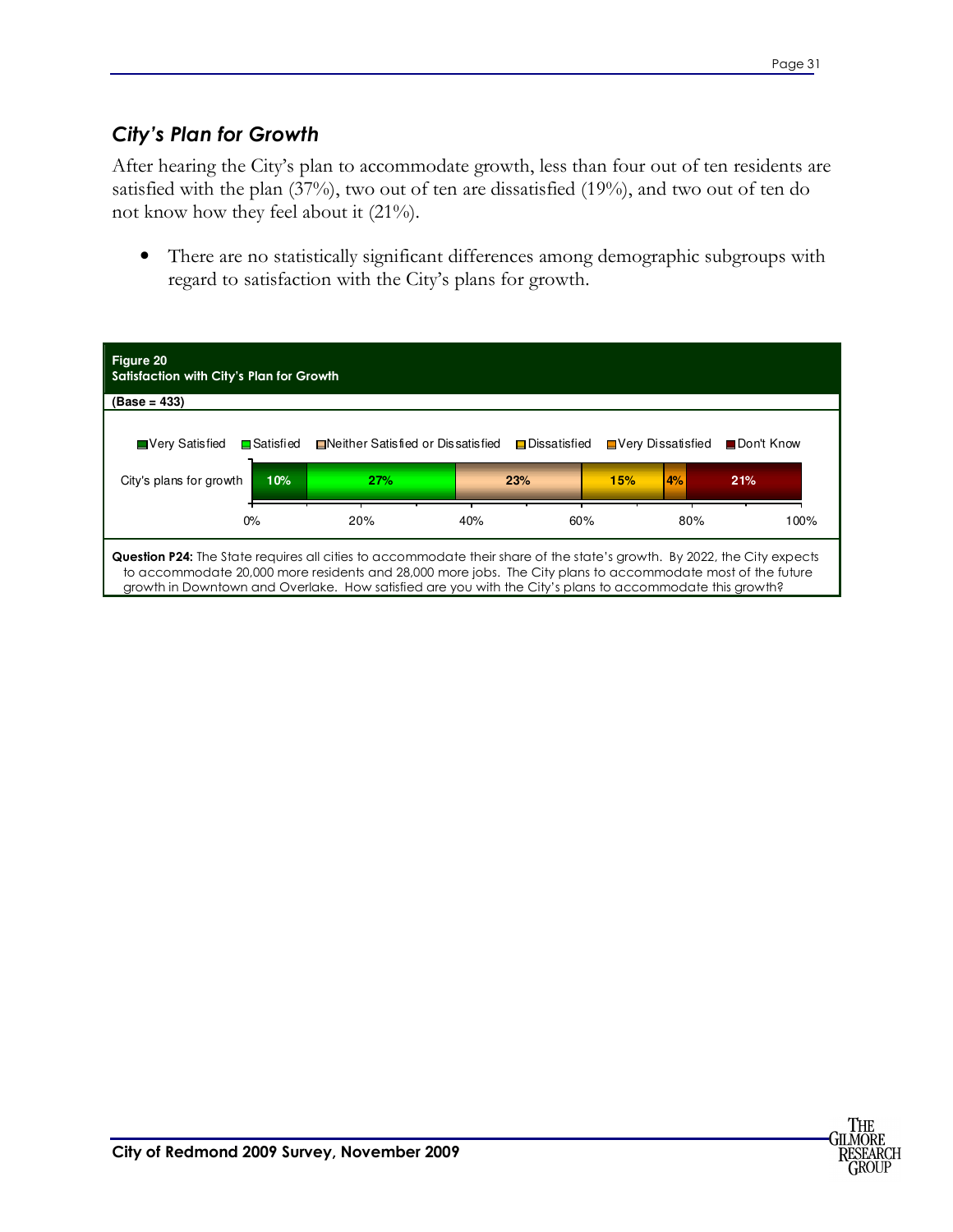#### *Direction of City's Government*

As far as Redmond's future is concerned, three out of four residents feel that the City is headed in the right direction (76%). They feel the City is headed in the right direction because the City is already planning and preparing for growth, the downtown area is developing, and because Redmond is just a nice place to live.

- Those living in Redmond for fewer than 10 years are more likely to feel Redmond is definitely headed in the right direction (26%) than residents of Redmond for 10 or more years  $(16%)$ .
- Households with children (83%) are more likely than those without children (72%) to feel the City is headed in the right direction, and households without children (13%) are more likely to feel the City is headed in the wrong direction than those with children (7%).

One in ten residents feel the City is heading in the wrong direction (11%). This is mainly attributed to the traffic on the roads, the development of tall buildings, apartments, and condos, and the population growth the City is experiencing.

These comments capture some feelings expressed about the direction the City is headed:

 *"I think isolating the growth to these areas is a tremendous win for the residents of Redmond who moved here, not to be a metropolis, but to be part of a community/city where the environment is number one and we don't keep growing out towards other areas.....we should have a great downtown and leave the outlying areas as untouched and green as we possibly can for generations to come."* 

*"I feel that the current plans are thoughtful and deliberate. I would like to see more emphasis on accommodating non-motorized transportation around the city as we move to reduce auto emissions and progress toward alternative energy sources."* 

*'I understand we have to accommodate more people. But I don't want to see high buildings here. I definitely don't want to see more houses crammed on small lots. And I want them to keep their open spaces clear."* 

*"We'll have too much growth without the needed road infrastructure."* 



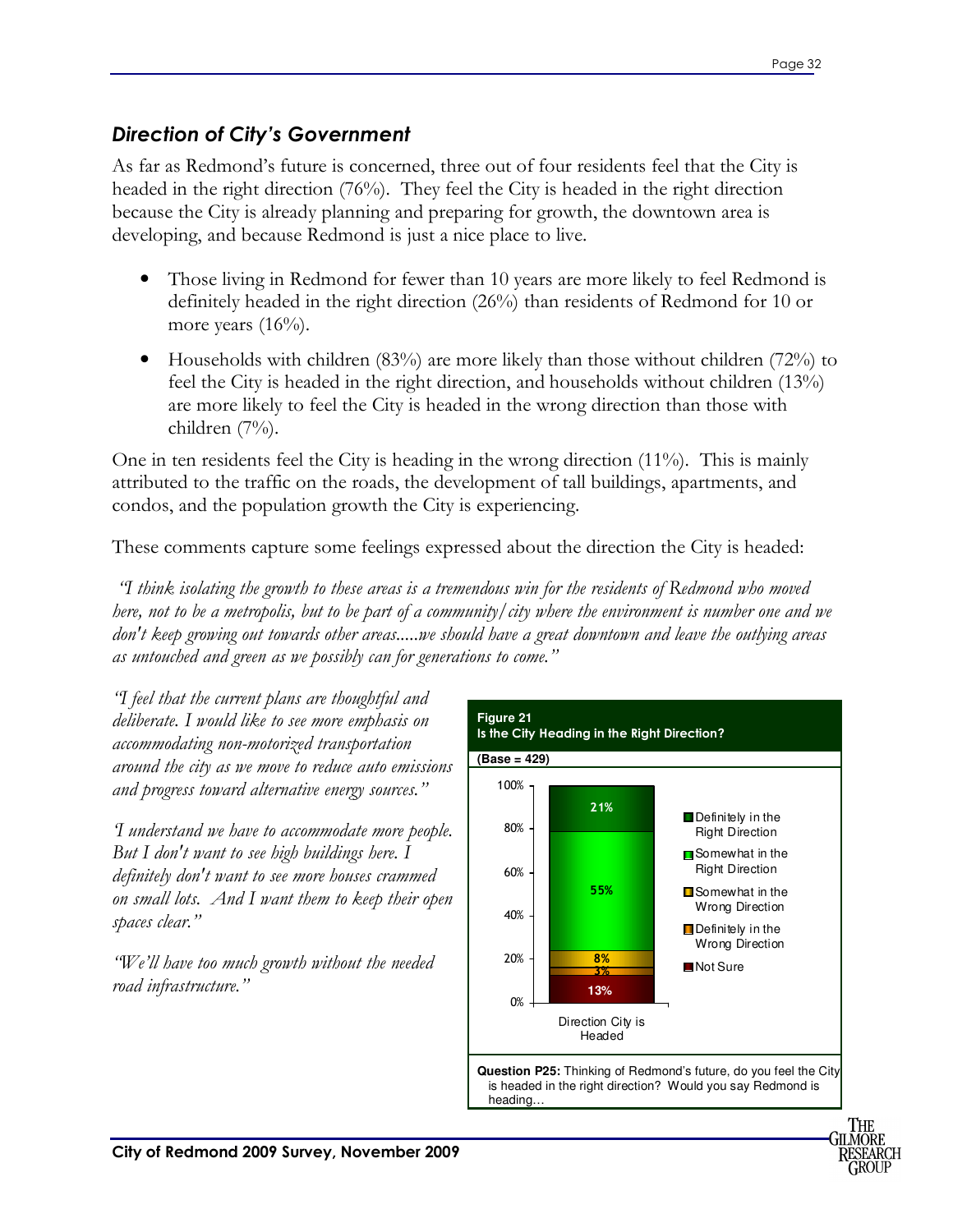### **Roads and Infrastructure**

Nearly two out of three residents are satisfied with the availability of parking near businesses in downtown Redmond (63%) and one out of three are less than satisfied with the current parking availability (34%).

Four out of ten Redmond residents are satisfied with the City's ability to keep major roadways open during severe weather (41%) with a nearly equal proportion being dissatisfied  $(38\%)$ .



Overall, two out of three residents are satisfied with their experience in traveling to, from, and within Redmond (64%). One out of five residents are dissatisfied with traveling in Redmond (19%) and 2% are very dissatisfied overall.

• Those living in an apartment or condo are more likely to be satisfied with traveling in Redmond overall (71%) than single-home residents (60%).

More residents are satisfied with traveling around Redmond on foot (71%) or alone in their car (69%) than by bicycle (47%), bus (40%), or carpool (29%), but many residents also do not know or have experience with these alternate means of transportation.

- Males are more likely than females to be satisfied with traveling around Redmond by bicycle (51% male satisfaction, 42% female).
- Residents living in Redmond for less than 10 years are more likely to be satisfied traveling in a carpool or vanpool (34%) than those with longer residency (25%).

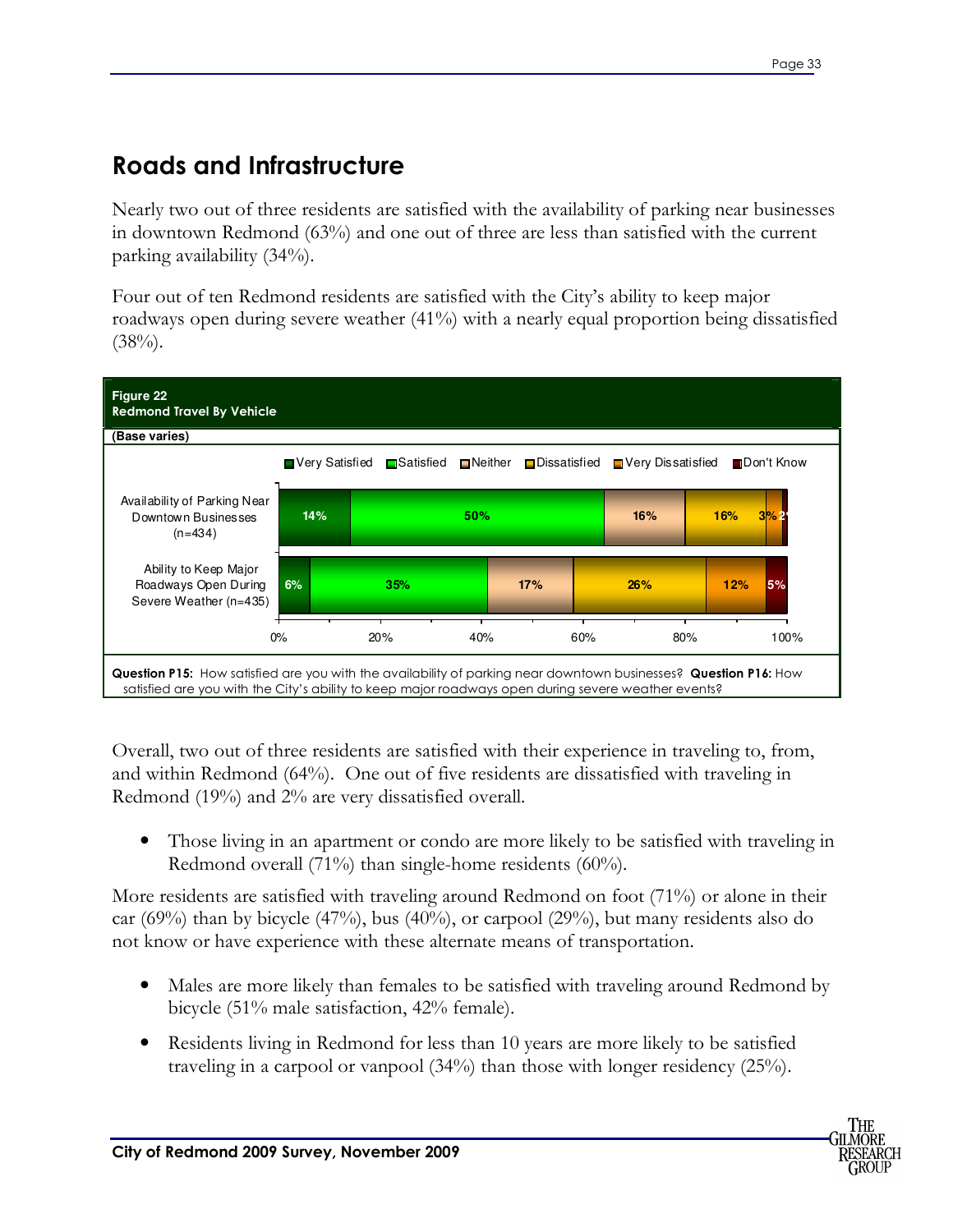- Those who rent their home are more likely to be satisfied traveling by foot  $(80\%)$ than those who own their home (69%).
- Residents living in a single-family home are more likely to be less than satisfied than those in an apartment or condo to travel by bicycle (26% less than satisfied in a single-family home compared to 14% in an apartment or condo) or by bus (29% in a single-family home, 21% in an apartment or condo).
- Those with children (28%) are more likely than those without children in their home (17%) to be less than satisfied with traveling by foot around Redmond.

Of those who rated each travel method (excluding "don't know" responses), respondents are still most satisfied with traveling around Redmond on foot (77%), then traveling alone in their car  $(71\%)$ . Bicycle  $(68\%)$ , carpool/vanpool  $(63\%)$ , and bus  $(61\%)$  transportation satisfaction is much higher when computed from those who rated satisfaction (excluding "don't know" responses from the base).



Redmond, how satisfied are you? This does not include travel on SR520.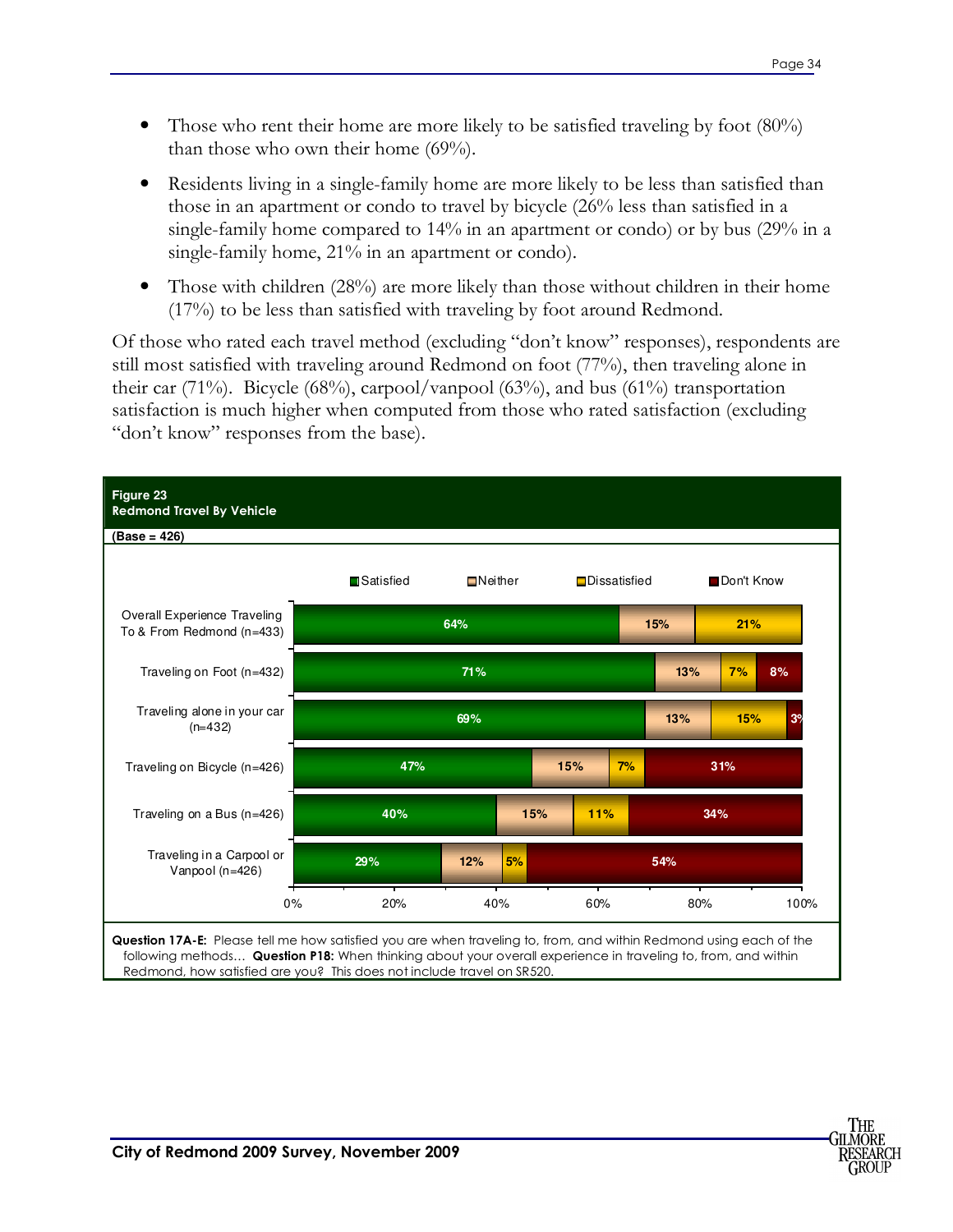#### *City Infrastructure*

Redmond residents are relatively pleased with the City's infrastructure, with over three out of four residents being satisfied with maintenance of parks, trails, and open space (87%), roadway markings (84%), street sweeping (78%), and City buildings (77%).

- Home-owners are more likely to be less than satisfied with pothole repair (28%) compared to 17% of renters) and sidewalk trip hazards (29% compared to 18% of renters); renters are more likely to be satisfied with maintenance of parks, trails, and open space (93% compared to 86% of owners).
- Those in a single-family home are more likely to be less than satisfied with pothole repair (29%) than those in an apartment or condo (20%).
- Homes with children are more likely to be satisfied with sidewalk trip hazards (72%) than those without children in their homes (61%).



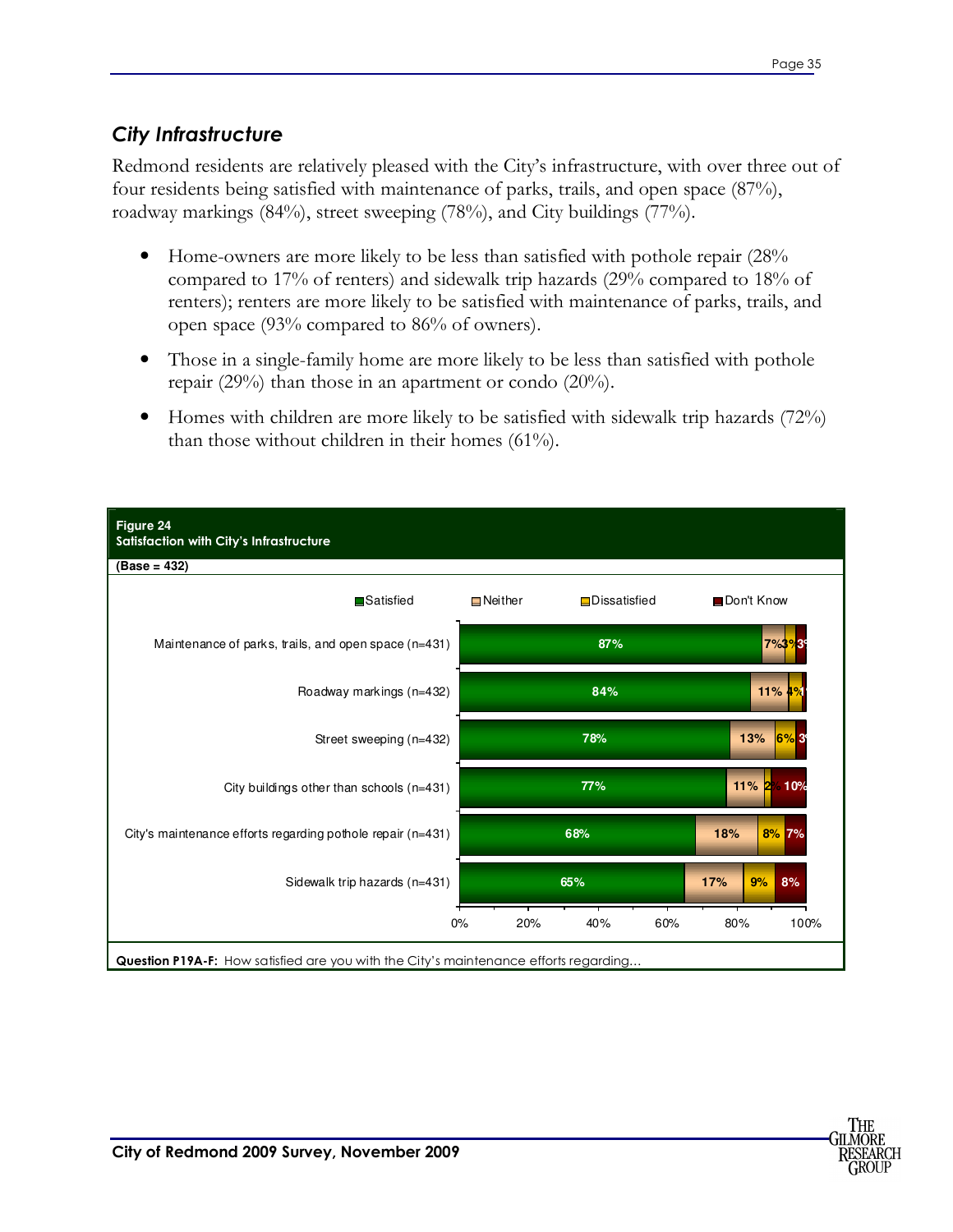### **Parks and Recreation**

Nearly nine out of ten residents are satisfied overall with the parks, trails, and open spaces in Redmond (88%) which is very similar to satisfaction in 2006 (90%).

• Residents living in a single-family home are more likely to be satisfied with the parks and trails overall (90%) than those living in an apartment or condo (83%).

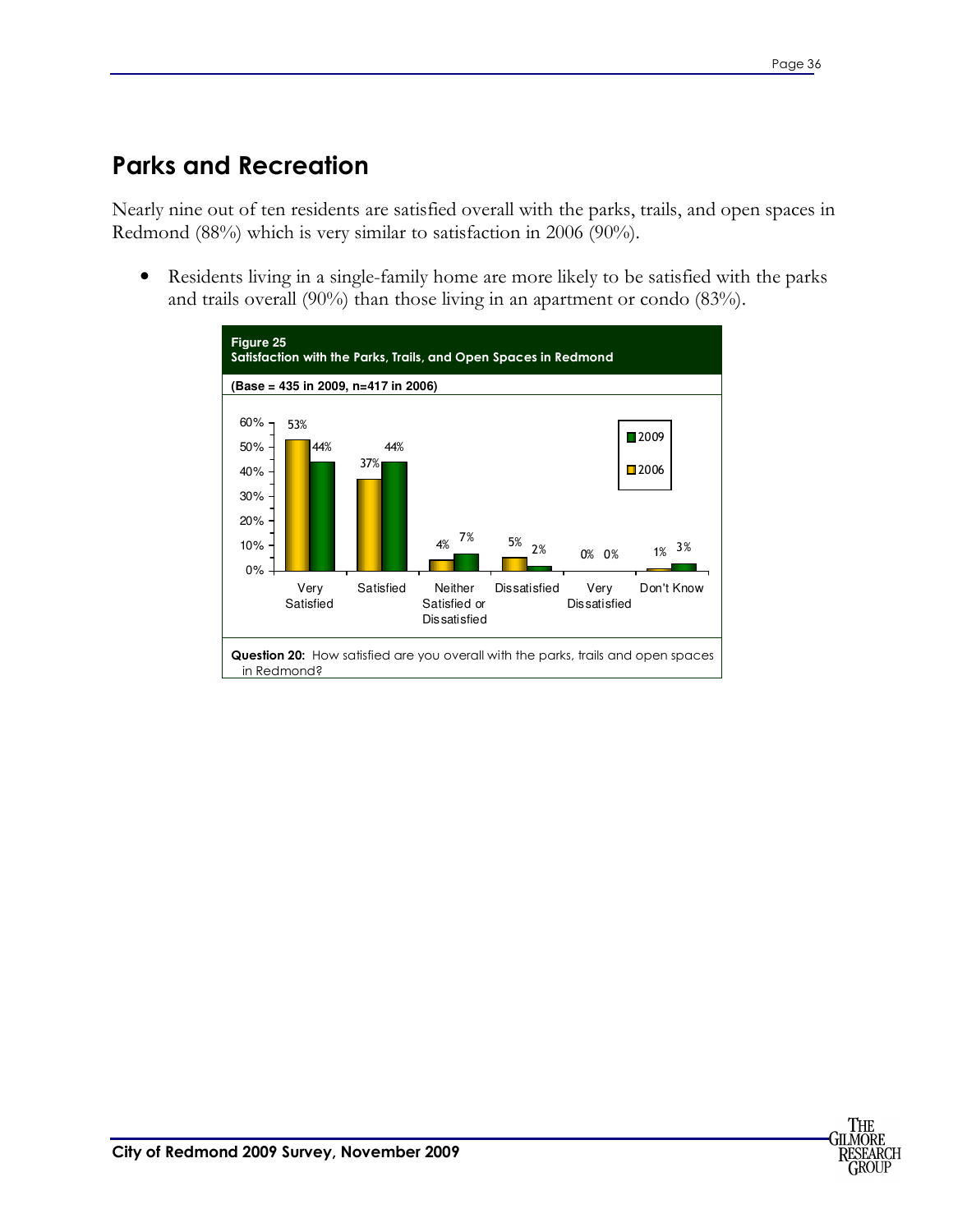#### *Frequency of Park Visitors*

Three out of four residents visit a Redmond Park frequently (76%) with four out of ten visiting parks "very frequently" (41%). Frequency of park visits has not significantly changed since 79% visited frequently in 2006.

- Younger residents under the age of 55 (53%) are more likely than residents age 55 and over (18%) to visit parks "very frequently."
- Newer residents living in Redmond for less than 10 years are more likely to visit parks "very frequently" (49%) than those who have lived in Redmond for 10 or more years (32%).
- Households with children (61%) are more likely than those without children (30%) to visit parks "very frequently."



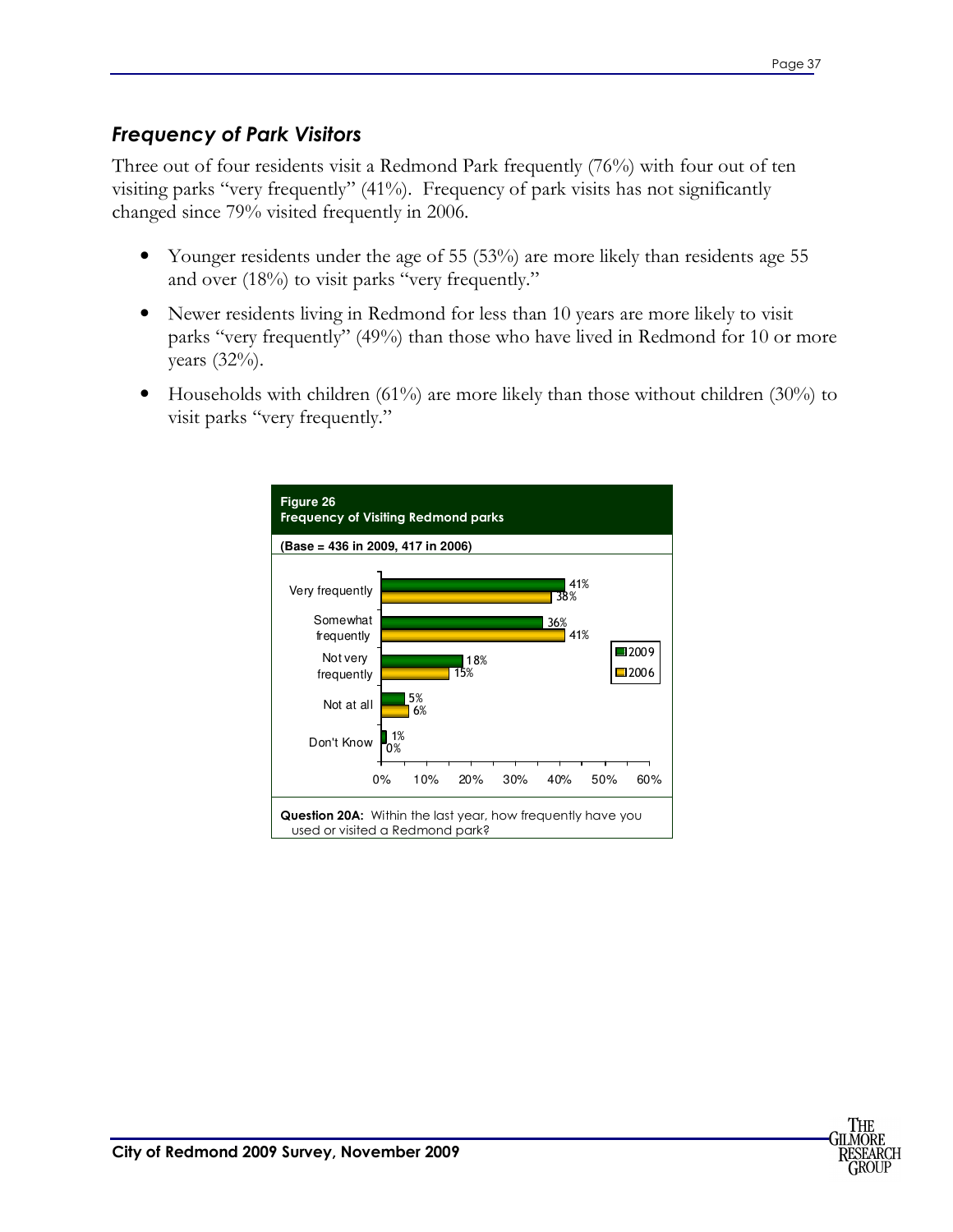#### *Satisfaction with Recreation Programs*

About six out of ten residents are satisfied with the recreation programs and services (58%), two out of ten are less than satisfied (20%), and two out of ten do not know how to evaluate the recreation programs and services (22%). Satisfaction with Redmond recreation this year (58%) is similar to the proportion who were satisfied in 2006 (64%).

- Demographic subgroups who are significantly more likely than their subgroup counterpart to be satisfied with Redmond's recreation programs include:
	- o Females (68% satisfied compared to 49% of males)
	- o Home-owners (61% compared to 45% of renters)
	- o Single-family home residents (63% compared to 49% in apartments or condos)
	- o Homes with children (76% compared to 49% with no children)



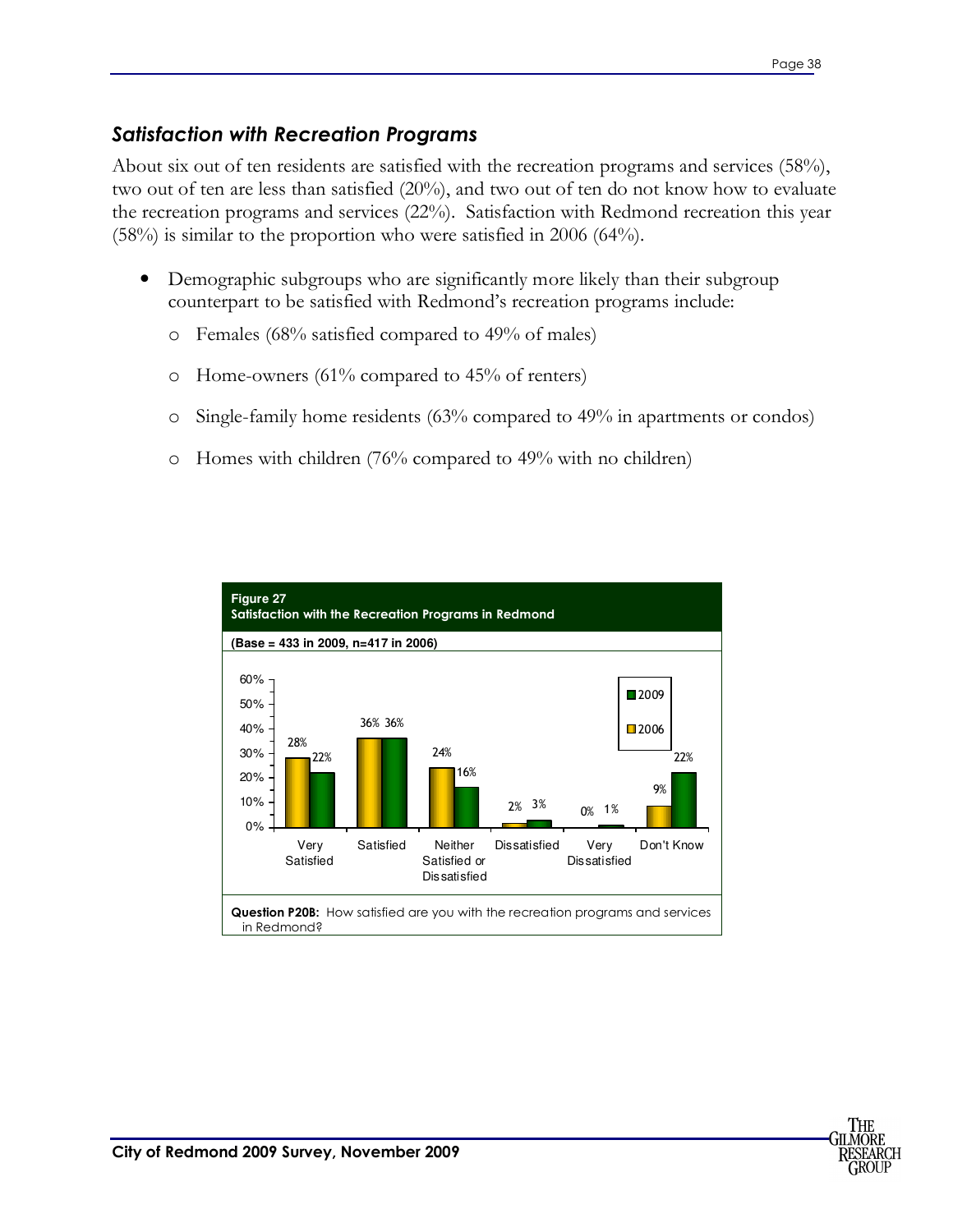#### *Areas of Emphasis for Parks and Recreation Systems*

For Redmond's Parks and Recreation system, 44% of residents would like to see more emphasis placed on developing currently owned but underdeveloped parklands. About onethird of residents would also like to see more emphasis placed on teen programs or activities (35%), arts and cultural events in the community (34%), and purchasing land for new parks and open spaces (34%).

- Residents over the age of 45 (41% compared to 12% of those under age 45), those living in Redmond for 10 or more years (36% compared to 21% living in Redmond for less than 10 years), and households without children (33% compared to 17% with children) are more likely to want more emphasis placed on senior programs or events than their subgroup counterparts.
- Those living in Redmond for less than 10 years (39% compared to 29% living in Redmond for 10 or more years), home renters (46% compared to 31% of homeowners), and residents of apartments or condos (42% compared to 30% in singlefamily houses) are more likely to want more emphasis placed on arts and cultural opportunities for the community than their subgroup counterparts.



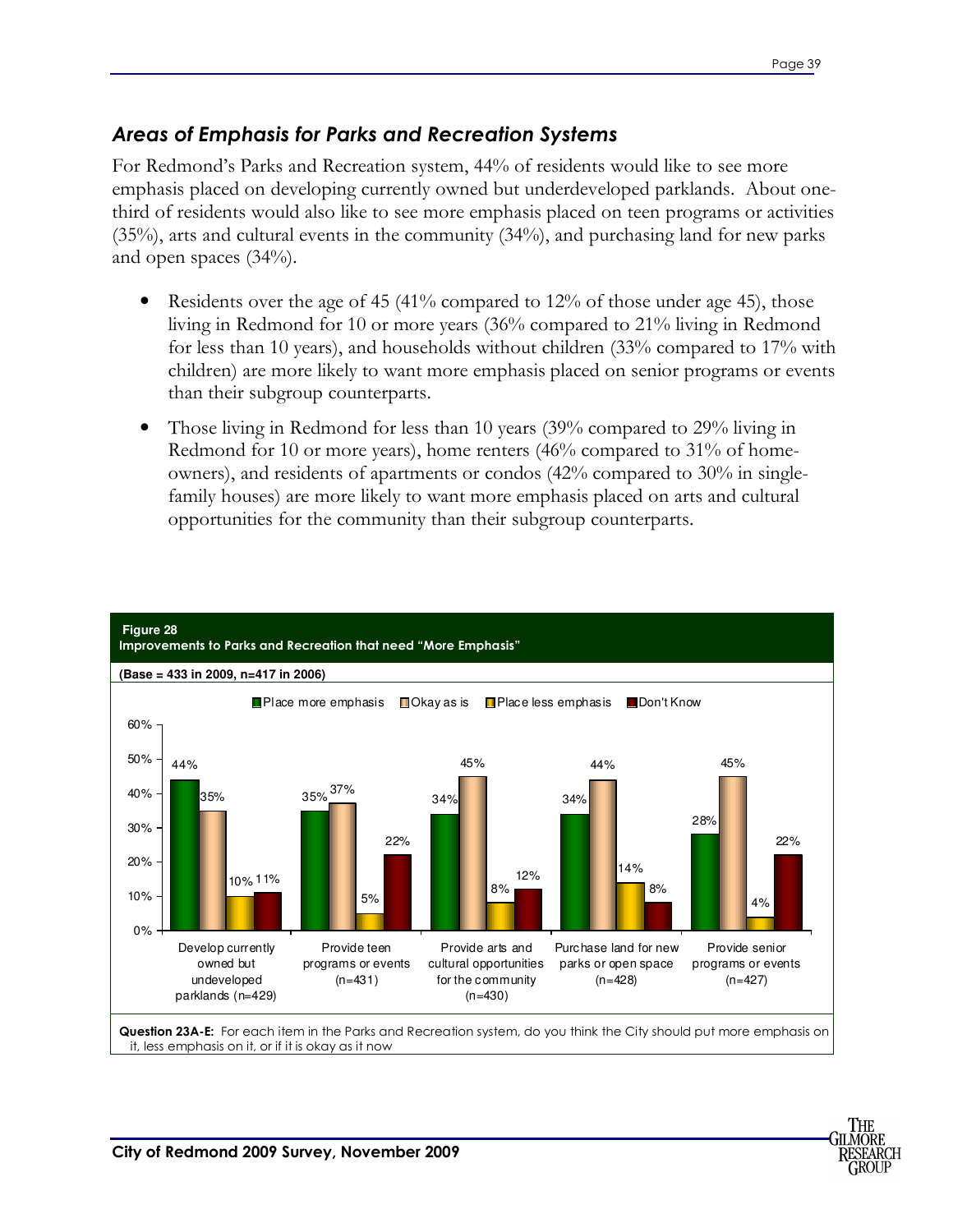### **Community Events**

One-half of Redmond residents have attended at least one of the measured community events or programs in the past two years (50%). Derby Days was attended by 40% of residents, Redmond Lights by 29%, Eggstravaganza by 6%, and the Digital Arts Festival by 4%. Participation rates are similar to those recorded in 2006.

> • Residents with children are more



any of the following events or programs?

likely than those without children to attend Derby Days (54% compared to 32% without children), Redmond Lights (38% compared to 25% without children), and Eggstravaganza (12% compared to 3% without children).

• Home-owners are more likely to participate in Redmond Lights (32%) than home renters  $(16%)$ .

Satisfaction rates are high among those who attended each event as 89% of those who attended Derby Days were satisfied with their experience, 93% of attendees were satisfied with Redmond Lights, 64% were satisfied with Eggstravaganza, and 69% were satisfied with the Digital Arts Festival.

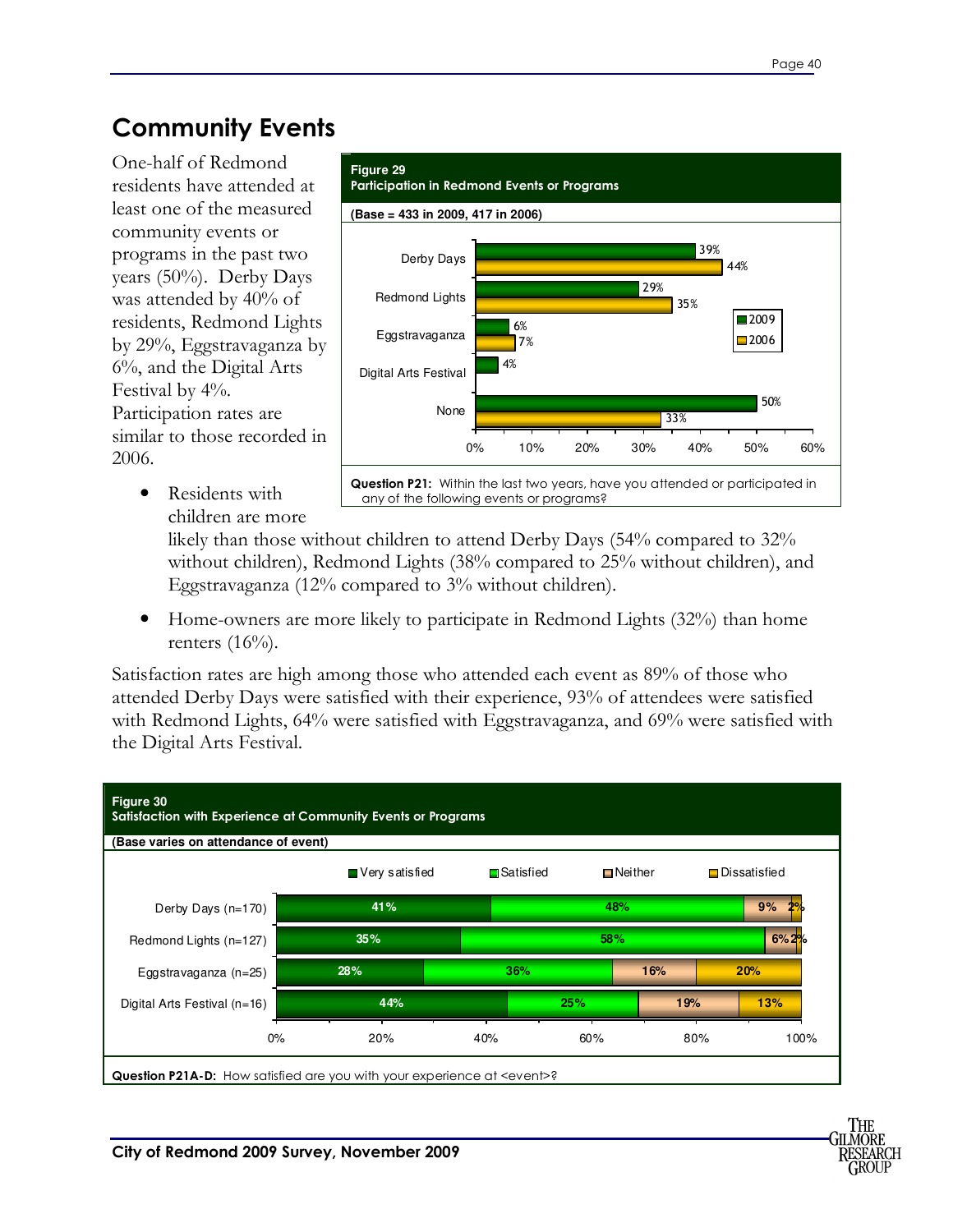#### *Involvement in Community Events*

Only 24% of Redmond residents consider themselves involved in community events, and 28% are not involved at all.

• Households with children are more likely to be involved in community events (33%) than households without children (18%).



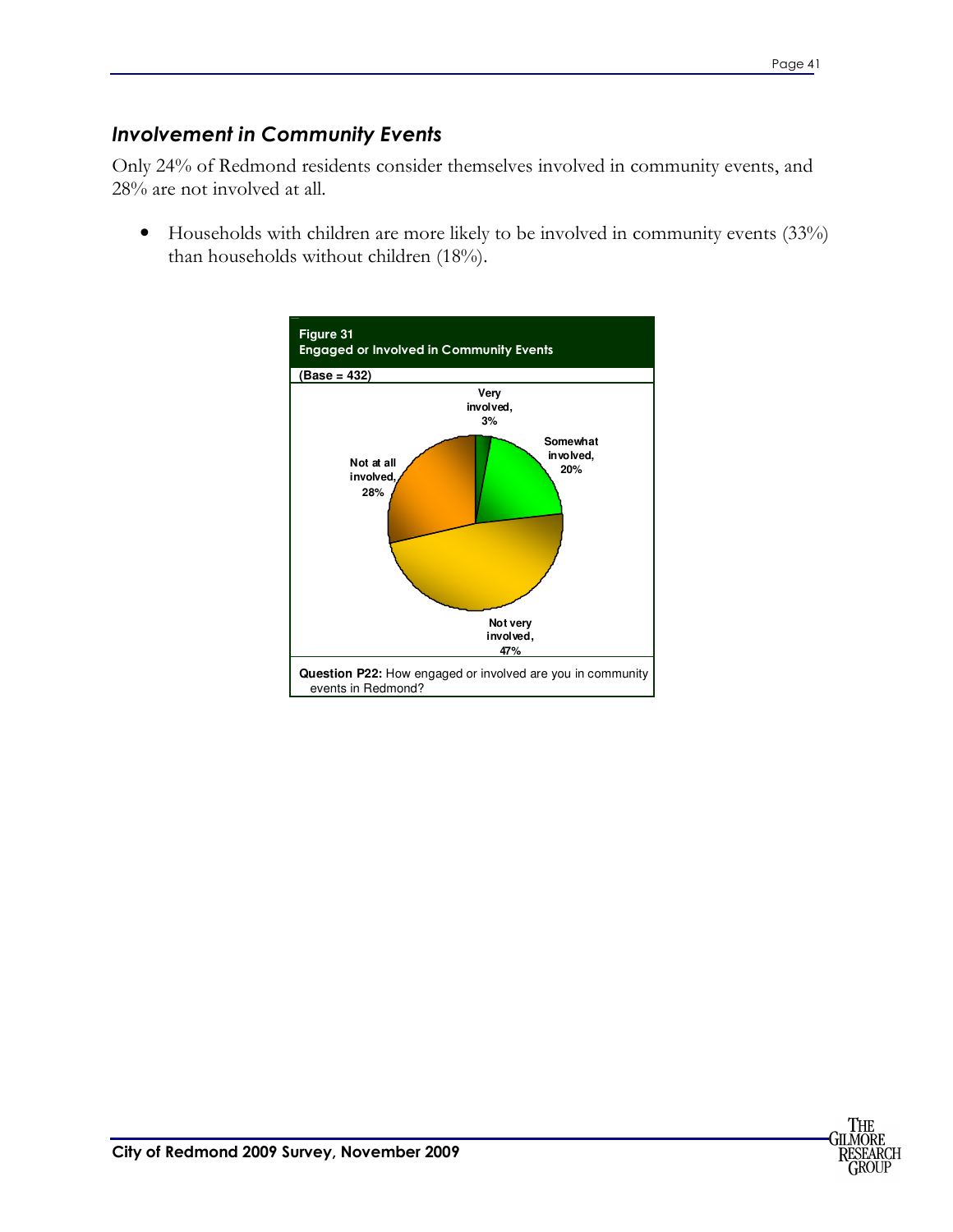### **Entertainment**

More than two-thirds of residents are satisfied with the variety of entertainment, services, and retail businesses available in Redmond (68%).

• Those living in an apartment or condo are more likely to be "very satisfied" with Redmond's entertainment (25%) than those living in a single-family home (14%).



Residents who are dissatisfied with Redmond's entertainment, services, and retail businesses (68 total) were asked what was missing. At the top of the list of what is missing from Redmond are ethnic restaurants (15 cases), places to shop (15 cases), late night activities (11 cases), and entertainment or live music (10 cases).

| <b>Table 5</b><br><b>Entertainment, Services, and Retail Businesses</b><br><b>Missing from Redmond</b>                                      |       |
|---------------------------------------------------------------------------------------------------------------------------------------------|-------|
| (Base=64)                                                                                                                                   | %     |
| Restaurants/multi-cultural/ethnic                                                                                                           | 23%   |
| More shopping areas/shopping<br>opportunities                                                                                               | 23%   |
| Late night activities                                                                                                                       | 17%   |
| Entertainment/live music                                                                                                                    | 16%   |
| Theater                                                                                                                                     | 9%    |
| Costco/Department Stores                                                                                                                    | 8%    |
| Recreation for children                                                                                                                     | $6\%$ |
| An activity/community center                                                                                                                | 6%    |
| Arts Center                                                                                                                                 | 5%    |
| <b>Bars</b>                                                                                                                                 | 3%    |
| Parking                                                                                                                                     | 3%    |
| Budget friendly shops/too many<br>boutiques                                                                                                 | 2%    |
| Longer hours of bus services                                                                                                                | $2\%$ |
| Other                                                                                                                                       | 13%   |
| Don't know/not sure                                                                                                                         | $2\%$ |
| Question 26A: What is Redmond missing in this<br>area? (Asked of those dissatisfied with<br>entertainment, services, and retail businesses) |       |

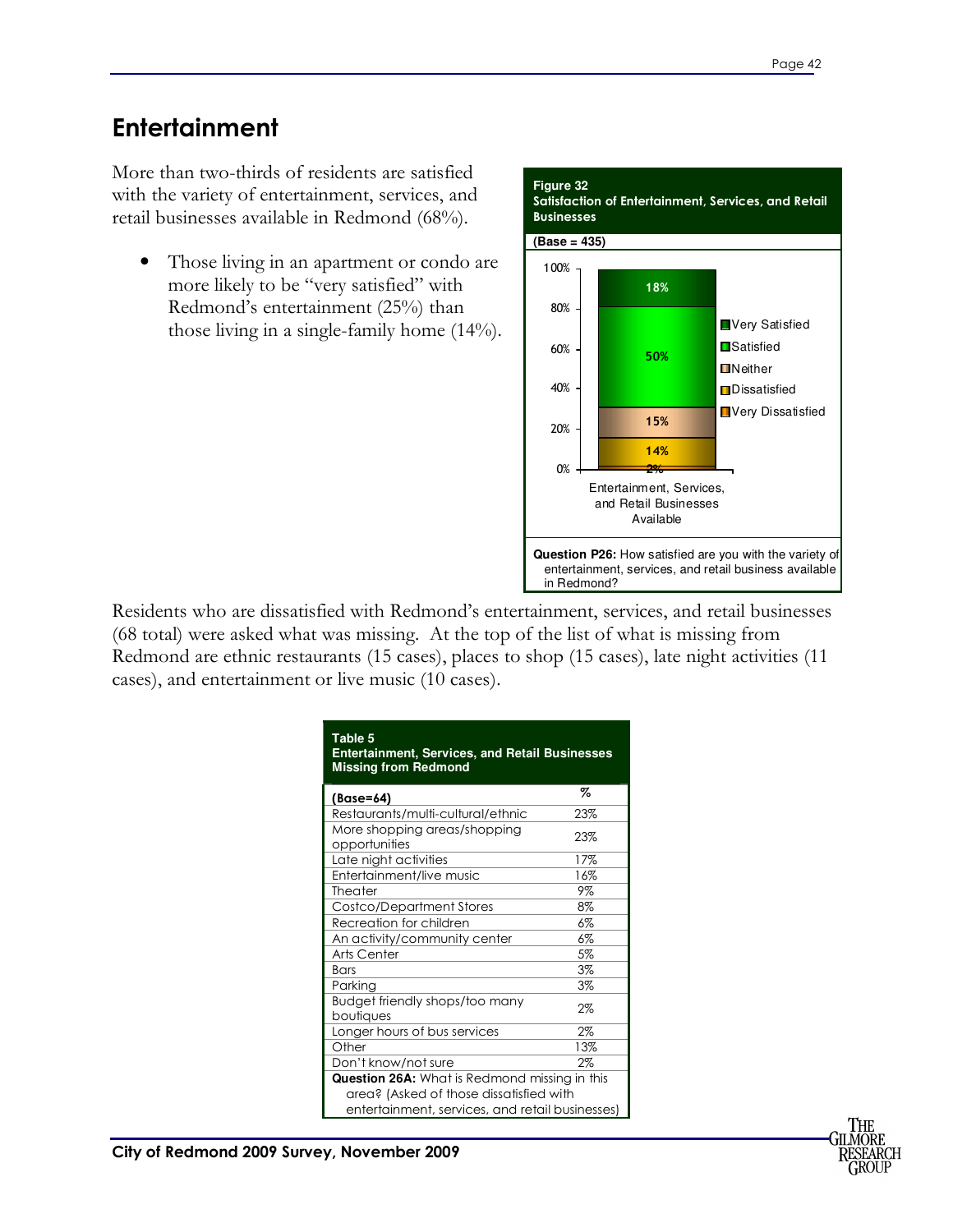#### *Redmond's Historical Places*

Just over half of Redmond residents are aware of Redmond's history and historical places (57%) and four out of ten are not very familiar with Redmond's past (41%).

- The following demographic subgroups are more likely to be familiar with Redmond's past than their subgroup counterparts:
	- o Females (62% compared to 51% of males)
	- o Residents over age 35 (64% compared to 25% of those under age 35)
	- o Those living in Redmond for 10 or more years (76% compared to 38% living in Redmond for less than 10 years)
	- o Home-owners (60% compared to 41% of renters)



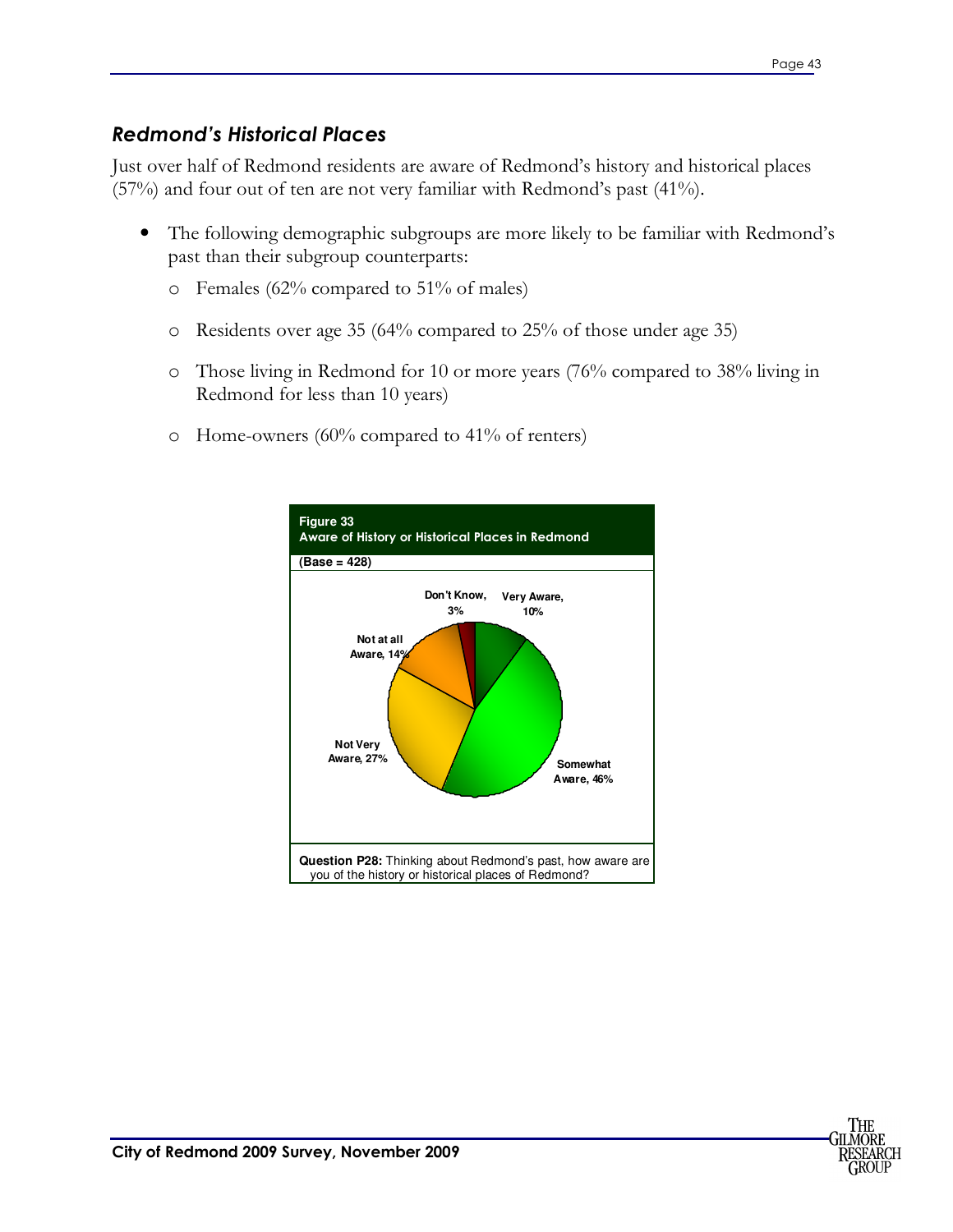### **Environment Initiatives and Recycling**

Environmental initiatives are very important to residents of Redmond as nearly nine out of ten residents find importance in each initiative. Waste management and resource conservation is considered very important by 68% of residents, the highest rating of the four initiatives.

- Females (94%) are more likely than males (85%) to find importance in energy conservation and carbon reduction.
- Residents living in an apartment or condo (99%) are more likely than those living in a single-family home (94%) to consider waste management and resource conservation important.
- More importance is placed on sustainable development and green infrastructure by households with children (93%) than those without children (86%) and those who live in apartments or condos (94%) than those in a single-family home (86%).



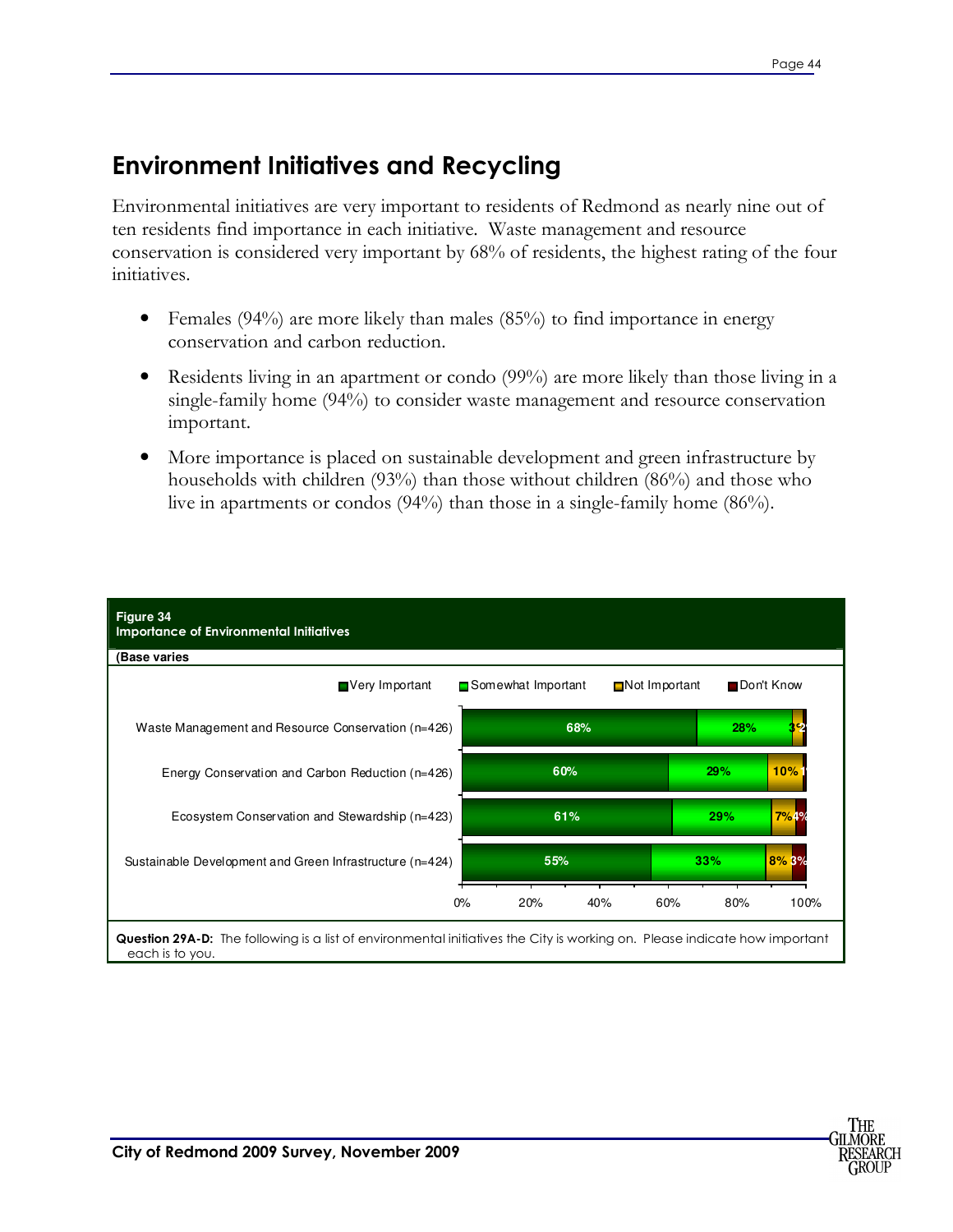#### *Redmond's Recycling Program*

When it comes to Redmond's recycling program, the majority of residents are satisfied overall  $(85\%)$ .

- Demographic subgroups significantly more likely to be satisfied with Redmond's recycling programs than their subgroup counterpart include:
	- o Residents of 10 or more years (92% compared to 77% living in Redmond for less than 10 years)
	- o Home-owners (92% compared to 56% of renters)
	- o Those living in a single-family home (91% compared to 72% in an apartment or condo)

Of the 12% who are dissatisfied with Redmond's recycling program, common reasons for the dissatisfaction include that recycling is not available at apartment complexes, more variety of plastics should be able to be recycled, recycling needs to be enforced, and that more recycling bins are needed.



| Table 6<br><b>Why Dissatisfied with Recycling Program</b>                                            |       |  |  |  |
|------------------------------------------------------------------------------------------------------|-------|--|--|--|
| (Base=24)                                                                                            | Cases |  |  |  |
| No recycling at apartment<br>complexes                                                               |       |  |  |  |
| Show all more variety of plastics<br>to be recycled                                                  | ሐ     |  |  |  |
| Others aren't recycling, it needs<br>to be enforced                                                  | 4     |  |  |  |
| More recycling bins are needed<br>to broaden the area of recycling                                   | 4     |  |  |  |
| Other                                                                                                | 7     |  |  |  |
| <b>Question C30:</b> (If dissatisfied with Redmond's<br>recycling program) Why are you dissatisfied? |       |  |  |  |

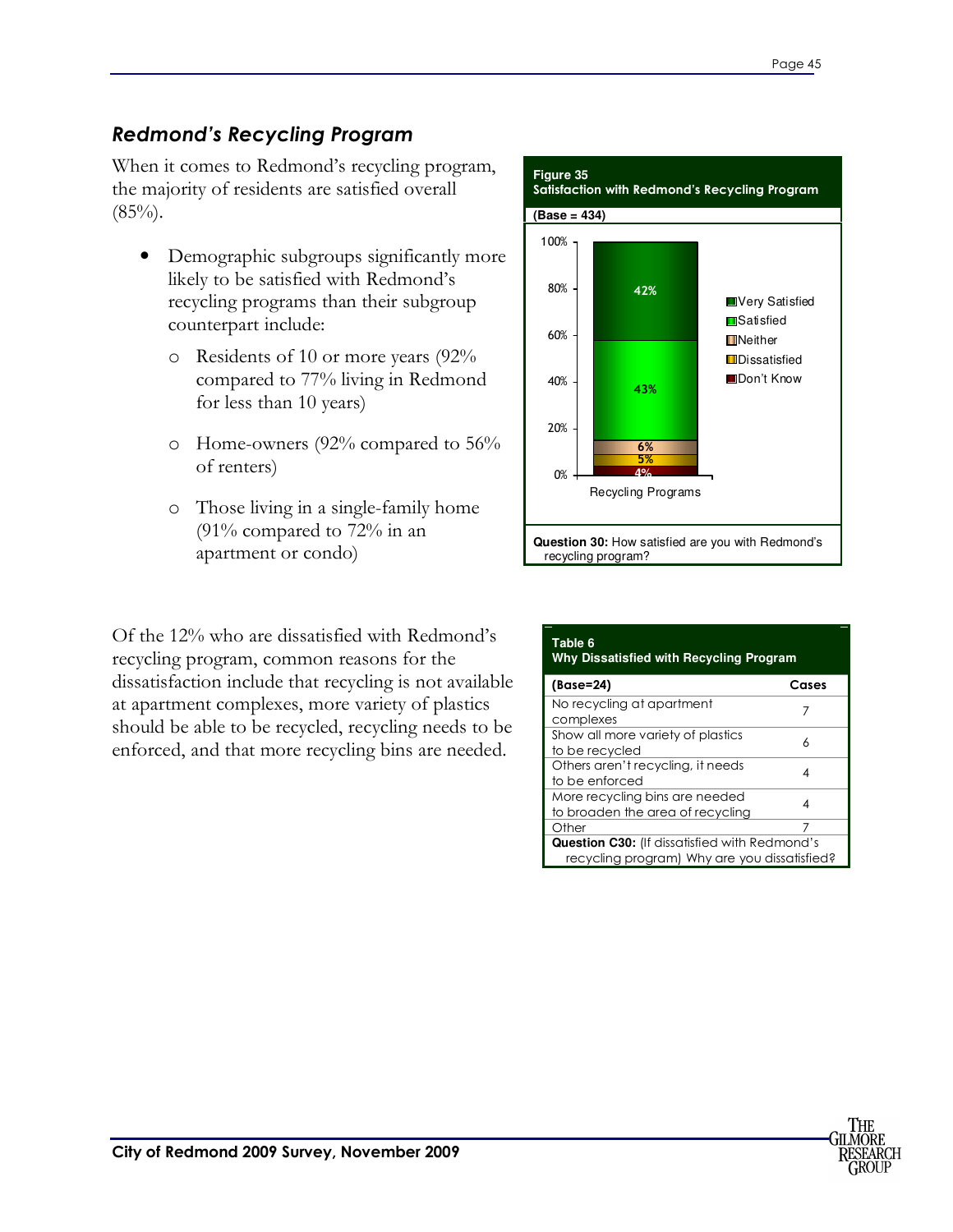All respondents were asked how the City could improve its recycling program and the most frequently mentioned suggestion was to allow more opportunities for difficult items (scrap metal, batteries, tires, etc.) to be recycled. Residents also asked for more education or clarity on what can be recycled and for more opportunities to recycle hazardous waste items.



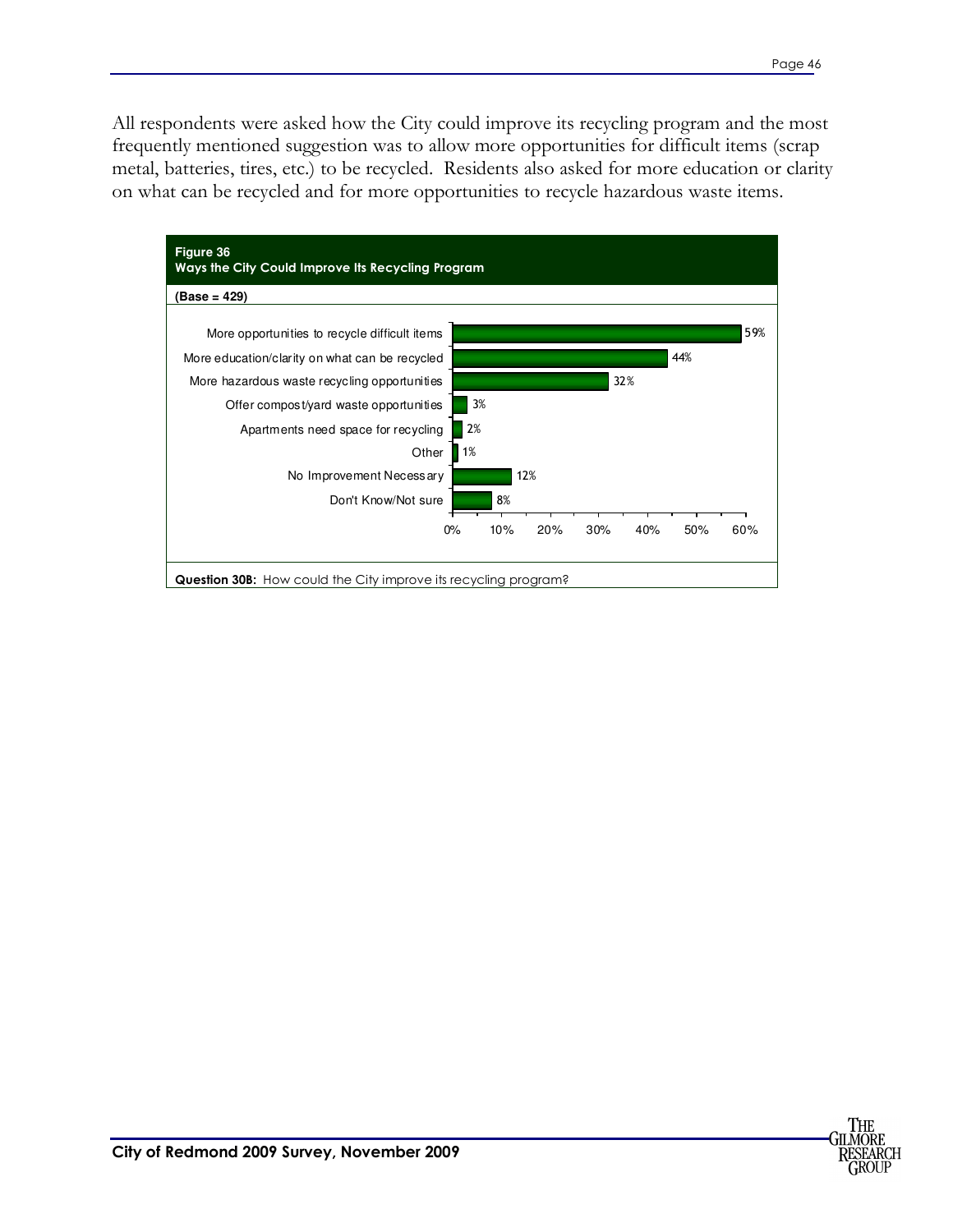### **Social Services**

When asked what types of social services Redmond residents might need, nearly a quarter responded with aging or senior citizen services (22%). Food or clothing banks (15%), youth or teen programs  $(11\%)$ , and medical healthcare or dentistry  $(10\%)$ were also mentioned as services Redmond residents might need.

#### **Table 7 Social Services Needed in Redmond**

| (Base=272)                                                                         | Z   |
|------------------------------------------------------------------------------------|-----|
| Aging/senior services/assisted                                                     | 22% |
| living/senior activities                                                           |     |
| Food/clothing banks                                                                | 15% |
| Youth/teen programs                                                                | 11% |
| Medical/healthcare/dentistry                                                       | 10% |
| Transportation/bus service                                                         | 9%  |
| Shelters for homeless                                                              | 7%  |
| Low income family assistance                                                       | 7%  |
| Housing                                                                            | 7%  |
| Jobs/job training                                                                  | 5%  |
| Community activities/centers                                                       | 5%  |
| Family support                                                                     | 4%  |
| Emergency services/fire/police                                                     | 4%  |
| Mental health services/counseling                                                  | 4%  |
| Language/interpreters                                                              | 3%  |
| Childcare                                                                          | 3%  |
| Hope link                                                                          | 3%  |
| Parks and recreation                                                               | 3%  |
| Domestic violence/shelters for<br>women                                            | 2%  |
| More awareness is<br>required/advertise services                                   | 2%  |
| Other                                                                              | 6%  |
| Nothina                                                                            | 3%  |
| Don't know/not sure                                                                | 25% |
| Question 31: When you think of the types of                                        |     |
| social services those living in Redmond might<br>need, what services come to mind? |     |

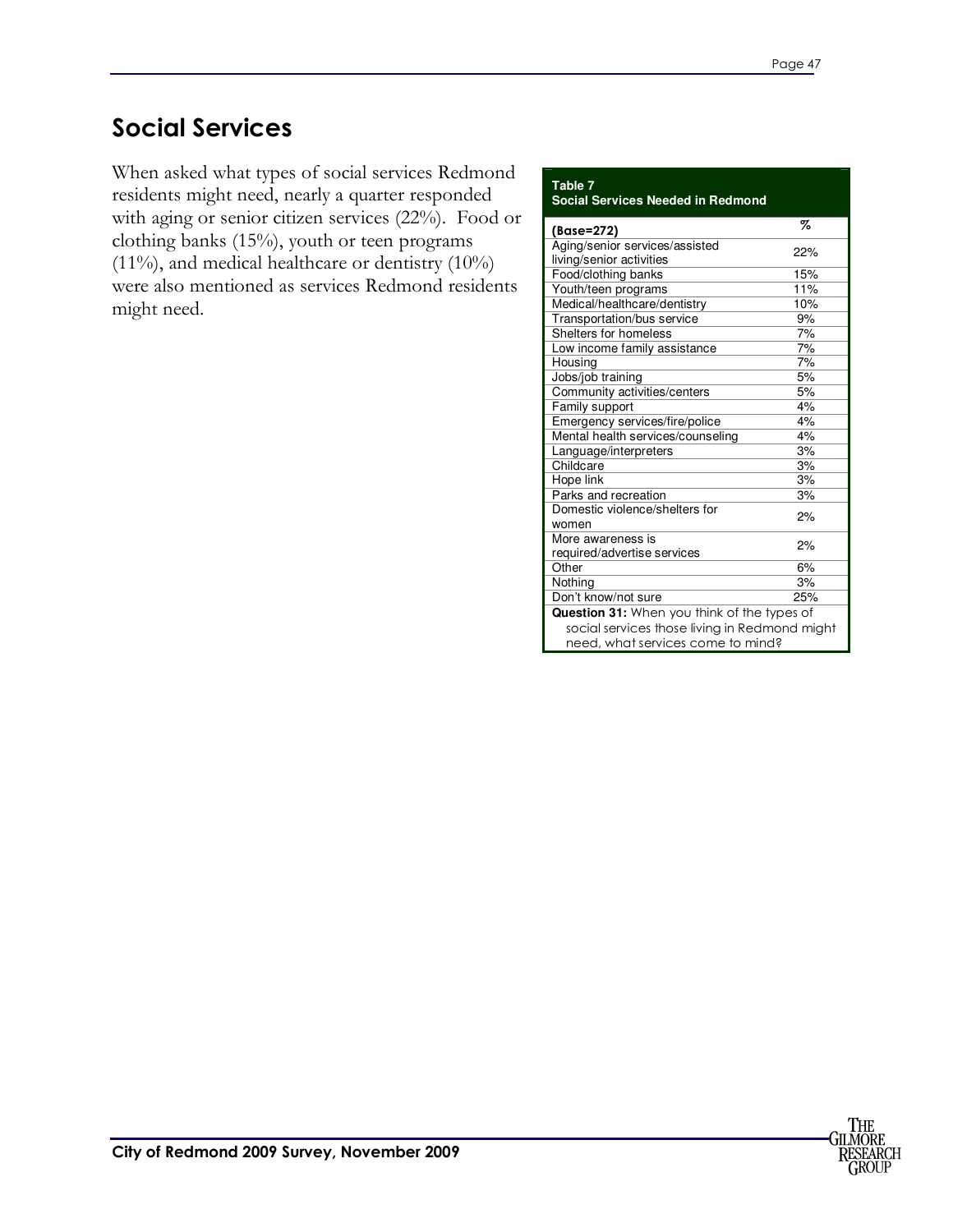#### *Accessing Social Services*

With regard to accessing social services, resident opinions are split as 28% think it is easy for those in need of services to access them, and 25% think the services are difficult to access. Several residents feel that accessing social services would be difficult because people who need the services may not know that such services are available to them, that they will not be able to afford the services, or that the program that is needed may not be available.



| Table 8<br>Why It Is Difficult To Access Social Services                                                                                                |       |
|---------------------------------------------------------------------------------------------------------------------------------------------------------|-------|
| (Base=48)                                                                                                                                               | Cases |
| Lack of knowledge/awareness of<br>services                                                                                                              | 18    |
| Couldn't afford services                                                                                                                                | 7     |
| More services/programs needed                                                                                                                           | 7     |
| Couldn't find service                                                                                                                                   | 6     |
| Transportation/buses                                                                                                                                    | 6     |
| Service isn't available in<br>Redmond                                                                                                                   | 4     |
| Not everyone uses the<br>computer/internet                                                                                                              | 4     |
| Need to accommodate the<br>elderly/disabled                                                                                                             | 4     |
| Wasn't eligible                                                                                                                                         | 3     |
| Understaffed/staff not helpful                                                                                                                          | 3     |
| Language or cultural barriers                                                                                                                           | 2     |
| Other                                                                                                                                                   | h     |
| Question 31B: (Asked if respondent thought it<br>difficult to access services) In your opinion,<br>what makes it difficult to access those<br>services? |       |

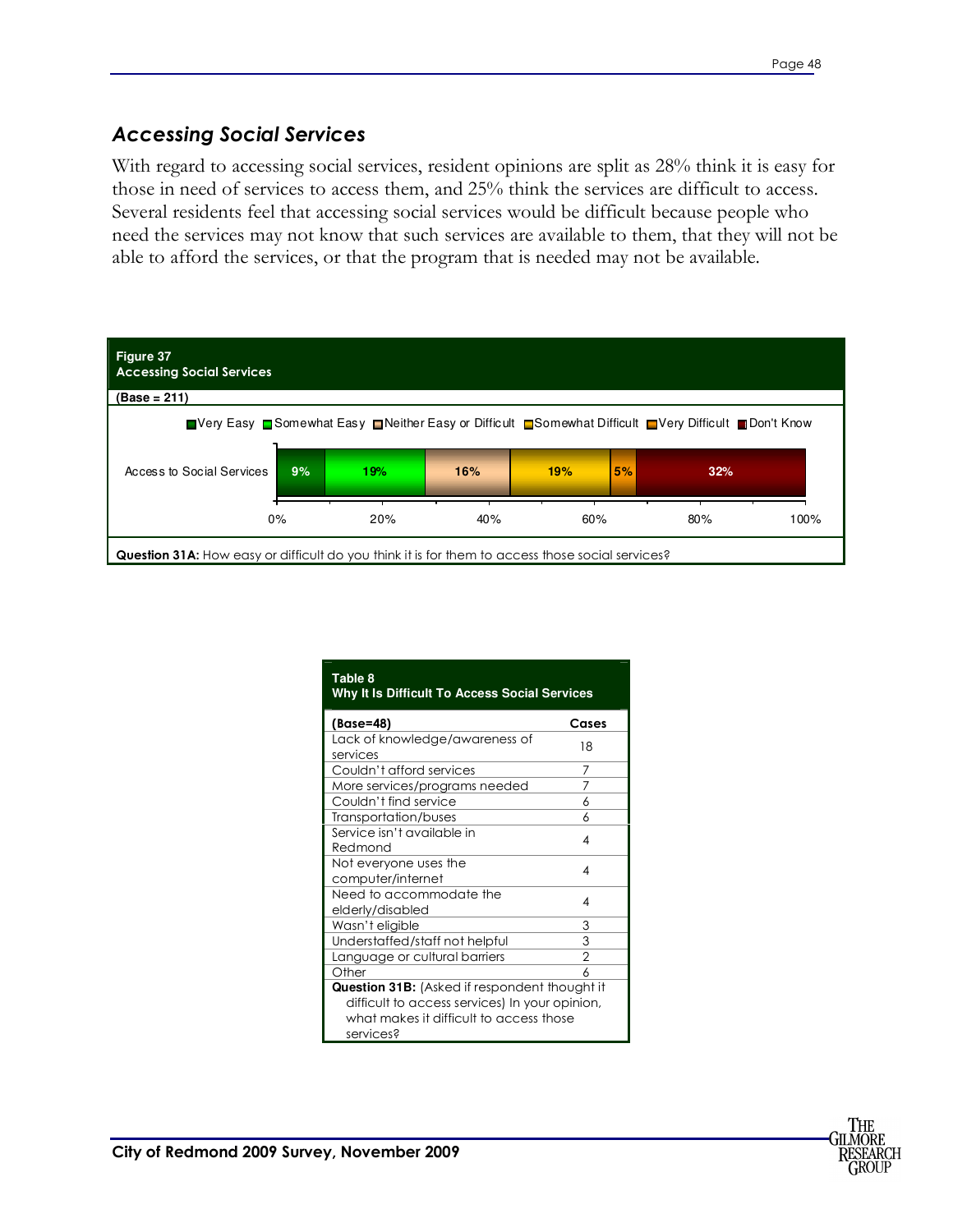## **APPENDIX A:**

**Mail Questionnaire** 

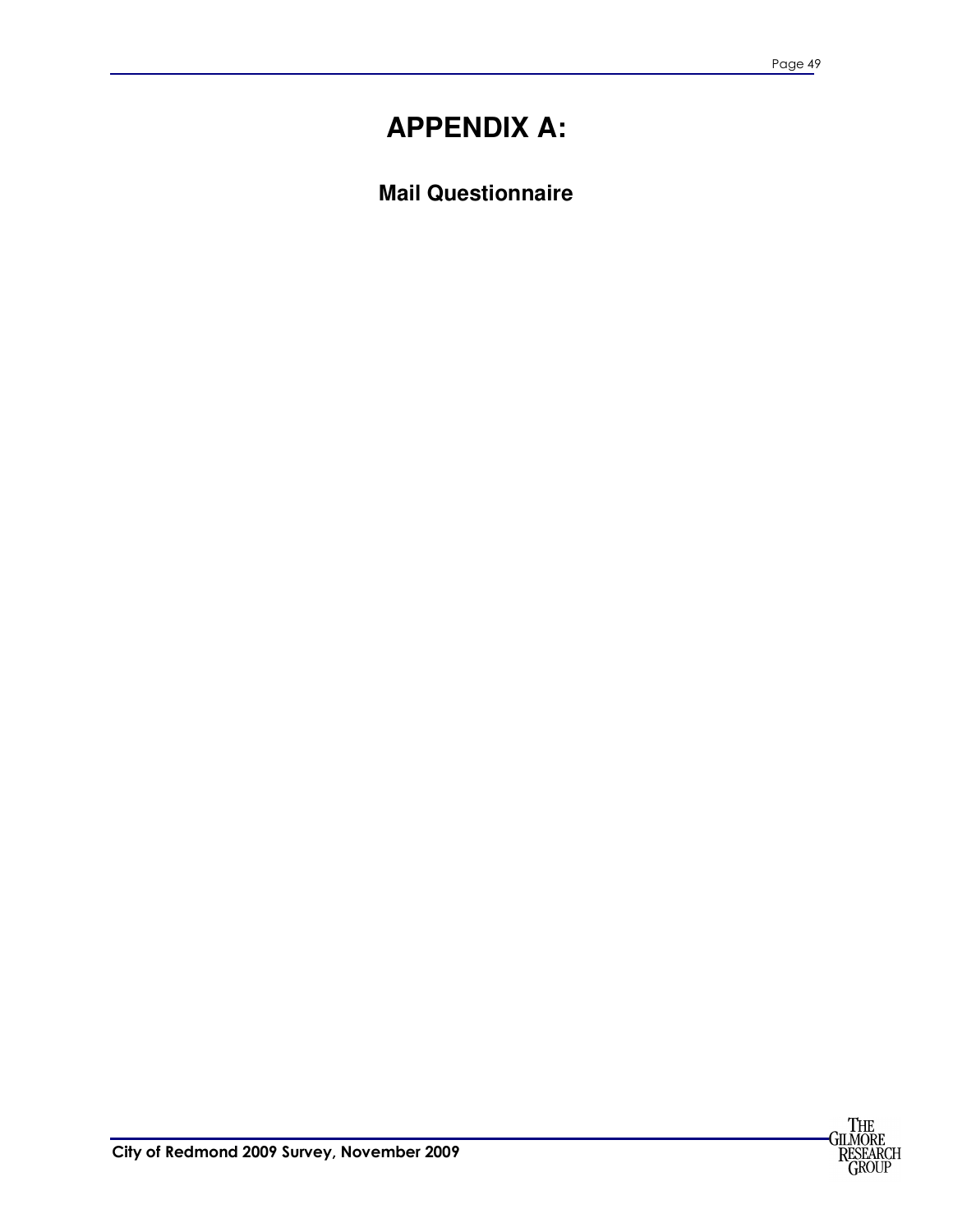#### **Redmond Resident Survey**

Please answer the questions below and return the survey in the pre-paid envelope provided by **October 9, 2009.**

OR respond online by going to the following website: www.redmondsurvey.com. Enter your PIN number (located on the top right of your survey) in the box provided. If you have questions, please contact Cassie at (800) 573-4498 Thank you for participating!

|        | 1. How long have you lived in the City of Redmond?<br>$\Box$ Less than one year<br>$\Box$ 1 to less than 2 years<br>$\Box$ 10-19 years<br>$\Box$ 20-29 years<br>$\overline{\Box}$ 30-39 years<br>$\sqrt{2}$ -4 years<br>$\Box$ 5-9 years                                                                                                                            | 40-49 years<br>$\Box$ 50 years or longer |                    | Do not currently live in the City of Redmond |               |                          |
|--------|---------------------------------------------------------------------------------------------------------------------------------------------------------------------------------------------------------------------------------------------------------------------------------------------------------------------------------------------------------------------|------------------------------------------|--------------------|----------------------------------------------|---------------|--------------------------|
|        | 2. Overall, how would you rate the quality of life in Redmond?<br>Excellent Above Average<br>Average                                                                                                                                                                                                                                                                | □ Below Average                          |                    | $\Box$ Poor                                  |               | Don't Know /<br>Not Sure |
|        | 2a. Why did you choose the above answer? Letter and the state of the state of the state of the state of the state of the state of the state of the state of the state of the state of the state of the state of the state of t                                                                                                                                      |                                          |                    |                                              |               |                          |
|        | 3. In your opinion what are the top issues, other than education, facing Redmond today?                                                                                                                                                                                                                                                                             |                                          |                    |                                              |               |                          |
|        |                                                                                                                                                                                                                                                                                                                                                                     |                                          |                    |                                              |               |                          |
|        | P4. How satisfied are you overall with the services provided by the City of Redmond?<br>□ Very Satisfied □ Satisfied □ Neither Satisfied nor Dissatisfied □ Dissatisfied □ Very Dissatisfied □ Don't Know /                                                                                                                                                         |                                          |                    |                                              |               | Not Sure                 |
| 5.     | Within the past year, have you had contact or interaction with any City of Redmond employees?<br>(This includes Police, Fire, Sewer, Paramedics, etc.)<br>No<br>Don't know / Not sure                                                                                                                                                                               |                                          |                    |                                              |               |                          |
|        | (if yes) 5b. How would you rate the overall customer service of the employee you had<br>contact with?<br>□ Excellent □ Good □ Fair □ Somewhat poor □ Very poor □ Don't Know /                                                                                                                                                                                       |                                          |                    |                                              |               |                          |
|        | P6. How well do you think Redmond City Government keeps residents informed of City issues and decisions?<br>Excellent<br>$\blacksquare$<br>Good<br>Fair<br>- 1<br>Somewhat poor <b>6a.</b> Why do you feel this way?<br>Very poor<br>Don't Know / Not Sure                                                                                                          |                                          |                    |                                              |               |                          |
|        | 7. How much do you agree with this statement: "I believe the City is open to community ideas and willing to act on them."<br>□ Totally Agree □ Agree □ Neither Agree nor Disagree □ Disagree □ Totally Disagree □ Don't Know / Not Sure                                                                                                                             |                                          |                    |                                              |               |                          |
| 8.     | Beginning in 2008, the City developed its budget based on the community's priorities, one of which is to keep residents<br>informed. Do you feel Redmond City government's efforts to be transparent about how your tax dollars are spent have<br>improved, gotten worse or stayed the same?<br>□ Improved □ Gotten worse □ Stayed the same □ Don't Know / Not Sure |                                          |                    |                                              |               |                          |
|        | 9. Please rate each of the following as to how useful it might be to keep you informed or involved in City issues and decisions.                                                                                                                                                                                                                                    |                                          |                    | Not                                          | Not at        | Don't                    |
|        |                                                                                                                                                                                                                                                                                                                                                                     | Very<br>Useful                           | Somewhat<br>Useful | Very<br><b>Useful</b>                        | all<br>Useful | Know/Not<br>sure         |
| A      | Focus on Redmond mailed newsletter                                                                                                                                                                                                                                                                                                                                  | $\Box$                                   | П                  | $\Box$                                       | П             | $\sim$                   |
| B      | City meetings, programs, and events produced on video to view on<br>the City's website or Redmond City Television (Redmond's                                                                                                                                                                                                                                        | $\Box$                                   | $\Box$             | $\Box$                                       | $\Box$        | $\Box$                   |
| C      | govemment access TV station)<br>Receiving direct mail postcards or flyers about specific City issues                                                                                                                                                                                                                                                                |                                          |                    |                                              |               |                          |
| D<br>Е | Visiting the City website (Redmond.gov)<br>Attending community meetings                                                                                                                                                                                                                                                                                             |                                          |                    |                                              | $\Box$        | ×.                       |
| F      | Signing up for electronic publications, invitations, etc. to be e-<br>mailed to you                                                                                                                                                                                                                                                                                 |                                          |                    |                                              | $\Box$        | $\Box$                   |
| G      | Attending small discussion groups in your neighborhood                                                                                                                                                                                                                                                                                                              | $\blacksquare$                           | П                  | $\blacksquare$                               | $\Box$        | $\Box$                   |
|        | 9h. Do you receive a City of Redmond utility bill for your home?<br>$\Box$ Yes -------------> (if yes) C9i. Please rate how useful receiving informational inserts in your City utility bill might be<br>to keep you informed about City issues                                                                                                                     |                                          |                    |                                              |               |                          |
|        | Very Useful   Somewhat Useful   Not Very Useful   Not at All Useful  <br>$\Box$ No                                                                                                                                                                                                                                                                                  |                                          |                    |                                              |               | Don't know /<br>Not sure |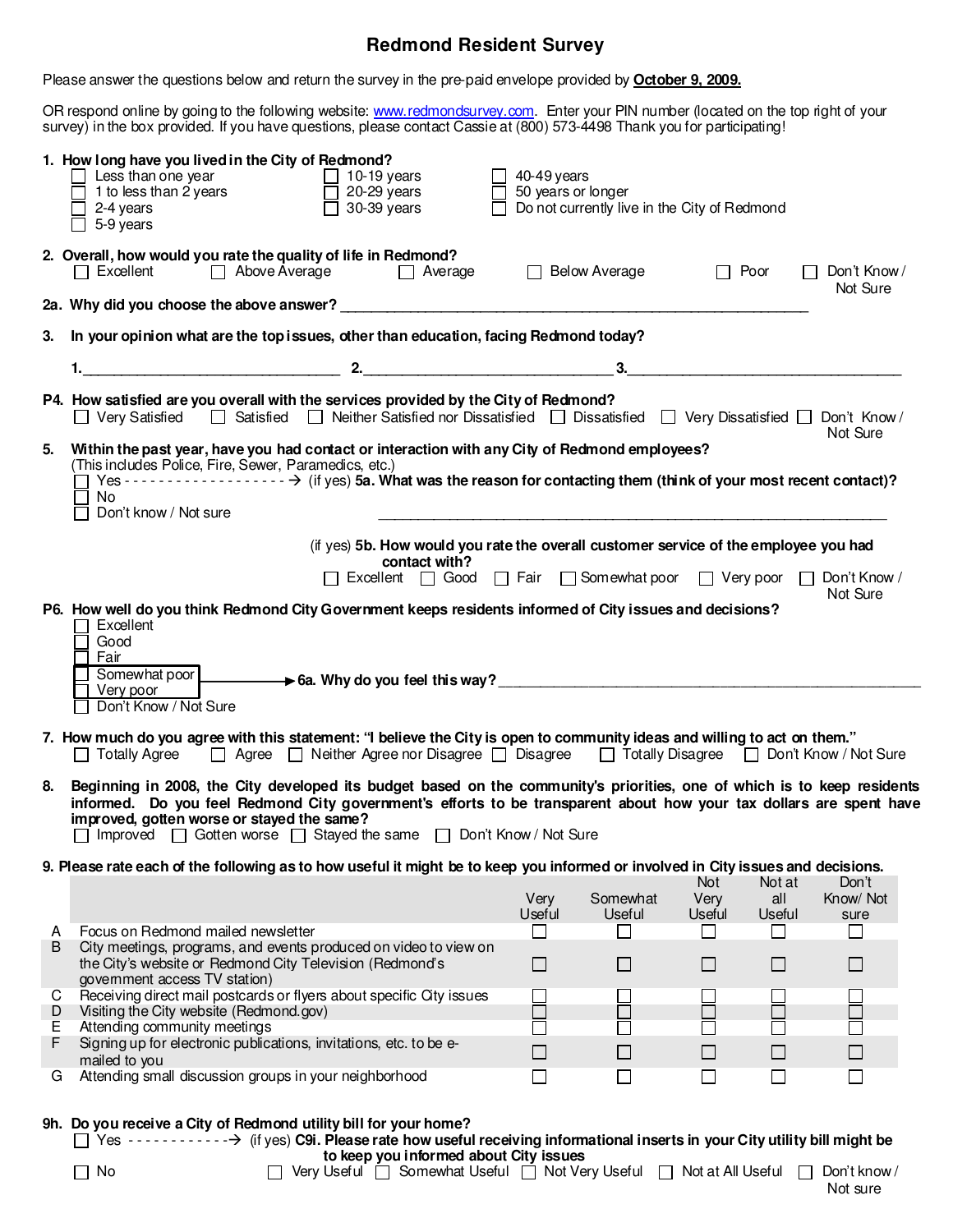|                   | C9j. If you were given a choice, which would be your preferred manner and method of receiving quarterly news information from the<br>City of Redmond? PLEASE CHOOSE ONLY ONE | Printed 8-page newsletter mailed by USPS (US Postal Service) □ Electronic magazine □ Don't know / Not sure |                                              |                                            |                                                                                               |                         |                                                                  |                             |
|-------------------|------------------------------------------------------------------------------------------------------------------------------------------------------------------------------|------------------------------------------------------------------------------------------------------------|----------------------------------------------|--------------------------------------------|-----------------------------------------------------------------------------------------------|-------------------------|------------------------------------------------------------------|-----------------------------|
|                   | 10. How satisfied are you with the Police services in Redmond?<br>Very Satisfied<br>Satisfied<br>Neither Satisfied nor Dissatisfied<br>Dissatisfied                          |                                                                                                            |                                              |                                            |                                                                                               |                         |                                                                  |                             |
|                   | <b>Verv Dissatisfied</b><br>Don't know / Not sure                                                                                                                            |                                                                                                            | $\rightarrow$ 10a. Why do you feel this way? |                                            |                                                                                               |                         |                                                                  |                             |
|                   | 10b. How safe do you feel walking alone in your neighborhood at night?<br>$\Box$ Very Safe                                                                                   | $\Box$ Safe                                                                                                | $\Box$ Unsafe                                |                                            | $\Box$ Very Unsafe $\Box$ Don't Know / Not Sure                                               |                         |                                                                  |                             |
|                   | 10c. How safe do you feel walking alone in downtown Redmond at night, such as after a dinner or movie?<br>$\Box$ Very Safe                                                   | $\Box$ Safe                                                                                                | $\Box$ Unsafe                                |                                            | $\Box$ Very Unsafe $\Box$ Don't Know / Not Sure                                               |                         |                                                                  |                             |
|                   | 11. Police services: Indicate if you think the CITY should put more emphasis on it, less emphasis on it, or if<br>it is okay as it is now.                                   |                                                                                                            |                                              |                                            |                                                                                               |                         |                                                                  |                             |
|                   |                                                                                                                                                                              |                                                                                                            |                                              | The City<br>should put<br>more<br>emphasis | The City<br>should put less<br>emphasis                                                       | Okay as<br>it is<br>now | Don't<br>Know/<br>Not sure                                       |                             |
| A<br>$\sf B$<br>C | General patrol in neighborhoods<br>Personal safety education<br>General patrol in business districts                                                                         |                                                                                                            |                                              |                                            |                                                                                               |                         |                                                                  |                             |
| D<br>Ε<br>F       | Crime prevention programs in schools<br>Neighborhood Watch crime prevention programs<br>Focused traffic operations for speeding and unsafe<br>driving                        |                                                                                                            |                                              | $\Box$                                     | $\sim$<br>□                                                                                   | $\Box$                  | $\Box$                                                           |                             |
|                   | P12. How satisfied are you with the fire response service in Redmond?<br>$\Box$ Very Satisfied                                                                               | $\Box$ Satisfied                                                                                           | □ Neither Satisfied nor Dissatisfied         |                                            |                                                                                               |                         | $\Box$ Dissatisfied $\Box$ Very Dissatisfied $\Box$ Don't Know / | Not Sure                    |
|                   | P12a. How satisfied are you with emergency response service the Redmond fire department provides?<br>$\Box$ Very Satisfied                                                   | □ Satisfied □ Neither Satisfied nor Dissatisfied □ Dissatisfied □ Very Dissatisfied □ Don't Know /         |                                              |                                            |                                                                                               |                         |                                                                  |                             |
|                   | 13. Fire services: Indicate if you think the CITY should put more emphasis on it, less emphasis on it, or if it<br>is okay as it is now.                                     |                                                                                                            |                                              |                                            |                                                                                               |                         |                                                                  | Not Sure                    |
|                   |                                                                                                                                                                              |                                                                                                            |                                              | The City<br>should put<br>more<br>emphasis | The City<br>should put less<br>emphasis                                                       | Okay as<br>it is<br>now | Don't<br>Know/<br>Not sure                                       |                             |
| A                 | Fire response time                                                                                                                                                           |                                                                                                            |                                              |                                            |                                                                                               |                         |                                                                  |                             |
| B<br>C            | Emergency medical response time<br>Disaster preparedness education                                                                                                           |                                                                                                            |                                              |                                            |                                                                                               |                         |                                                                  |                             |
| D                 | Fire prevention                                                                                                                                                              |                                                                                                            |                                              |                                            |                                                                                               |                         |                                                                  |                             |
|                   | P14. Does your family have a plan in case of disaster?<br>$\Box$ No<br>$\Box$ Yes                                                                                            | $\Box$ Not sure / Don't know                                                                               |                                              |                                            |                                                                                               |                         |                                                                  |                             |
|                   | P14a. Does your family have an emergency supply kit for at least three days?<br>$\Box$ No<br>∏ Yes                                                                           | $\Box$ Not sure / Don't know                                                                               |                                              |                                            |                                                                                               |                         |                                                                  |                             |
|                   | P15. How satisfied are you with the availability of parking near downtown businesses?<br>□ Very Satisfied                                                                    | $\Box$ Satisfied                                                                                           |                                              |                                            | $\Box$ Neither Satisfied nor Dissatisfied $\Box$ Dissatisfied                                 |                         | $\Box$ Very Dissatisfied $\Box$ Don't Know /                     | Not Sure                    |
|                   | P16. How satisfied are you with the City's ability to keep major roadways open during severe weather events?<br>$\Box$ Very Satisfied $\Box$ Satisfied                       |                                                                                                            |                                              |                                            | $\Box$ Neither Satisfied nor Dissatisfied $\Box$ Dissatisfied $\Box$ Very Dissatisfied $\Box$ |                         |                                                                  | Don't Know/<br>Not Sure     |
|                   | 17. Please indicate how satisfied you are when traveling to, from, and within Redmond using each of the following methods:                                                   |                                                                                                            | Very                                         |                                            | Neither Satisfied                                                                             |                         | Very                                                             | Don't Know/                 |
| A                 | Traveling on foot                                                                                                                                                            |                                                                                                            | Satisfied                                    | Satisfied                                  | nor Dissatisfied                                                                              | <b>Dissatisfied</b>     | <b>Dissatisfied</b>                                              | Not sure                    |
| B<br>C            | Traveling on bicycle<br>Traveling in a carpool or vanpool                                                                                                                    |                                                                                                            |                                              |                                            |                                                                                               |                         |                                                                  |                             |
| D                 | Traveling on a bus                                                                                                                                                           |                                                                                                            |                                              |                                            |                                                                                               |                         |                                                                  | L.                          |
| Е                 | Traveling alone in your car                                                                                                                                                  |                                                                                                            |                                              |                                            |                                                                                               |                         |                                                                  | $\mathcal{L}_{\mathcal{A}}$ |

| $$ and $$ is a second in the second $$ |  |
|----------------------------------------|--|
| Traveling alone in your ca             |  |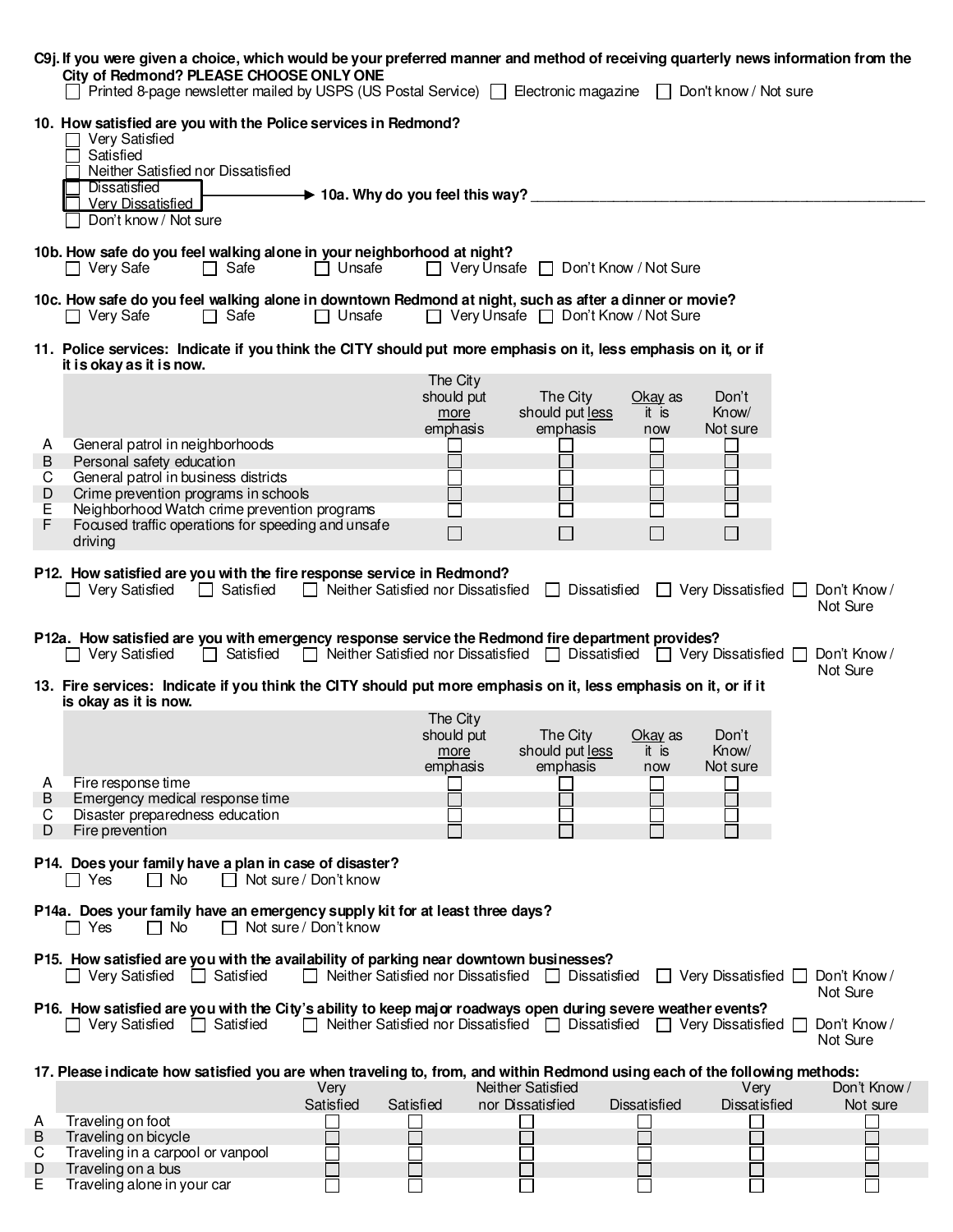|        | This does not indude travel on SR520.                                             | P18. Thinking of your overall experience in traveling to, from, and within Redmond, how satisfied are you?                            |                                                     |           |                                                                           |                             |                             |                    |
|--------|-----------------------------------------------------------------------------------|---------------------------------------------------------------------------------------------------------------------------------------|-----------------------------------------------------|-----------|---------------------------------------------------------------------------|-----------------------------|-----------------------------|--------------------|
|        | Very Satisfied                                                                    | Satisfied                                                                                                                             | Neither Satisfied nor Dissatisfied                  | $\perp$   | Dissatisfied                                                              | Very Dissatisfied $\Box$    | Don't Know/<br>Not Sure     |                    |
|        |                                                                                   | P19. When thinking about maintaining the City's infrastructure, please indicate how satisfied you are with each:                      |                                                     |           | Neither                                                                   |                             |                             | Don't              |
|        |                                                                                   |                                                                                                                                       | Very<br>Satisfied                                   | Satisfied | Satisfied nor<br>Dissatisfied                                             | Dissatisfied                | Very<br>Dissatisfied        | Know /<br>Not sure |
| A      |                                                                                   | The City's maintenance efforts regarding pothole                                                                                      | $\Box$                                              | $\Box$    | $\Box$                                                                    | $\Box$                      | $\Box$                      | $\Box$             |
| B      | repair<br>Sidewalk trip hazards                                                   |                                                                                                                                       |                                                     |           |                                                                           |                             |                             |                    |
| C<br>D | Street sweeping                                                                   |                                                                                                                                       |                                                     |           | П                                                                         |                             |                             |                    |
|        | Roadway markings (striping, buttons, turn-<br>arrows, crosswalks)                 |                                                                                                                                       |                                                     |           |                                                                           | $\Box$                      | $\Box$                      |                    |
| Ε<br>F | City buildings other than schools<br>Maintenance of parks, trails, and open space |                                                                                                                                       |                                                     |           |                                                                           | $\mathcal{L}_{\mathcal{A}}$ | $\sim$                      |                    |
|        |                                                                                   |                                                                                                                                       |                                                     |           |                                                                           |                             |                             |                    |
|        | spaces in Redmond?                                                                | 20. Thinking of Redmond's park system and recreation programs, how satisfied are you overall with the parks, trails and open          |                                                     |           |                                                                           |                             |                             |                    |
|        | $\Box$ Very Satisfied                                                             | $\Box$ Satisfied                                                                                                                      |                                                     |           | □ Neither Satisfied nor Dissatisfied □ Dissatisfied □ Very Dissatisfied □ |                             | Don't Know /<br>Not Sure    |                    |
|        | $\Box$ Very Frequently                                                            | 20a. Within the last year, how frequently have you used or visited a Redmond park?<br>$\Box$ Som ewhat Frequently                     |                                                     |           | $\Box$ Not Very Frequently $\Box$ Not At All                              |                             | Don't know / Not sure       |                    |
|        |                                                                                   | P20b. How satisfied are you with the recreation programs and services in Redmond?                                                     |                                                     |           |                                                                           |                             |                             |                    |
|        | □ Very Satisfied                                                                  | Satisfied<br>$\mathsf{L}$                                                                                                             | □ Neither Satisfied nor Dissatisfied □ Dissatisfied |           | $\perp$                                                                   | Very Dissatisfied [         | Don't Know /                |                    |
|        |                                                                                   | P21. Please indicate if have you attended or participated in any of the following events or programs within the last two years?       |                                                     |           |                                                                           |                             | Not Sure                    |                    |
|        |                                                                                   |                                                                                                                                       |                                                     |           |                                                                           |                             |                             |                    |
|        |                                                                                   | P21a-d. For each event/program attended or participated, please indicate how satisfied you are.                                       |                                                     |           |                                                                           |                             |                             |                    |
|        |                                                                                   | Please check the box if                                                                                                               |                                                     |           |                                                                           |                             |                             |                    |
|        |                                                                                   | you have attended or<br>participated in the last                                                                                      | Very                                                |           | Neither<br>Satisfied nor                                                  |                             | Very                        | Don't<br>Know/     |
|        |                                                                                   | two years                                                                                                                             | Satisfied                                           | Satisfied | Dissatisfied                                                              | Dissatisfied                | <b>Dissatisfied</b>         | Not sure           |
|        | A. Derby Days (Redmond<br>summer festival)                                        | $\Box$ If yes, please rate your<br>satisfaction level $\rightarrow$                                                                   | $\Box$                                              | $\Box$    | $\Box$                                                                    |                             | $\mathcal{L}_{\mathcal{A}}$ | F.                 |
|        | <b>B.</b> Redmond Lights<br>(Redmond winter                                       | $\Box$ If yes, please rate your<br>satisfaction level $\rightarrow$                                                                   | □                                                   | □         | □                                                                         | $\overline{\phantom{a}}$    | $\Box$                      | $\mathsf{L}$       |
|        | festival)<br>C. Eggstravaganza                                                    | $\Box$ If yes, please rate your                                                                                                       |                                                     |           |                                                                           |                             |                             |                    |
|        | (Easter egg hunt)                                                                 | satisfaction level $\rightarrow$                                                                                                      | $\Box$                                              | П         | $\Box$                                                                    |                             |                             |                    |
|        | D. Digital Arts Festival                                                          | If yes, please rate your<br>satisfaction level $\rightarrow$                                                                          | $\Box$                                              |           | $\mathsf{L}$                                                              |                             |                             |                    |
|        |                                                                                   |                                                                                                                                       |                                                     |           |                                                                           |                             |                             |                    |
|        | $\Box$ Very Involved                                                              | P22. How engaged or involved are you in community events in Redmond?<br>Somewhat Involved<br>$\Box$                                   | Not Very Involved<br>$\mathbf{1}$                   |           | Not at All Involved                                                       |                             | Don't know / Not sure       |                    |
|        |                                                                                   |                                                                                                                                       |                                                     |           |                                                                           |                             |                             |                    |
|        |                                                                                   | 23. Parks and Recreation system: Indicate if you think the CITY should put more emphasis on it, less emphasis on it, or if it is okay |                                                     |           |                                                                           |                             |                             |                    |
|        | as it is now.                                                                     |                                                                                                                                       | The City                                            |           |                                                                           |                             |                             |                    |
|        |                                                                                   |                                                                                                                                       | should put                                          |           | The City<br>Okay as                                                       | Don't                       |                             |                    |
| Α.     |                                                                                   | Purchase land for new parks or open space                                                                                             | more<br>emphasis                                    |           | should put less<br>it is<br>emphasis<br>now<br>$\Box$                     | Know/<br>Not sure           |                             |                    |

| D  | Develop currently owned but underdeveloped<br>parklands      |  |  |  |
|----|--------------------------------------------------------------|--|--|--|
| C. | Provide teen programs or events                              |  |  |  |
|    | Provide senior programs or events                            |  |  |  |
| E. | Provide arts and cultural opportunities for the<br>community |  |  |  |

**P24. This question is regarding Redmond's future. The State requires all cities to accommodate their share of the state's growth. By 2022, the City expects to accommodate 20,000 more residents and 28,000 more jobs. The City plans to accommodate most of the future growth in Downtown and Overlake. How satisfied are you with the City's plans to accommodate this growth?**  Very Satisfied  $\Box$  Satisfied  $\Box$  Neither Satisfied nor Dissatisfied  $\Box$  Dissatisfied  $\Box$  Very Dissatisfied  $\Box$  Don't Know /